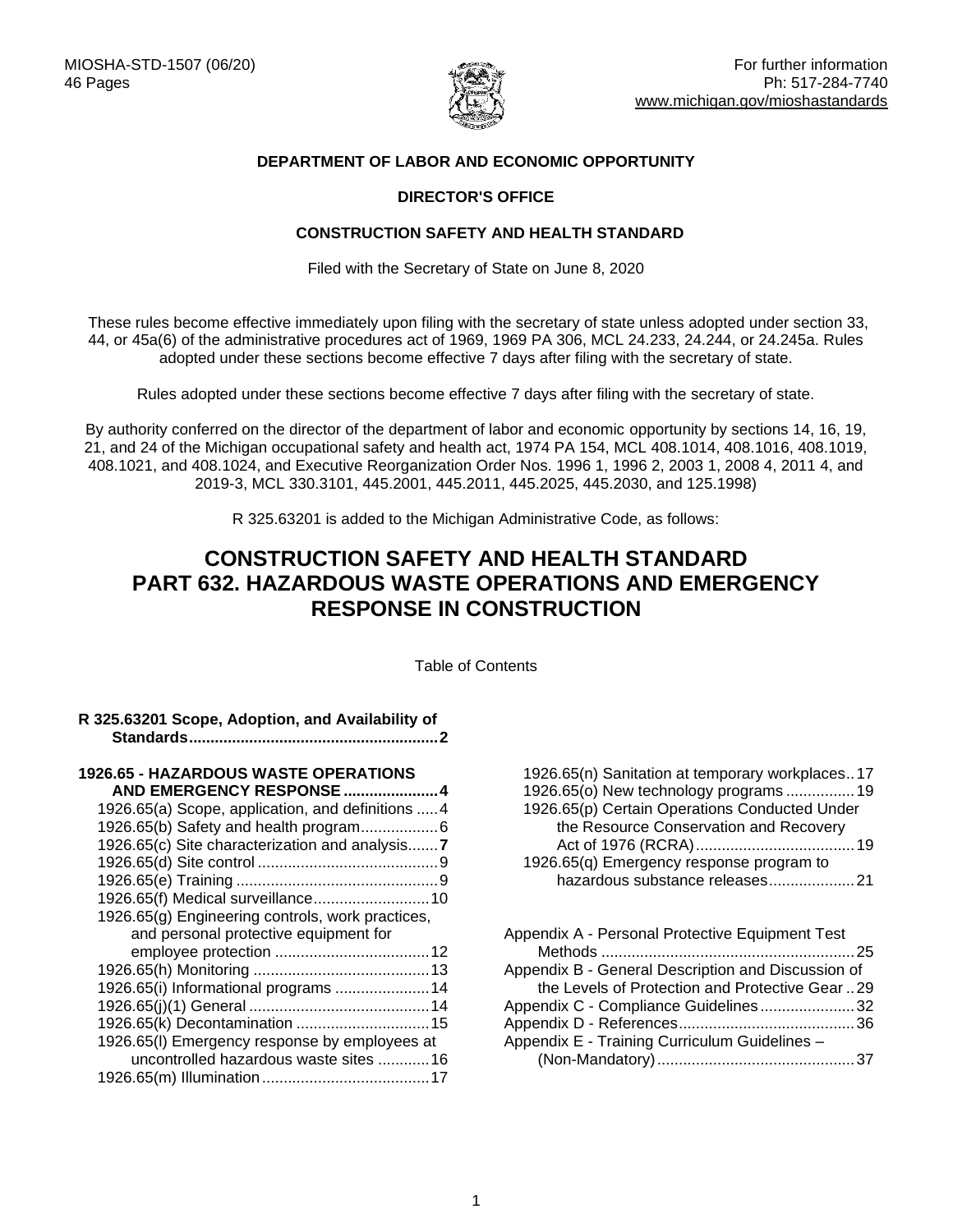#### <span id="page-1-0"></span>**R 325.63201 Scope, application, adoption, and availability of standards.**

**Rule 1.** Rule 1. (1) These rules cover all of the following operations, unless the employer can demonstrate that the operation does not involve employee exposure or the reasonable possibility for employee exposure to safety or health hazards:

(a) Clean-up operations required by a governmental body, whether federal, state, local, or other, involving hazardous substances that are conducted at uncontrolled hazardous waste sites, including, but not limited to, the federal Environmental Protection Agency's (EPA's) national priority site list (npsl), state priority site lists, sites recommended for the EPA's npsl, and initial investigations of government identified sites that are conducted before the presence or absence of hazardous substances has been ascertained.

(b) Corrective actions involving clean-up operations at sites covered by the Resource Conservation and Recovery Act of 1976 (RCRA), 42 USC 6901 et seq.

(c) Voluntary clean-up operations at sites recognized by federal, state, local, or other governmental bodies as uncontrolled hazardous waste sites.

(d) Operations involving hazardous wastes that are conducted at treatment, storage, and disposal (tsd) facilities regulated by 40 CFR parts 264 and 265 (February 22, 2019), pursuant to RCRA, or by agencies under agreement with the EPA to implement RCRA regulations.

Emergency response operations for releases of, or substantial threats of releases of, hazardous substances without regard to the location of the hazard.

 (2) The following federal Occupational Safety and Health Administration (OSHA) regulations are adopted by reference in these rules:

(a) 29 CFR 1926.65, "Hazardous waste operations and emergency response," as amended February 18, 2020.

(b) 29 CFR 1926.65, appendix A "Personal protective equipment test methods," as amended February 18, 2020.

(c) 29 CFR 1926.65, appendix B "General description and discussion of the levels of protection and protective gear," as amended August 22, 1994.

(d) 29 CFR 1926.65, appendix C "Compliance guidelines," as amended June 30, 1993.

(e) 29 CFR 1926.65, appendix D "References," as amended February 13, 1996.

(f) 29 CFR 1926.65, appendix E "Training Curriculum Guidelines," as amended February 8, 2013.

(3) A reference to 29 CFR 1926.20 and 1926.51 means Construction Safety Standard Part 1. "General Rules." (4) A reference to 29 CFR 1926.33 means General Industry and Construction Safety and Health Standard

Part 470. "Employee Medical Records and Trade Secrets."

(5) A reference to 29 CFR 1926.35 means Construction Safety Standard Part 18. "Fire Protection and Prevention."

(6) A reference to 29 CFR 1926.55 means Construction Safety and Health Standard Part 601.

"Air Contaminants for Construction."

(7) A reference to 29 CFR 1926.59 means both of the following:

(a) Construction Safety Standard Part 42. "Hazard Communication."

(b) Occupational Health Standard Part 430. "Hazard Communication."

(8) A reference to 29 CFR 1926.97 means Construction Safety and Health Standard Part 6. "Personal Protective Equipment."

(9) A reference to 29 CFR 1926.103 means Occupational Health Standard Part 451. "Respiratory Protection."

(10) A reference to 29 CFR 1926.159 "Employer alarm system," means 29 CFR 1926.159; however, OSHA removed this regulation on June 20, 1996.

(11) A reference to 29 CFR part 1926, subpart D, means all of the following:

- (a) Construction Safety Standard Part 1. "General Rules."
- (b) Construction Safety and Health Standard Part 6. "Personal Protective Equipment."
- (c) Construction Safety Standard Part 42. "Hazard Communication."
- (d) Construction Safety Standard Part 91. "Process Safety Management of Highly Hazardous Chemicals."
- (e) Occupational Health Standard Part 430. "Hazard Communication."
- (f) Construction Safety and Health Standard Part 601. "Air Contaminants for Construction."

(g) Construction Safety and Health Standard Part 603. "Lead Exposure in Construction."

- (h) Construction Safety and Health Standard Part 605. "Methylenedianiline (MDA) in Construction."
- (i) Construction Safety and Health Standard Part 620. "Ventilation Control for Construction."

(j) Construction Safety and Health Standard Part 632. "Hazardous Waste Operations and

Emergency Response in Construction."

(k) Occupational Health Standard Part 680. "Occupational Noise Exposure."

(l) Occupational Health Standard Part 681. "Radiation in Construction: Ionizing and Nonionizing."

(12) A reference to 29 CFR part 1926, subpart E, means both of the following:

(a) Construction Safety and Health Standard Part 6. "Personal Protective Equipment."

(b) Construction Safety Standard Part 45. "Fall Protection."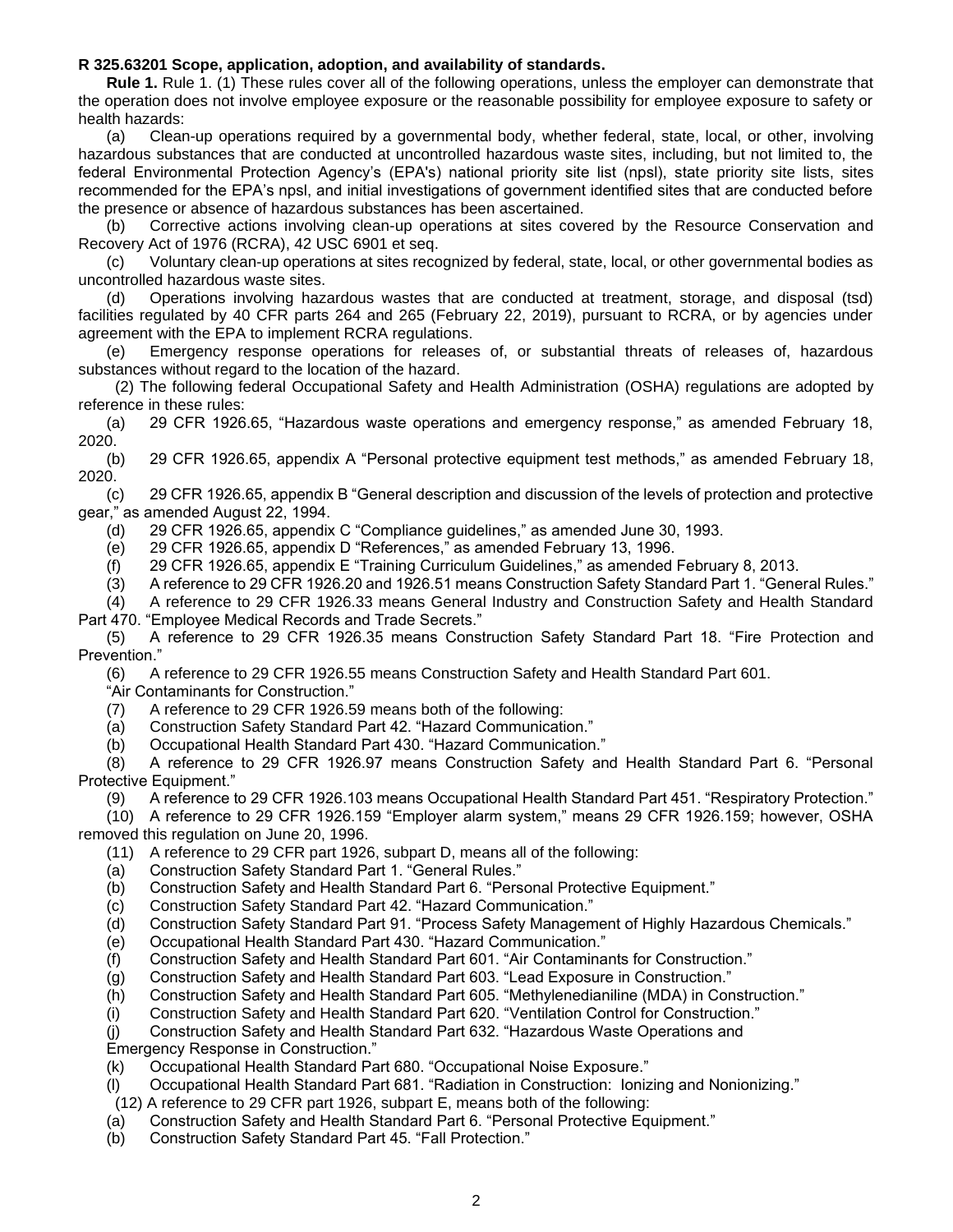(13) A reference to 29 CFR part 1926, subpart F, means Construction Safety Standard Part 18. "Fire Protection and Prevention."

(14) A reference to 29 CFR part 1926, subpart P, means Construction Safety Standard Part 9. "Excavation, Trenching, and Shoring."

(15) A reference to 29 CFR 1910.141 means General Industry Safety and Health Standard Part 474. "Sanitation."

(16) A reference to 29 CFR 1910.1200 means both of the following:

(a) General Industry Safety Standard Part 92. "Hazard Communication."

(b) Occupational Health Standard Part 430. "Hazard Communication."

 (17) The adopted federal regulations have the same force and effect as a rule promulgated under the Michigan occupational safety and health act, 1974 PA 154, MCL 408.1001 to 408.1094. (18) The OSHA regulations adopted in these rules are available from the United States Department of Labor, Occupational Safety and Health Administration website, www.osha.gov, at no charge, as of the time of adoption of these rules.

(19) The regulations adopted in these rules are available for inspection at the Department of Labor and Economic Opportunity, Michigan Occupational Safety and Health Administration (MIOSHA) Regulatory Services Section, 530 West Allegan Street, P.O. Box 30643, Lansing, Michigan 48909-8143.

(20) The regulations adopted in these rules may be obtained from the publisher or the Department of Labor and Economic Opportunity, MIOSHA Regulatory Services Section, 530 West Allegan Street, P.O. Box 30643, Lansing, Michigan 48909-8143, at the cost charged in this rule, plus \$20.00 for shipping and handling.

(21) The following MIOSHA standards are referenced in these rules. Up to 5 copies of these standards may be obtained at no charge from the Michigan Department of Labor and Economic Opportunity, MIOSHA Regulatory Services Section, 530 West Allegan Street, P.O. Box 30643, Lansing, Michigan 48909-8143 or via the internet at the following website: www.michigan.gov/mioshastandards. For quantities greater than 5, the cost, as of the time of adoption of these rules, is 4 cents per page.

 (a) Construction Safety Standard Part 1. "General Rules," R 408.40101 to R 408.40134. (b) Construction Safety and Health Standard Part 6. "Personal Protective Equipment," R 408.40601 to R 408.40660.

(c) Construction Safety Standard Part 9. "Excavation, Trenching and Shoring," R 408.40901 to R 408.40953.

(d) Construction Safety Standard Part 18. "Fire Protection and Prevention," R 408.41801 to R 408.41884.

(e) Construction Safety Standard Part 42. "Hazard Communication," R 408.44201 to R 408.44204.

(f) Construction Safety Standard Part 45. "Fall Protection," R 408.44501 to R 408.44502. (g) Construction Safety Standard Part 91. "Process Safety Management of Highly Hazardous Chemicals," R 408.49101 to R 408.49103.

(h) Occupational Health Standard Part 430. "Hazard Communication," R 325.77001 to R 325.77004.

(i) Occupational Health Standard Part 451. "Respiratory Protection," R 325.60051 to R 325.60052.

(j) General Industry and Construction Safety and Health Standard Part 470. "Employee Medical Records and Trade Secrets," R 325.3451 to R 325.3476.

(k) General Industry Safety and Health Standard Part 474. "Sanitation," R 325.47401 to R 325.47425.

(l) Construction Safety and Health Standard Part 601. "Air Contaminants for Construction," R 325.60151 to R 325.60161.

(m) Construction Safety and Health Standard Part 603. "Lead Exposure in Construction," R 325.51983 to R 325.51993.

(n) Construction Safety and Health Standard Part 605. "Methylenedianiline (MDA) in Construction," R 325.60501.

(o) Construction Safety and Health Standard Part 620. "Ventilation Control for Construction," R 325.62001 to R 325.62006.

(p) Construction Safety and Health Standard Part 632. "Hazardous Waste Operations and Emergency Response in Construction," R 325.63201.

(q) Occupational Health Standard Part 680. "Occupational Noise Exposure," R 325.60131. (r) Occupational Health Standard Part 681. "Radiation in Construction: Ionizing and Nonionizing," R 325.68101 to R 325.68102.

(s) General Industry Safety Standard Part 92. "Hazard Communication," R 408.19201 to R 408.19204.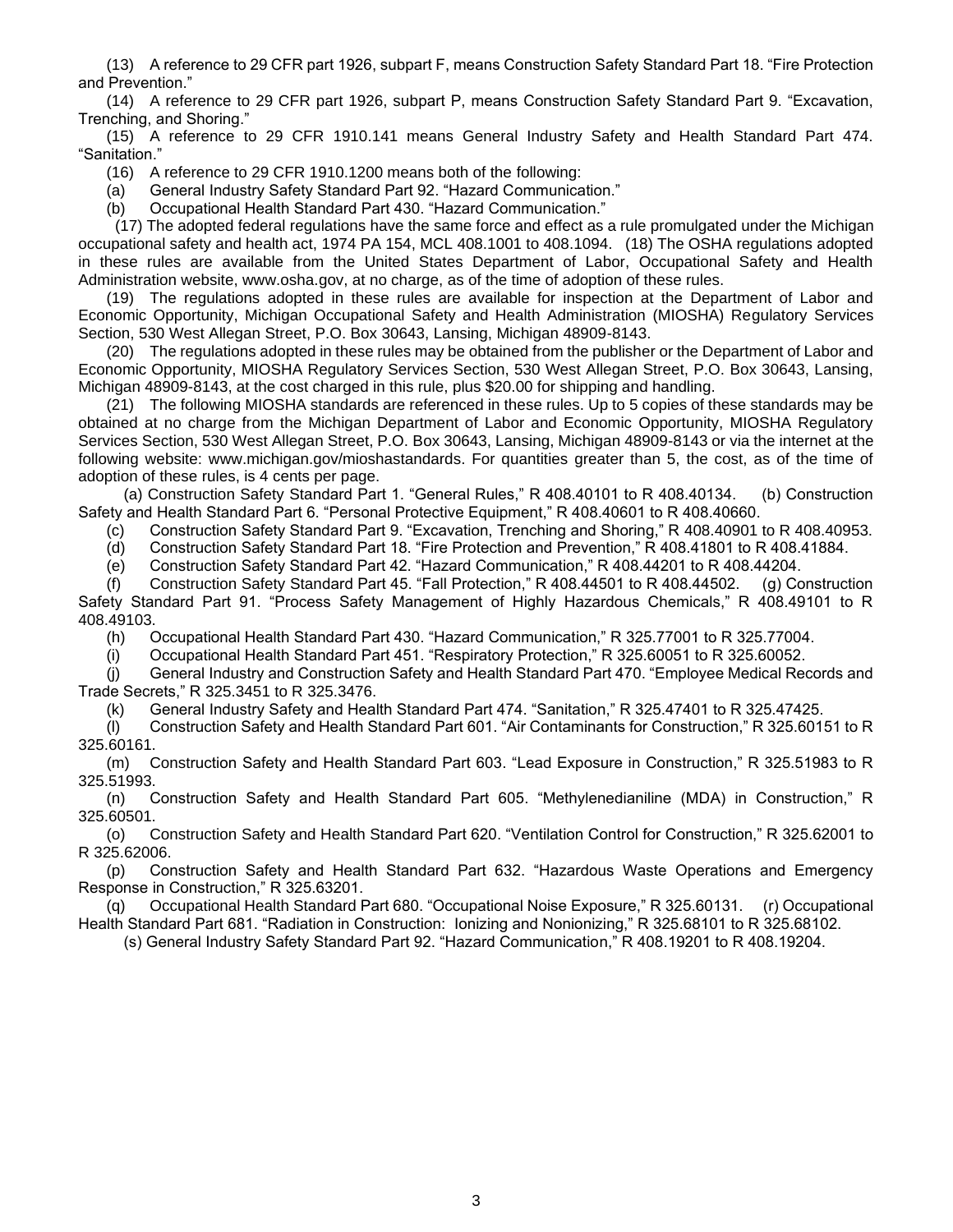# <span id="page-3-1"></span><span id="page-3-0"></span>**1926.65 - HAZARDOUS WASTE OPERATIONS AND EMERGENCY RESPONSE**

# **1926.65(a) Scope, application, and definitions.**

**1926.65(a)(1) Scope.** This section covers the following operations, unless the employer can demonstrate that the operation does not involve employee exposure or the reasonable possibility for employee exposure to safety or health hazards:

1926.65(a)(1)(i) Clean-up operations required by a governmental body, whether Federal, state local or other involving hazardous substances that are conducted at uncontrolled hazardous waste sites (including, but not limited to, the EPA's National Priority Site List (NPL), state priority site lists, sites recommended for the EPA NPL, and initial investigations of government identified sites which are conducted before the presence or absence of hazardous substances has been ascertained);

1926.65(a)(1)(ii) Corrective actions involving clean-up operations at sites covered by the Resource Conservation and Recovery Act of 1976 (RCRA) as amended (42 U.S.C. 6901 et seq);

1926.65(a)(1)(iii) Voluntary clean-up operations at sites recognized by Federal, state, local or other governmental bodies as uncontrolled hazardous waste sites;

1926.65(a)(1)(iv) Operations involving hazardous waste that are conducted at treatment, storage, disposal (TSD) facilities regulated by 40 CFR Parts 264 and 265 pursuant to RCRA; or by agencies under agreement with U.S.E.P.A. to implement RCRA regulations; and

1926.65(a)(1)(v) Emergency response operations for releases of, or substantial threats of releases of, hazardous substances without regard to the location of the hazard.

# **1926.65(a)(2) Application.**

1926.65(a)(2)(i) All requirements of Part 1910 and Part 1926 of Title 29 of the Code of Federal Regulations apply pursuant to their terms to hazardous waste and emergency response operations whether covered by this section or not. If there is a conflict or overlap, the provision more protective of employee safety and health shall apply without regard to 29 CFR 1926.20(e)(1).

1926.65(a)(2)(ii) Hazardous substance clean-up operations within the scope of paragraphs (a)(1)(i) through (a)(1)(iii) of this section must comply with all paragraphs of this section except paragraphs (p) and (q).

1926.65(a)(2)(iii) Operations within the scope of paragraph (a)(1)(iv) of this section must comply only with the requirements of paragraph (p) of this section.

#### Notes and Exceptions:

1926.65(a)(2)(iii)(A) All provisions of paragraph (p) of this section cover any treatment, storage or disposal (TSD) operation regulated by 40 CFR parts 264 and 265 or by state law authorized under RCRA, and required to have a permit or interim status from EPA pursuant to 40 CFR 270.1 or from a state agency pursuant to RCRA.

1926.65(a)(2)(iii)(B) Employers who are not required to have a permit or interim status because they are conditionally exempt small quantity generators under 40 CFR 261.5 or are generators who qualify under 40 CFR 262.34 for exemptions from regulation under 40 CFR parts 264, 265 and 270 ("excepted employers") are not covered by paragraphs (p)(1) through (p)(7) of this section. Excepted employers who are required by the EPA or state agency to have their employees engage in emergency response or who direct their employees to engage in emergency response are covered by paragraph (p)(8) of this section, and cannot be exempted by (p)(8)(i) of this section. Excepted employers who are not required to have employees engage in emergency response, who direct their employees to evacuate in the case of such emergencies and who meet the requirements of paragraph (p)(8)(i) of this section are exempt from the balance of paragraph (p)(8) of this section.

1926.65(a)(2)(iii)(C) If an area is used primarily for treatment, storage or disposal, any emergency response operations in that area shall comply with paragraph (p) (8) of this section. In other areas not used primarily for treatment, storage, or disposal, any emergency response operations shall comply with paragraph (q) of this section. Compliance with the requirements of paragraph (q) of this section shall be deemed to be in compliance with the requirements of paragraph (p)(8) of this section.

1926.65(a)(2)(iv) Emergency response operations for releases of, or substantial threats of releases of, hazardous substances which are not covered by paragraphs  $(a)(1)(i)$  through  $(a)(1)(iv)$  of this section must only comply with the requirements of paragraph (q) of this section.

#### **1926.65(a)(3) Definitions**

Buddy system means a system of organizing employees into work groups in such a manner that each employee of the work group is designated to be observed by at least one other employee in the work group. The purpose of the buddy system is to provide rapid assistance to employees in the event of an emergency.

Clean-up operation means an operation where hazardous substances are removed, contained, incinerated, neutralized stabilized, cleared-up, or in any other manner processed or handled with the ultimate goal of making the site safer for people or the environment.

Decontamination means the removal of hazardous substances from employees and their equipment to the extent necessary to preclude the occurrence of foreseeable adverse health effects.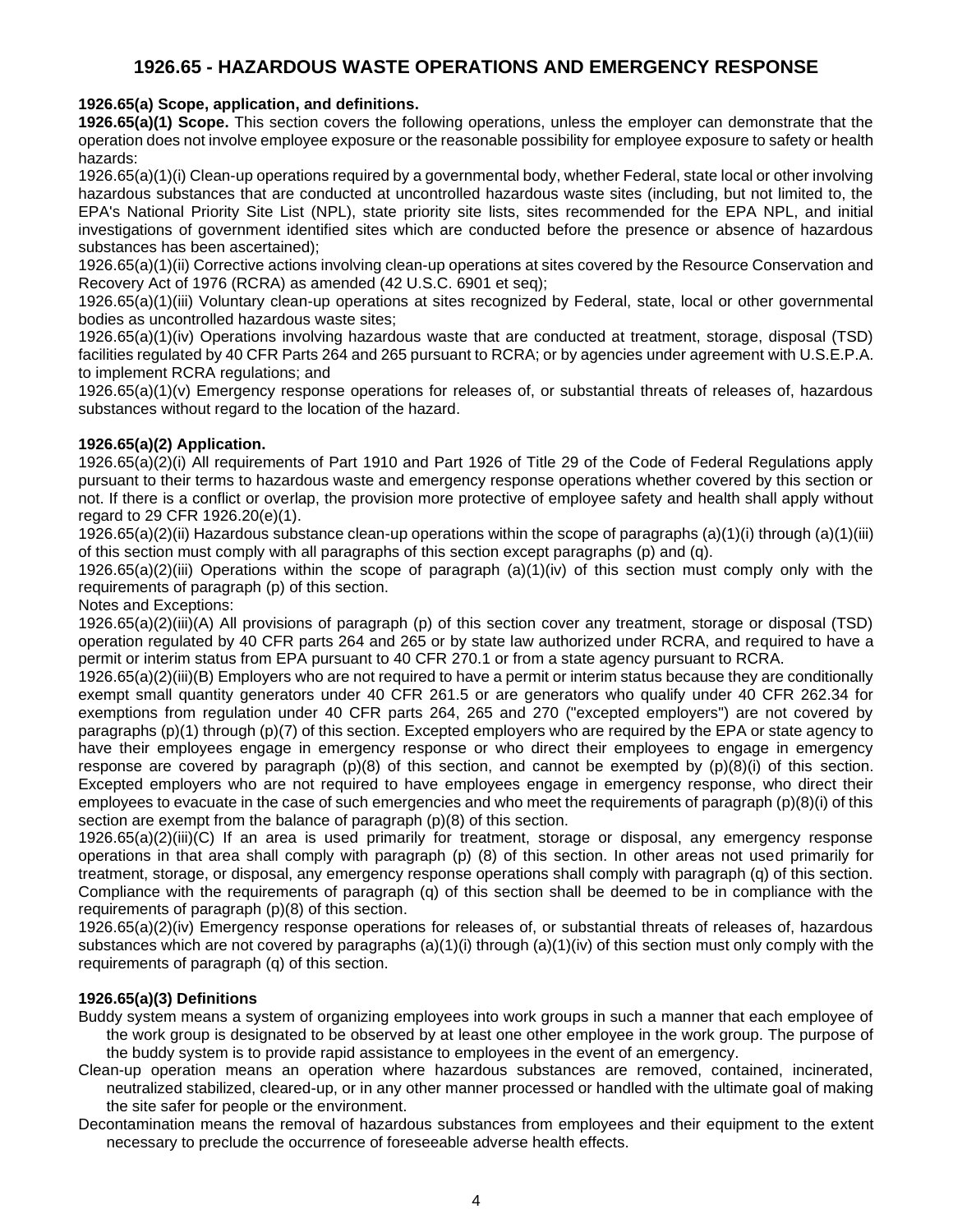- Emergency response or responding to emergencies means a response effort by employees from outside the immediate release area or by other designated responders (i.e., mutual aid groups, local fire departments, etc.) to an occurrence which results, or is likely to result, in an uncontrolled release of a hazardous substance. Responses to incidental releases of hazardous substances where the substance can be absorbed, neutralized, or otherwise controlled at the time of release by employees in the immediate release area, or by maintenance personnel are not considered to be emergency responses within the scope of this standard. Responses to releases of hazardous substances where there is no potential safety or health hazard (i.e., fire, explosion, or chemical exposure) are not considered to be emergency responses.
- Facility means
	- (A) any building, structure, installation, equipment, pipe or pipeline (including any pipe into a sewer or publicly owned treatment works), well, pit, pond, lagoon, impoundment, ditch, storage container, motor vehicle, rolling stock, or aircraft, or
	- (B) any site or area where a hazardous substance has been deposited, stored, disposed of, or placed, or otherwise come to be located; but does not include any consumer product in consumer use or any water-borne vessel.
- Hazardous materials response (HAZMAT) team means an organized group of employees, designated by the employer, who are expected to perform work to handle and control actual or potential leaks or spills of hazardous substances requiring possible close approach to the substance. The team members perform responses to releases or potential releases of hazardous substances for the purpose of control or stabilization of the incident. A HAZMAT team is not a fire brigade nor is a typical fire brigade a HAZMAT team. A HAZMAT team, however, may be a separate component of a fire brigade or fire department.
- Hazardous substance means any substance designated or listed under (A) through (D) of this definition, exposure to which results or may result in adverse effects on the health or safety of employees:

[A] Any substance defined under section 101(14) of CERCLA;

- [B] Any biologic agent and other disease causing agent which after release into the environment and upon exposure, ingestion, inhalation, or assimilation into any person, either directly from the environment or indirectly by ingestion through food chains, will or may reasonably be anticipated to cause death, disease, behavioral abnormalities, cancer, genetic mutation, physiological malfunctions (including malfunctions in reproduction) or physical deformations in such persons or their offspring.
- [C] Any substance listed by the U.S. Department of Transportation as hazardous materials under 49 CFR 172.101 and appendices; and
- [D] Hazardous waste as herein defined.

Hazardous waste means --

- [A] A waste or combination of wastes as defined in 40 CFR 261.3, or
- [B] Those substances defined as hazardous wastes in 49 CFR 171.8.

Hazardous waste operation means any operation conducted within the scope of this standard.

Hazardous waste site or Site means any facility or location within the scope of this standard at which hazardous waste operations take place.

- Health hazard means a chemical or a pathogen where acute or chronic health effects may occur in exposed employees. It also includes stress due to temperature extremes. The term health hazard includes chemicals that are classified in accordance with the Hazard Communication Standard, § 1910.1200, as posing one of the following hazardous effects: acute toxicity (any route of exposure); skin corrosion or irritation; serious eye damage or eye irritation; respiratory or skin sensitization; germ cell mutagenicity; carcinogenicity; reproductive toxicity; specific target organ toxicity (single or repeated exposure); aspiration toxicity or simple asphyxiant. (See Appendix A to § 1910.1200—Health Hazard Criteria (Mandatory) for the criteria for determining whether a chemical is classified as a health hazard.)
- IDLH or Immediately dangerous to life or health means an atmospheric concentration of any toxic, corrosive or asphyxiant substance that poses an immediate threat to life or would cause irreversible or delayed adverse health effects or would interfere with an individual's ability to escape from a dangerous atmosphere.
- Oxygen deficiency means that concentration of oxygen by volume below which atmosphere supplying respiratory protection must be provided. It exists in atmospheres where the percentage of oxygen by volume is less than 19.5 percent oxygen.
- Permissible exposure limit means the exposure, inhalation or dermal permissible exposure limit specified either in 1926.55, elsewhere in subpart D, or in other pertinent sections of this part.
- Published exposure level means the exposure limits published in "NIOSH Recommendations for Occupational Health Standards" dated 1986 incorporated by reference, or if none is specified, the exposure limits published in the standards specified by the American Conference of Governmental Industrial Hygienists in their publication "Threshold Limit Values and Biological Exposure Indices for 1987-88" dated 1987 incorporated by reference.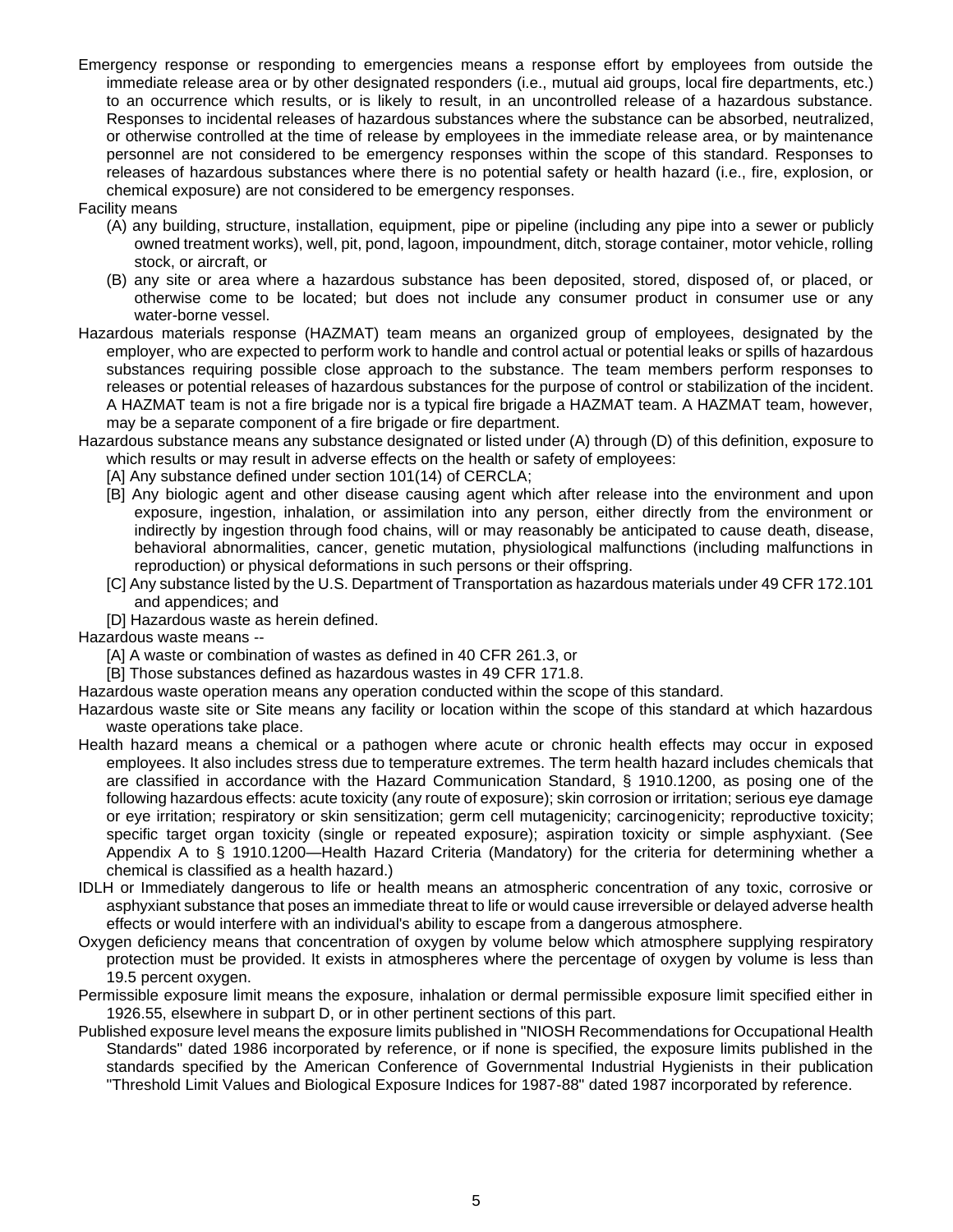- Post emergency response means that portion of an emergency response performed after the immediate threat of a release has been stabilized or eliminated and clean-up of the site has begun. If post emergency response is performed by an employer's own employees who were part of the initial emergency response, it is considered to be part of the initial response and not post emergency response. However, if a group of an employer's own employees, separate from the group providing initial response, performs the clean-up operation, then the separate group of employees would be considered to be performing post-emergency response and subject to paragraph (q)(11) of this section.
- Qualified person means a person with specific training, knowledge and experience in the area for which the person has the responsibility and the authority to control.
- Site safety and health supervisor (or official) means the individual located on a hazardous waste site who is responsible to the employer and has the authority and knowledge necessary to implement the site safety and health plan and verify compliance with applicable safety and health requirements.
- Small quantity generator means a generator of hazardous wastes who in any calendar month generates no more than 1,000 kilograms (2,205) pounds of hazardous waste in that month.
- Uncontrolled hazardous waste site means an area identified as an uncontrolled hazardous waste site by a governmental body, whether Federal, state, local or other where an accumulation of hazardous substances creates a threat to the health and safety of individuals or the environment or both. Some sites are found on public lands such as those created by former municipal, county or state landfills where illegal or poorly managed waste disposal has taken place. Other sites are found on private property, often belonging to generators or former generators of hazardous substance wastes. Examples of such sites include, but are not limited to, surface impoundments, landfills, dumps, and tank or drum farms. Normal operations at TSD sites are not covered by this definition.

# <span id="page-5-0"></span>**1926.65(b) Safety and health program.**

NOTE TO (b): Safety and health programs developed and implemented to meet other federal, state, or local regulations are considered acceptable in meeting this requirement if they cover or are modified to cover the topics required in this paragraph. An additional or separate safety and health program is not required by this paragraph.

#### **1926.65(b)(1) General.**

1926.65(b)(1)(i) Employers shall develop and implement a written safety and health program for their employees involved in hazardous waste operations. The program shall be designed to identify, evaluate, and control safety and health hazards, and provide for emergency response for hazardous waste operations.

1926.65(b)(1)(ii) The written safety and health program shall incorporate the following:

1926.65(b)(1)(ii)(A) An organizational structure;

1926.65(b)(1)(ii)(B) A comprehensive workplan;

1926.65(b)(1)(ii)(C) A site-specific safety and health plan which need not repeat the employer's standard operating procedures required in paragraph  $(b)(1)(ii)(F)$  of this section;

1926.65(b)(1)(ii)(D) The safety and health training program;

1926.65(b)(1)(ii)(E) The medical surveillance program;

1926.65(b)(1)(ii)(F) The employer's standard operating procedures for safety and health; and

1926.65(b)(1)(ii)(G) Any necessary interface between general program and site specific activities.

1926.65(b)(1)(iii) Site excavation. Site excavations created during initial site preparation or during hazardous waste operations shall be shored or sloped as appropriate to prevent accidental collapse in accordance with Subpart P of 29 CFR Part 1926.

1926.65(b)(1)(iv) Contractors and sub-contractors. An employer who retains contractor or sub-contractor services for work in hazardous waste operations shall inform those contractors, sub-contractors, or their representatives of the site emergency response procedures and any potential fire, explosion, health, safety or other hazards of the hazardous waste operation that have been identified by the employer, including those identified in the employer's information program.

1926.65(b)(1)(v) Program availability. The written safety and health program shall be made available to any contractor or subcontractor or their representative who will be involved with the hazardous waste operation; to employees; to employee designated representatives; to OSHA personnel, and to personnel of other Federal, state, or local agencies with regulatory authority over the site.

#### **1926.65(b)(2) Organizational structure part of the site program.**

1926.65(b)(2)(i) The organizational structure part of the program shall establish the specific chain of command and specify the overall responsibilities of supervisors and employees. It shall include, at a minimum, the following elements:

1926.65(b)(2)(i)(A) A general supervisor who has the responsibility and authority to direct all hazardous waste operations.

1926.65(b)(2)(i)(B) A site safety and health supervisor who has the responsibility and authority to develop and implement the site safety and health plan and verify compliance.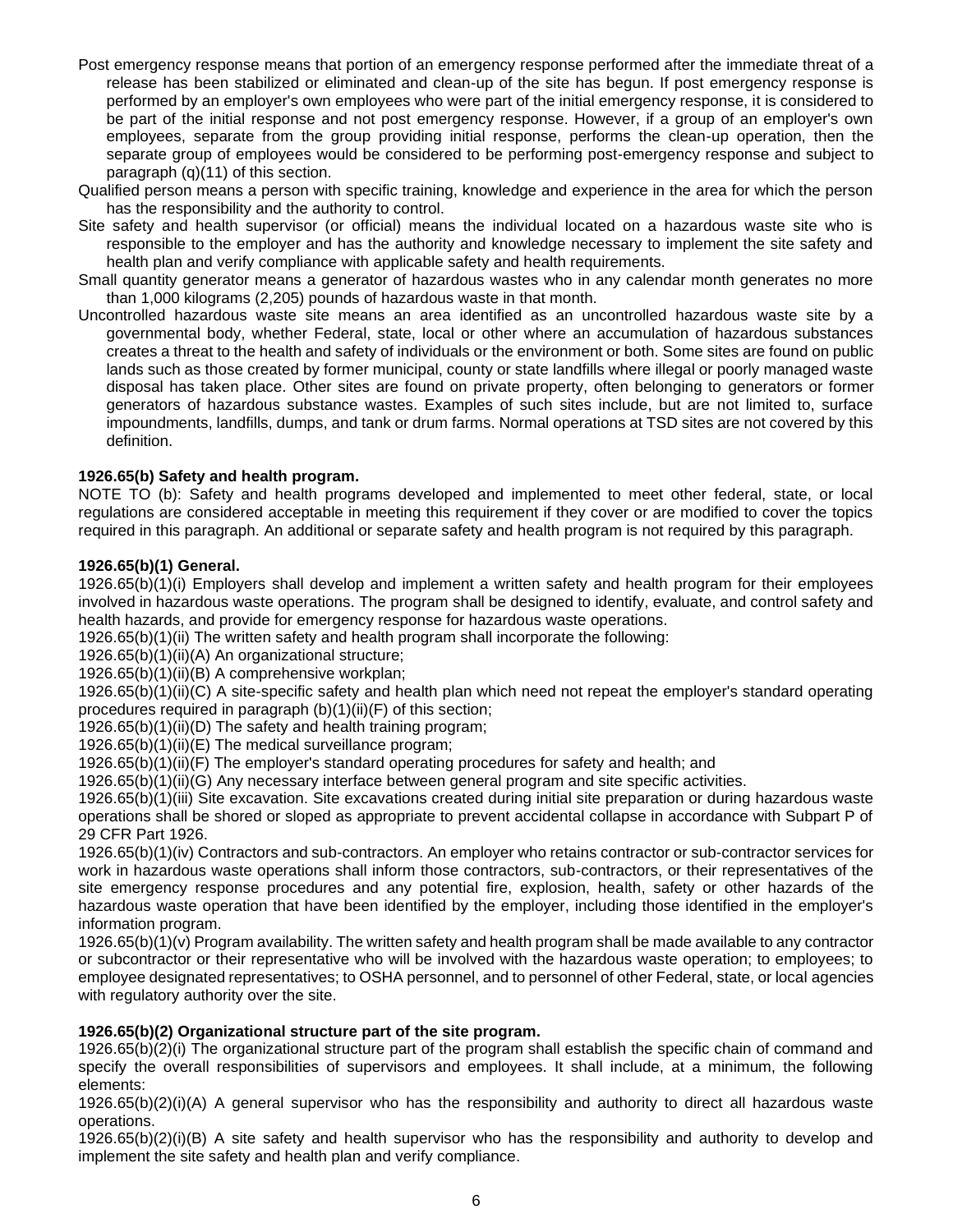1926.65(b)(2)(i)(C) All other personnel needed for hazardous waste site operations and emergency response and their general functions and responsibilities.

1926.65(b)(2)(i)(D) The lines of authority, responsibility, and communication.

1926.65(b)(2)(ii) The organizational structure shall be reviewed and updated as necessary to reflect the current status of waste site operations.

**1926.65(b)(3) Comprehensive workplan part of the site program.** The comprehensive workplan part of the program shall address the tasks and objectives of the site operations and the logistics and resources required to reach those tasks and objectives.

1926.65(b)(3)(i) The comprehensive workplan shall address anticipated clean-up activities as well as normal operating procedures which need not repeat the employer's procedures available elsewhere.

1926.65(b)(3)(ii) The comprehensive workplan shall define work tasks and objectives and identify the methods for accomplishing those tasks and objectives.

1926.65(b)(3)(iii) The comprehensive workplan shall establish personnel requirements for implementing the plan.

1926.65(b)(3)(iv) The comprehensive workplan shall provide for the implementation of the training required in paragraph (e) of this section.

1926.65(b)(3)(v) The comprehensive workplan shall provide for the implementation of the required informational programs required in paragraph (i) of this section.

1926.65(b)(3)(vi) The comprehensive workplan shall provide for the implementation of the medical surveillance program described in paragraph (f) if this section.

### **1926.65(b)(4) Site-specific safety and health plan part of the program.**

1926.65(b)(4)(i) General. The site safety and health plan, which must be kept on site, shall address the safety and health hazards of each phase of site operation and include the requirements and procedures for employee protection. 1926.65(b)(4)(ii) Elements. The site safety and health plan, as a minimum, shall address the following:

1926.65(b)(4)(ii)(A) A safety and health risk or hazard analysis for each site task and operation found in the workplan. 1926.65(b)(4)(ii)(B) Employee training assignments to assure compliance with paragraph (e) of this section.

1926.65(b)(4)(ii)(C) Personal protective equipment to be used by employees for each of the site tasks and operations being conducted as required by the personal protective equipment program in paragraph (g)(5) of this section.

1926.65(b)(4)(ii)(D) Medical surveillance requirements in accordance with the program in paragraph (f) of this section. 1926.65(b)(4)(ii)(E) Frequency and types of air monitoring, personnel monitoring, and environmental sampling techniques and instrumentation to be used, including methods of maintenance and calibration of monitoring and sampling equipment to be used.

1926.65(b)(4)(ii)(F) Site control measures in accordance with the site control program required in paragraph (d) of this section.

1926.65(b)(4)(ii)(G) Decontamination procedures in accordance with paragraph (k) of this section.

1926.65(b)(4)(ii)(H) An emergency response plan meeting the requirements of paragraph (l) of this section for safe and effective responses to emergencies, including the necessary PPE and other equipment.

1926.65(b)(4)(ii)(I) Confined space entry procedures.

1926.65(b)(4)(ii)(J) A spill containment program meeting the requirements of paragraph (j) of this section.

1926.65(b)(4)(iii) Pre-entry briefing. The site specific safety and health plan shall provide for pre-entry briefings to be held prior to initiating any site activity, and at such other times as necessary to ensure that employees are apprised of the site safety and health plan and that this plan is being followed. The information and data obtained from site characterization and analysis work required in paragraph (c) of this section shall be used to prepare and update the site safety and health plan.

1926.65(b)(4)(iv) Effectiveness of site safety and health plan. Inspections shall be conducted by the site safety and health supervisor or, in the absence of that individual, another individual who is knowledgeable in occupational safety and health, acting on behalf of the employer as necessary to determine the effectiveness of the site safety and health plan. Any deficiencies in the effectiveness of the site safety and health plan shall be corrected by the employer.

#### **1926.65(c) Site characterization and analysis**

**1926.65(c)(1) General.** Hazardous waste sites shall be evaluated in accordance with this paragraph to identify specific site hazards and to determine the appropriate safety and health control procedures needed to protect employees from the identified hazards.

**1926.65(c)(2) Preliminary evaluation**. A preliminary evaluation of a site's characteristics shall be performed prior to site entry by a qualified person in order to aid in the selection of appropriate employee protection methods prior to site entry. Immediately after initial site entry, a more detailed evaluation of the site's specific characteristics shall be performed by a qualified person in order to further identify existing site hazards and to further aid in the selection of the appropriate engineering controls and personal protective equipment for the tasks to be performed.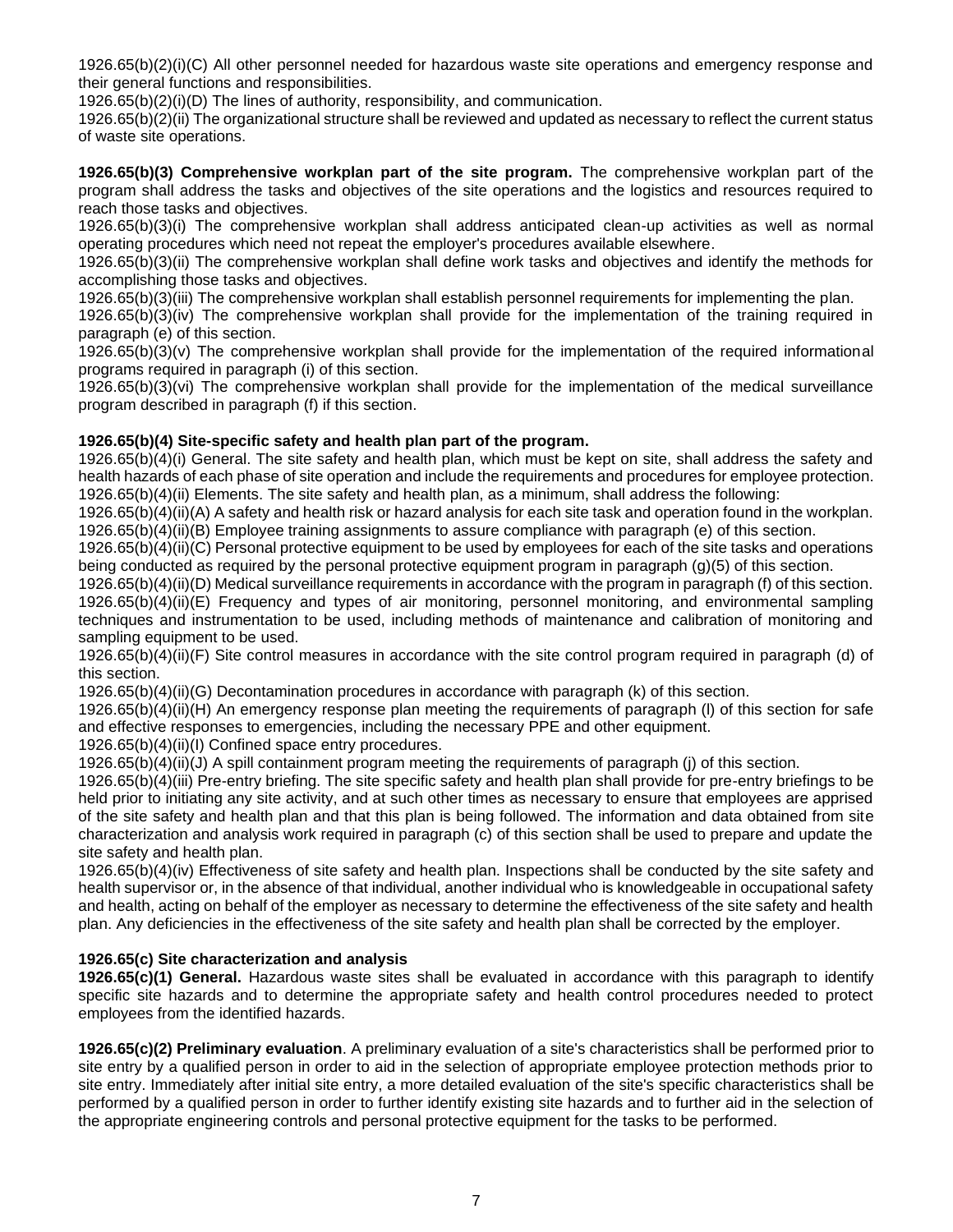**1926.65(c)(3) Hazard identification.** All suspected conditions that may pose inhalation or skin absorption hazards that are immediately dangerous to life or health (IDLH), or other conditions that may cause death or serious harm, shall be identified during the preliminary survey and evaluated during the detailed survey. Examples of such hazards include, but are not limited to, confined space entry, potentially explosive or flammable situations, visible vapor clouds, or areas where biological indicators such as dead animals or vegetation are located.

**1926.65(c)(4) Required information.** The following information to the extent available shall be obtained by the employer prior to allowing employees to enter a site:

1926.65(c)(4)(i) Location and approximate size of the site.

1926.65(c)(4)(ii) Description of the response activity and/or the job task to be performed.

1926.65(c)(4)(iii) Duration of the planned employee activity.

1926.65(c)(4)(iv) Site topography and accessibility by air and roads.

1926.65(c)(4)(v) Safety and health hazards expected at the site.

1926.65(c)(4)(vi) Pathways for hazardous substance dispersion.

1926.65(c)(4)(vii) Present status and capabilities of emergency response teams that would provide assistance to hazardous waste clean-up site employees at the time of an emergency.

1926.65(c)(4)(viii) Hazardous substances and health hazards involved or expected at the site and their chemical and physical properties.

**1926.65(c)(5) Personal protective equipment.** Personal protective equipment. Personal protective equipment (PPE) shall be provided and used during initial site entry in accordance with the following requirements:

1926.65(c)(5)(i) Based upon the results of the preliminary site evaluation, an ensemble of PPE shall be selected and used during initial site entry which will provide protection to a level of exposure below permissible exposure limits and published exposure levels for known or suspected hazardous substances and health hazards, and which will provide protection against other known and suspected hazards identified during the preliminary site evaluation. If there is no permissible exposure limit or published exposure level, the employer may use other published studies and information as a guide to appropriate personal protective equipment.

1926.65(c)(5)(ii) If positive-pressure self-contained breathing apparatus is not used as part of the entry ensemble, and if respiratory protection is warranted by the potential hazards identified during the preliminary site evaluation, an escape self-contained breathing apparatus of at least five minute's duration shall be carried by employees during initial site entry.

1926.65(c)(5)(iii) If the preliminary site evaluation does not produce sufficient information to identify the hazards or suspected hazards of the site an ensemble providing equivalent to Level B PPE shall be provided as minimum protection, and direct reading instruments shall be used as appropriate for identifying IDLH conditions. (See Appendix B for guidelines on Level B protective equipment.)

1926.65(c)(5)(iv) Once the hazards of the site have been identified, the appropriate PPE shall be selected and used in accordance with paragraph (g) of this section.

**1926.65(c)(6) Monitoring.** The following monitoring shall be conducted during initial site entry when the site evaluation produces information that shows the potential for ionizing radiation or IDLH conditions, or when the site information is not sufficient reasonably to eliminate these possible conditions:

1926.65(c)(6)(i) Monitoring with direct reading instruments for hazardous levels of ionizing radiation.

1926.65(c)(6)(ii) Monitoring the air with appropriate direct reading test equipment (i.e., combustible gas meters, detector tubes) for IDLH and other conditions that may cause death or serious harm (combustible or explosive atmospheres, oxygen deficiency, toxic substances).

1926.65(c)(6)(iii) Visually observing for signs of actual or potential IDLH or other dangerous conditions.

1926.65(c)(6)(iv) An ongoing air monitoring program in accordance with paragraph (h) of this section shall be implemented after site characterization has determined the site is safe for the start-up of operations.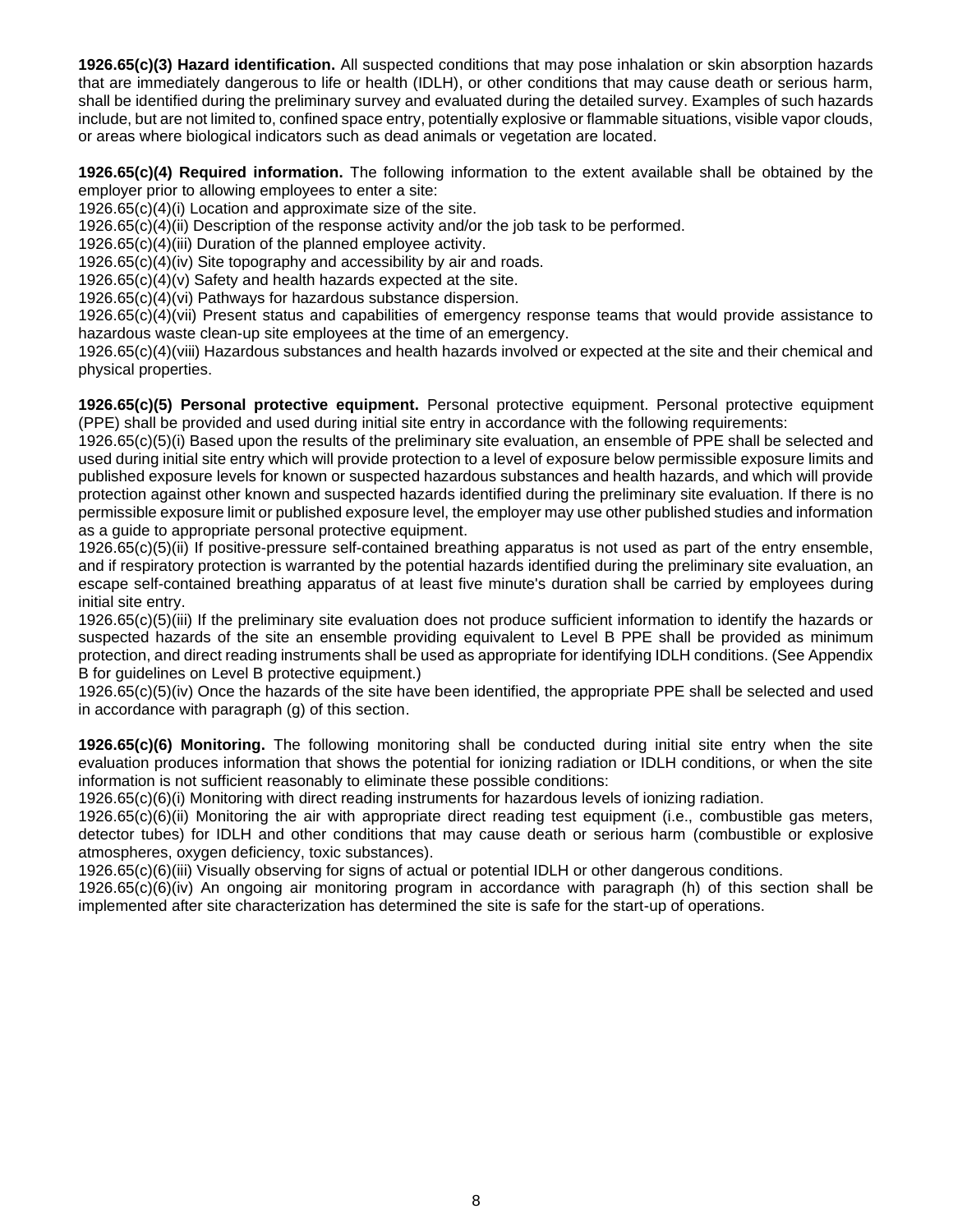# **1926.65(c)(7) Risk identification.**

1926.65(c)(7)(i) Once the presence and concentrations of specific hazardous substances and health hazards have been established, the risks associated with these substances shall be identified. Employees who will be working on the site shall be informed of any risks that have been identified. In situations covered by the Hazard Communication Standard, 29 CFR 1926.59, training required by that standard need not be duplicated.

Note to(c)(7). - Risks to consider include, but are not limited to:

1926.65(c)(7)(i)(a) Exposures exceeding the permissible exposure limits and published exposure levels.

1926.65(c)(7)(i)(b) IDLH concentrations.

1926.65(c)(7)(i)(c) Potential skin absorption and irritation sources.

1926.65(c)(7)(i)(d) Potential eye irritation sources.

1926.65(c)(7)(i)(e) Explosion sensitivity and flammability ranges.

1926.65(c)(7)(i)(f) Oxygen deficiency.

**1926.65(c)(8) Employee notification.** Employee notification. Any information concerning the chemical, physical, and toxicologic properties of each substance known or expected to be present on site that is available to the employer and relevant to the duties an employee is expected to perform shall be made available to the affected employees prior to the commencement of their work activities. The employer may utilize information developed for the hazard communication standard for this purpose.

### <span id="page-8-0"></span>**1926.65(d) Site control.**

**1926.65(d)(1) General.** Appropriate site control procedures shall be implemented to control employee exposure to hazardous substances before clean-up work begins.

**1926.65(d)(2) Site control program.** A site control program for protecting employees which is part of the employer's site safety and health program required in paragraph (b) of this section shall be developed during the planning stages of a hazardous waste clean-up operation and modified as necessary as new information becomes available.

**1926.65(d)(3) Elements of the site control program.** The site control program shall, as a minimum, include: A site map; site work zones; the use of a "buddy system"; site communications including alerting means for emergencies; the standard operating procedures or safe work practices; and, identification of the nearest medical assistance. Where these requirements are covered elsewhere they need not be repeated.

# <span id="page-8-1"></span>**1926.65(e) Training.**

# **1926.65(e)(1) General.**

1926.65(e)(1)(i) All employees working on site (such as but not limited to equipment operators, general laborers and others) exposed to hazardous substances, health hazards, or safety hazards and their supervisors and management responsible for the site shall receive training meeting the requirements of this paragraph before they are permitted to engage in hazardous waste operations that could expose them to hazardous substances, safety, or health hazards, and they shall receive review training as specified in this paragraph.

1926.65(e)(1)(ii) Employees shall not be permitted to participate in or supervise field activities until they have been trained to a level required by their job function and responsibility.

**1926.65(e)(2) Elements to be covered.** The training shall thoroughly cover the following:

1926.65(e)(2)(i) Names of personnel and alternates responsible for site safety and health;

1926.65(e)(2)(ii) Safety, health and other hazards present on the site;

1926.65(e)(2)(iii) Use of personal protective equipment;

1926.65(e)(2)(iv) Work practices by which the employee can minimize risks from hazards;

1926.65(e)(2)(v) Safe use of engineering controls and equipment on the site;

1926.65(e)(2)(vi) Medical surveillance requirements including recognition of symptoms and signs which might indicate over exposure to hazards; and

1926.65(e)(2)(vii) The contents of paragraphs (G) through (J) of the site safety and health plan set forth in paragraph  $(b)(4)(ii)$  of this section.

# **1926.65(e)(3) Initial training.**

1926.65(e)(3)(i) General site workers (such as equipment operators, general laborers and supervisory personnel) engaged in hazardous substance removal or other activities which expose or potentially expose workers to hazardous substances and health hazards shall receive a minimum of 40 hours of instruction off the site, and a minimum of three days actual field experience under the direct supervision of a trained experienced supervisor.

1926.65(e)(3)(ii) Workers on site only occasionally for a specific limited task (such as, but not limited to, ground water monitoring, land surveying, or geophysical surveying) and who are unlikely to be exposed over permissible exposure limits and published exposure limits shall receive a minimum of 24 hours of instruction off the site, and the minimum of one day actual field experience under the direct supervision of a trained, experienced supervisor.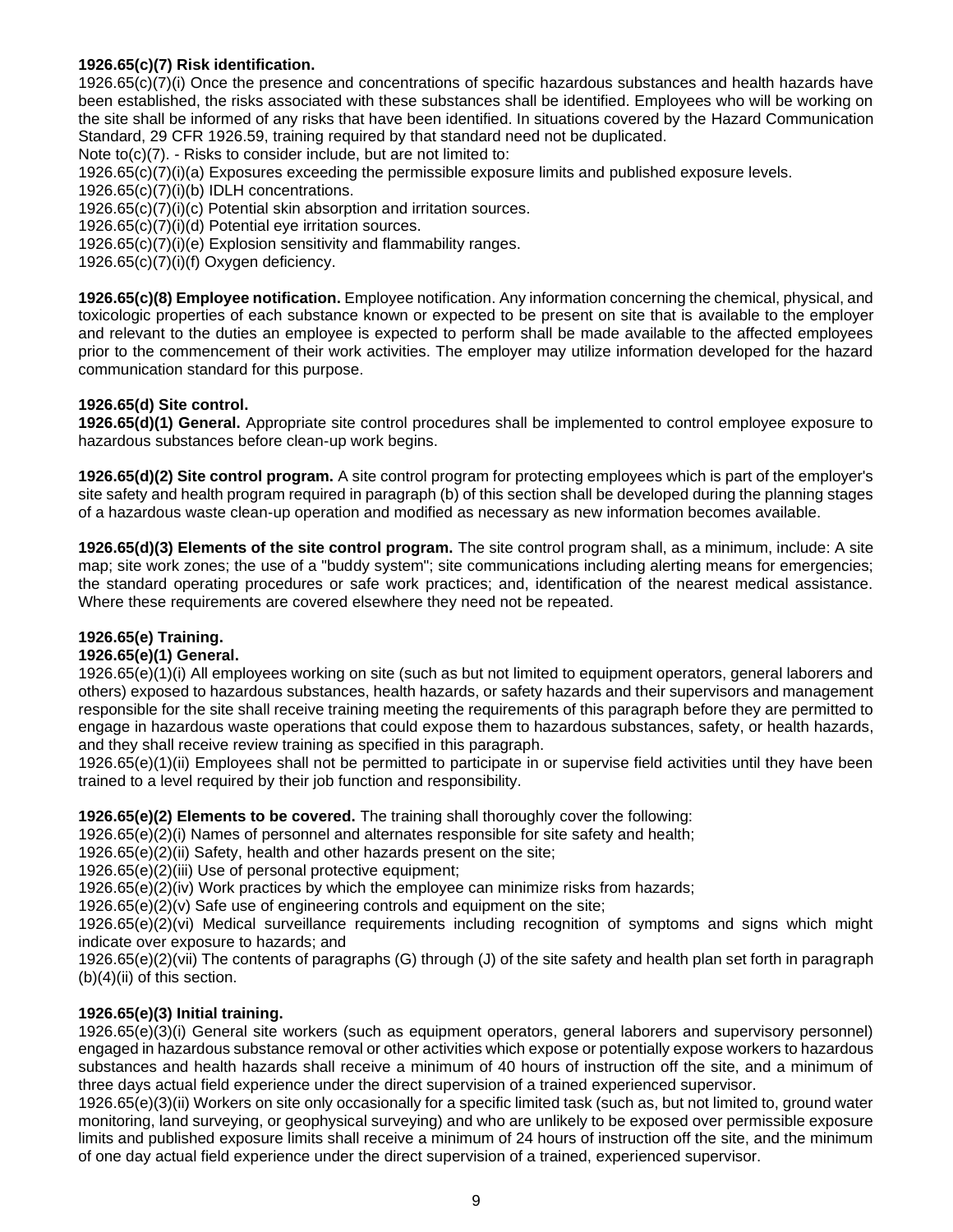1926.65(e)(3)(iii) Workers regularly on site who work in areas which have been monitored and fully characterized indicating that exposures are under permissible exposure limits and published exposure limits where respirators are not necessary, and the characterization indicates that there are no health hazards or the possibility of an emergency developing, shall receive a minimum of 24 hours of instruction off the site and the minimum of one day actual field experience under the direct supervision of a trained, experienced supervisor.

1926.65(e)(3)(iv) Workers with 24 hours of training who are covered by paragraphs (e)(3)(ii) and (e)(3)(iii) of this section, and who become general site workers or who are required to wear respirators, shall have the additional 16 hours and two days of training necessary to total the training specified in paragraph (e)(3)(i).

**1926.65(e)(4) Management and supervisor training.** On-site management and supervisors directly responsible for, or who supervise employees engaged in, hazardous waste operations shall receive 40 hours initial training, and three days of supervised field experience (the training may be reduced to 24 hours and one day if the only area of their responsibility is employees covered by paragraphs (e)(3)(ii) and (e)(3)(iii)) and at least eight additional hours of specialized training at the time of job assignment on such topics as, but not limited to, the employer's safety and health program and the associated employee training program, personal protective equipment program, spill containment program, and health hazard monitoring procedure and techniques.

**1926.65(e)(5) Qualifications for trainers.** Trainers shall be qualified to instruct employees about the subject matter that is being presented in training. Such trainers shall have satisfactorily completed a training program for teaching the subjects they are expected to teach, or they shall have the academic credentials and instructional experience necessary for teaching the subjects. Instructors shall demonstrate competent instructional skills and knowledge of the applicable subject matter.

**1926.65(e)(6) Training certification**. Employees and supervisors that have received and successfully completed the training and field experience specified in paragraphs (e)(1) through (e)(4) of this section shall be certified by their instructor or the head instructor and trained supervisor as having successfully completed the necessary training. A written certificate shall be given to each person so certified. Any person who has not been so certified or who does not meet the requirements of paragraph (e)(9) of this section shall be prohibited from engaging in hazardous waste operations.

**1926.65(e)(7) Emergency response.** Employees who are engaged in responding to hazardous emergency situations at hazardous waste clean-up sites that may expose them to hazardous substances shall be trained in how to respond to such expected emergencies.

**1926.65(e)(8) Refresher training.** Employees specified in paragraph (e)(1) of this section, and managers and supervisors specified in paragraph (e)(4) of this section, shall receive eight hours of refresher training annually on the items specified in paragraph (e)(2) and/or (e)(4) of this section, any critique of incidents that have occurred in the past year that can serve as training examples of related work, and other relevant topics.

**1926.65(e)(9) Equivalent training.** Employers who can show by documentation or certification that an employee's work experience and/or training has resulted in training equivalent to that training required in paragraphs (e)(1) through (e)(4) of this section shall not be required to provide the initial training requirements of those paragraphs to such employees and shall provide a copy of the certification or documentation to the employee upon request. However, certified employees or employees with equivalent training new to a site shall receive appropriate, site specific training before site entry and have appropriate supervised field experience at the new site. Equivalent training includes any academic training or the training that existing employees might have already received from actual hazardous waste site work experience.

# <span id="page-9-0"></span>**1926.65(f) Medical surveillance**

**1926.65(f)(1) General.** Employers engaged in operations specified in paragraphs (a)(1)(i) through (a)(1)(iv) of this section and not covered by (a)(2)(iii) exceptions and employers of employees specified in paragraph (q)(9) shall institute a medical surveillance program in accordance with this paragraph.

**1926.65(f)(2) Employees covered**. The medical surveillance program shall be instituted by the employer for the following employees:

1926.65(f)(2)(i) All employees who are or may be exposed to hazardous substances or health hazards at or above the permissible exposure limits or, if there is no permissible exposure limit, above the published exposure levels for these substances, without regard to the use of respirators, for 30 days or more a year;

1926.65(f)(2)(ii) All employees who wear a respirator for 30 days or more a year or as required by 1926.103;

1926.65(f)(2)(iii) All employees who are injured, become ill or develop signs or symptoms due to possible overexposure involving hazardous substances or health hazards from an emergency response or hazardous waste operation; and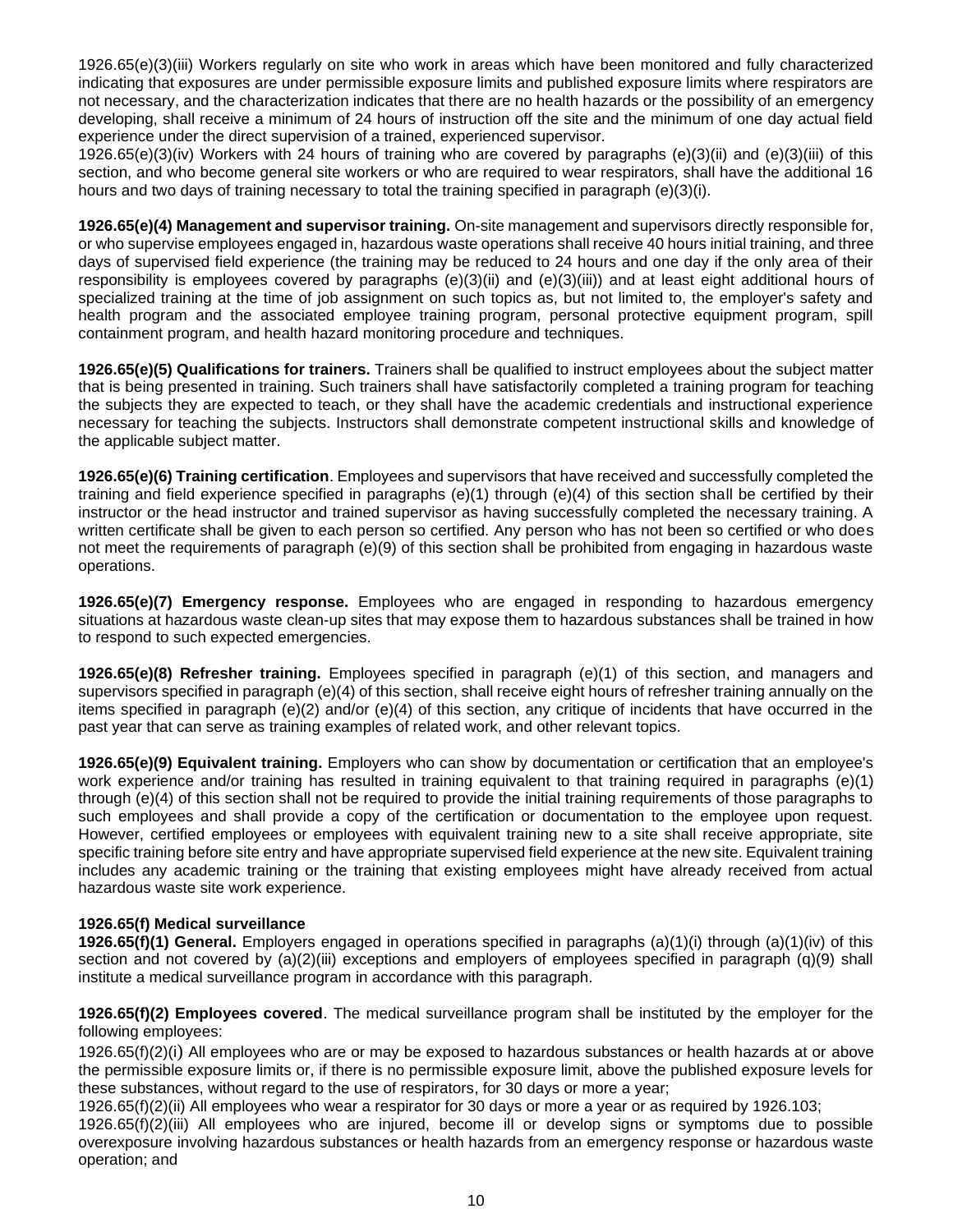1926.65(f)(2)(iv) Members of HAZMAT teams.

**1926.65(f)(3) Frequency of medical examinations and consultations**. Medical examinations and consultations shall be made available by the employer to each employee covered under paragraph (f)(2) of this section on the following schedules:

1926.65(f)(3)(i) For employees covered under paragraphs  $(f)(2)(i)$ ,  $(f)(2)(ii)$ , and  $(f)(2)(iv)$ ;

 $1926.65(f)(3)(i)(A)$  Prior to assignment;

1926.65(f)(3)(i)(B) At least once every twelve months for each employee covered unless the attending physician believes a longer interval (not greater than biennially) is appropriate;

1926.65(f)(3)(i)(C) At termination of employment or reassignment to an area where the employee would not be covered if the employee has not had an examination within the last six months;

1926.65(f)(3)(i)(D) As soon as possible upon notification by an employee that the employee has developed signs or symptoms indicating possible overexposure to hazardous substances or health hazards, or that the employee has been injured or exposed above the permissible exposure limits or published exposure levels in an emergency situation;

1926.65(f)(3)(i)(E) At more frequent times, if the examining physician determines that an increased frequency of examination is medically necessary.

1926.65(f)(3)(ii) For employees covered under paragraph (f)(2)(iii) and for all employees including those of employers covered by paragraph (a)(1)(v) who may have been injured, received a health impairment, developed signs or symptoms which may have resulted from exposure to hazardous substances resulting from an emergency incident, or exposed during an emergency incident to hazardous substances at concentrations above the permissible exposure limits or the published exposure levels without the necessary personal protective equipment being used:

1926.65(f)(3)(ii)(A) As soon as possible following the emergency incident or development of signs or symptoms;

1926.65(f)(3)(ii)(B) At additional times, if the examining physician determines that follow-up examinations or consultations are medically necessary.

# **1926.65(f)(4) Content of medical examinations and consultations.**

1926.65(f)(4)(i) Medical examinations required by paragraph (f)(3) of this section shall include a medical and work history (or updated history if one is in the employee's file) with special emphasis on symptoms related to the handling of hazardous substances and health hazards, and to fitness for duty including the ability to wear any required PPE under conditions (i.e., temperature extremes) that may be expected at the work site.

1926.65(f)(4)(ii) The content of medical examinations or consultations made available to employees pursuant to paragraph (f) shall be determined by the attending physician. The guidelines in the Occupational Safety and Health Guidance Manual for Hazardous Waste Site Activities (See appendix D, Reference #10) should be consulted.

**1926.65(f)(5) Examination by a physician and costs**. All medical examinations and procedures shall be performed by or under the supervision of a licensed physician, preferably one knowledgeable in occupational medicine, and shall be provided without cost to the employee, without loss of pay, and at a reasonable time and place.

**1926.65(f)(6) Information provided to the physician**. The employer shall provide one copy of this standard and its appendices to the attending physician, and in addition the following for each employee:

1926.65(f)(6)(i) A description of the employee's duties as they relate to the employee's exposures.

1926.65(f)(6)(ii) The employee's exposure levels or anticipated exposure levels.

1926.65(f)(6)(iii) A description of any personal protective equipment used or to be used.

1926.65(f)(6)(iv) Information from previous medical examinations of the employee which is not readily available to the examining physician.

1926.65(f)(6)(v) Information required by §1926.103.

# **1926.65(f)(7) Physician's written opinion.**

1926.65(f)(7)(i) The employer shall obtain and furnish the employee with a copy of a written opinion from the attending physician containing the following:

1926.65(f)(7)(i)(A) The physician's opinion as to whether the employee has any detected medical conditions which would place the employee at increased risk of material impairment of the employee's health from work in hazardous waste operations or emergency response, or from respirator use.

1926.65(f)(7)(i)(B) The physician's recommended limitations upon the employees assigned work.

1926.65(f)(7)(i)(C) The results of the medical examination and tests if requested by the employee.

1926.65(f)(7)(i)(D) A statement that the employee has been informed by the physician of the results of the medical examination and any medical conditions which require further examination or treatment.

1926.65(f)(7)(ii) The written opinion obtained by the employer shall not reveal specific findings or diagnoses unrelated to occupational exposures.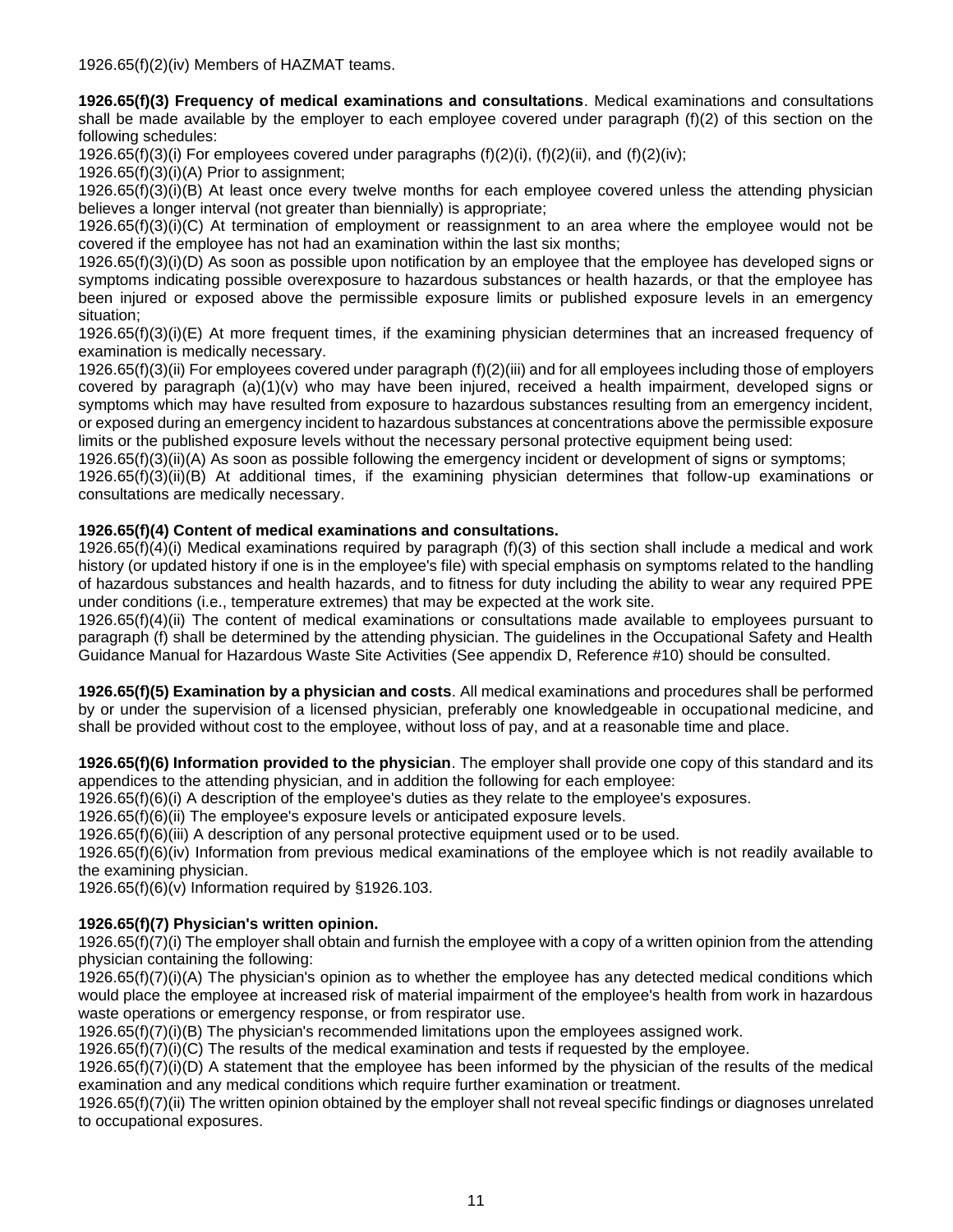### **1926.65(f)(8) Recordkeeping.**

1926.65(f)(8)(i) An accurate record of the medical surveillance required by paragraph (f) of this section shall be retained. This record shall be retained for the period specified and meet the criteria of 29 CFR 1926.33.

1926.65(f)(8)(ii) The record required in paragraph (f)(8)(i) of this section shall include at least the following information: 1926.65(f)(8)(ii)(A) The name of the employee;

1926.65(f)(8)(ii)(B) Physicians' written opinions, recommended limitations and results of examinations and tests;

1926.65(f)(8)(ii)(C) Any employee medical complaints related to exposure to hazardous substances;

1926.65(f)(8)(ii)(D) A copy of the information provided to the examining physician by the employer, with the exception of the standard and its appendices.

### <span id="page-11-0"></span>**1926.65(g) Engineering controls, work practices, and personal protective equipment for employee protection.**

Engineering controls, work practices, personal protective equipment, or a combination of these shall be implemented in accordance with this paragraph to protect employees from exposure to hazardous substances and safety and health hazards.

#### **1926.65(g)(1) Engineering controls, work practices and PPE for substances regulated in § 1926.55, elsewhere in subpart D, or in other pertinent sections of this part.**

1926.65(g)(1)(i) Engineering controls and work practices shall be instituted to reduce and maintain employee exposure to or below the permissible exposure limits for substances regulated either in § 1926.55 or other pertinent sections of this part, except to the extent that such controls and practices are not feasible.

Note to (g)(1)(i): Engineering controls which may be feasible include the use of pressurized cabs or control booths on equipment, and/or the use of remotely operated material handling equipment. Work practices which may be feasible are removing all non-essential employees from potential exposure during opening of drums, wetting down dusty operations and locating employees upwind of possible hazards.

1926.65(g)(1)(ii) Whenever engineering controls and work practices are not feasible or not required, any reasonable combination of engineering controls, work practices and PPE shall be used to reduce and maintain employee exposures to or below the permissible exposure limits or dose limits for substances regulated either in § 1926.55 or other pertinent sections of this part.

1926.65(g)(1)(iii) The employer shall not implement a schedule of employee rotation as a means of compliance with permissible exposure limits or dose limits except when there is no other feasible way of complying with the airborne or dermal dose limits for ionizing radiation.

1926.65(g)(1)(iv) The provisions of subpart D shall be followed.

#### **1926.65(g)(2) Engineering controls, work practices, and PPE for substances not regulated in Subparts G and**

**Z**. Engineering controls, work practices, and PPE for substances not regulated either in § 1926.55, elsewhere in subpart D, or in other pertinent sections of this part. An appropriate combination of engineering controls, work practices and personal protective equipment shall be used to reduce and maintain employee exposure to or below published exposure levels for hazardous substances and health hazards not regulated either in 1926.55, elsewhere in subpart D, or in other pertinent sections of this part. The employer may use the published literature and MSDS as a guide in making the employer's determination as to what level of protection the employer believes is appropriate for hazardous substances and health hazards for which there is no permissible exposure limit or published exposure limit.

# **1926.65(g)(3) Personal protective equipment selection.**

1926.65(g)(3)(i) Personal protective equipment (PPE) shall be selected and used which will protect employees from the hazards and potential hazards they are likely to encounter as identified during the site characterization and analysis.

1926.65(g)(3)(ii) Personal protective equipment selection shall be based on an evaluation of the performance characteristics of the PPE relative to the requirements and limitations of the site, the task-specific conditions and duration, and the hazards and potential hazards identified at the site.

1926.65(g)(3)(iii) Positive pressure self-contained breathing apparatus, or positive pressure air-line respirators equipped with an escape air supply, shall be used when chemical exposure levels present will create a substantial possibility of immediate death, immediate serious illness or injury, or impair the ability to escape.

1926.65(g)(3)(iv) Totally-encapsulating chemical protective suits (protection equivalent to Level A protection as recommended in appendix B) shall be used in conditions where skin absorption of a hazardous substance may result in a substantial possibility of immediate death, immediate serious illness or injury, or impair the ability to escape.

1926.65(g)(3)(v) The level of protection provided by PPE selection shall be increased when additional information on site conditions indicates that increased protection is necessary to reduce employee exposures below permissible exposure limits and published exposure levels for hazardous substances and health hazards. (See appendix B for guidance on selecting PPE ensembles.)

NOTE TO PARAGRAPH (g)(3): The level of employee protection provided may be decreased when additional information or site conditions show that decreased protection will not result in hazardous exposures to employees.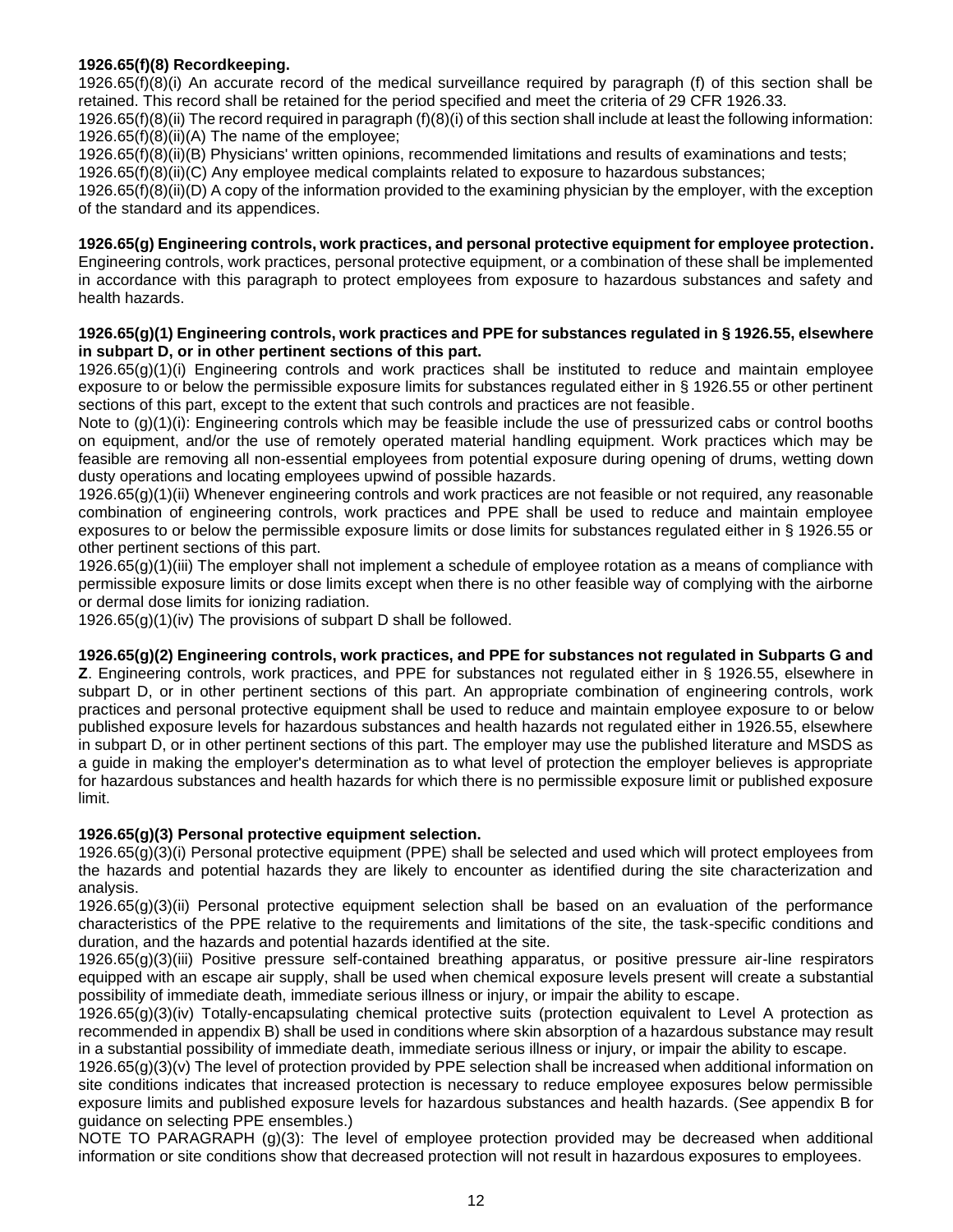1926.65(g)(3)(vi) Personal protective equipment shall be selected and used to meet the requirements of subpart E of this part and additional requirements specified in this section.

# **1926.65(g)(4) Totally-encapsulating chemical protective suits.**

1926.65(g)(4)(i) Totally-encapsulating suits shall protect employees from the particular hazards which are identified during site characterization and analysis.

1926.65(g)(4)(ii) Totally-encapsulating suits shall be capable of maintaining positive air pressure. (See appendix A for a test method which may be used to evaluate this requirement.)

1926.65(g)(4)(iii) Totally-encapsulating suits shall be capable of preventing inward test gas leakage of more than 0.5 percent. (See appendix A for a test method which may be used to evaluate this requirement.)

**1926.65(g)(5) Personal protective equipment (PPE) program** A written personal protective equipment program, which is part of the employer's safety and health program required in paragraph (b) of this section or required in paragraph (p)(1) of this section and which is also a part of the site-specific safety and health plan shall be established. The PPE program shall address the elements listed below. When elements, such as donning and doffing procedures, are provided by the manufacturer of a piece of equipment and are attached to the plan, they need not be rewritten into the plan as long as they adequately address the procedure or element.

1926.65(g)(5)(i) PPE selection based upon site hazards,

1926.65(g)(5)(ii) PPE use and limitations of the equipment,

1926.65(g)(5)(iii) Work mission duration,

1926.65(g)(5)(iv) PPE maintenance and storage,

1926.65(g)(5)(v) PPE decontamination and disposal,

1926.65(g)(5)(vi) PPE training and proper fitting,

1926.65(g)(5)(vii) PPE donning and doffing procedures,

1926.65(g)(5)(viii) PPE inspection procedures prior to, during, and after use,

1926.65(g)(5)(ix) Evaluation of the effectiveness of the PPE program, and

1926.65(g)(5)(x) Limitations during temperature extremes, heat stress, and other appropriate medical considerations.

# <span id="page-12-0"></span>**1926.65(h) Monitoring.**

# **1926.65(h)(1) General.**

1926.65(h)(1)(i) Monitoring shall be performed in accordance with this paragraph where there may be a question of employee exposure to hazardous concentrations of hazardous substances in order to assure proper selection of engineering controls, work practices and personal protective equipment so that employees are not exposed to levels which exceed permissible exposure limits, or published exposure levels if there are no permissible exposure limits, for hazardous substances.

1926.65(h)(1)(ii) Air monitoring shall be used to identify and quantify airborne levels of hazardous substances and safety and health hazards in order to determine the appropriate level of employee protection needed on site.

**1926.65(h)(2) Initial entry.** Upon initial entry, representative air monitoring shall be conducted to identify any IDLH condition, exposure over permissible exposure limits or published exposure levels, exposure over a radioactive material's dose limits or other dangerous condition such as the presence of flammable atmospheres or oxygendeficient environments.

**1926.65(h)(3) Periodic monitoring** Periodic monitoring shall be conducted when the possibility of an IDLH condition or flammable atmosphere has developed or when there is indication that exposures may have risen over permissible exposure limits or published exposure levels since prior monitoring. Situations where it shall be considered whether the possibility that exposures have risen are as follows:

1926.65(h)(3)(i) When work begins on a different portion of the site.

1926.65(h)(3)(ii) When contaminants other than those previously identified are being handled.

1926.65(h)(3)(iii) When a different type of operation is initiated (e.g., drum opening as opposed to exploratory well drilling.)

1926.65(h)(3)(iv) When employees are handling leaking drums or containers or working in areas with obvious liquid contamination (e.g., a spill or lagoon.)

**1926.65(h)(4) Monitoring of high-risk employees**. After the actual clean-up phase of any hazardous waste operation commences; for example, when soil, surface water or containers are moved or disturbed; the employer shall monitor those employees likely to have the highest exposures to hazardous substances and health hazards likely to be present above permissible exposure limits or published exposure levels by using personal sampling frequently enough to characterize employee exposures. If the employees likely to have the highest exposure are over permissible exposure limits or published exposure limits, then monitoring shall continue to determine all employees likely to be above those limits. The employer may utilize a representative sampling approach by documenting that the employees and chemicals chosen for monitoring are based on the criteria stated above those limits. The employer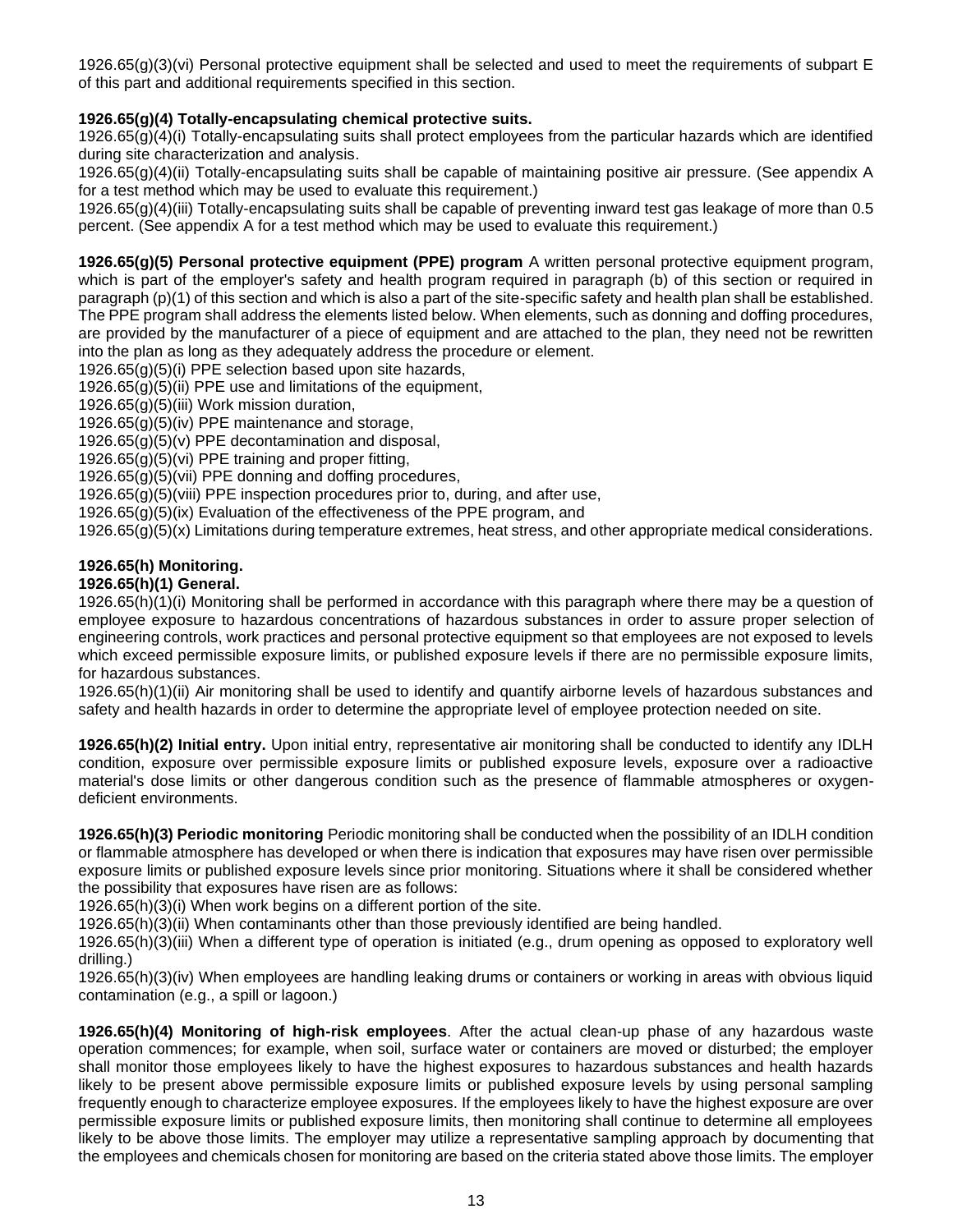may utilize a representative sampling approach by documenting that the employees and chemicals chosen for monitoring are based on the criteria stated above.

NOTE TO PARAGRAPH (h): It is not required to monitor employees engaged in site characterization operations covered by paragraph (c) of this section.

# <span id="page-13-0"></span>**1926.65(i) Informational programs.**

Employers shall develop and implement a program, which is part of the employer's safety and health program required in paragraph (b) of this section, to inform employees, contractors, and subcontractors (or their representative) actually engaged in hazardous waste operations of the nature, level and degree of exposure likely as a result of participation in such hazardous waste operations. Employees, contractors and subcontractors working outside of the operations part of a site are not covered by this standard.

### **1926.65(j) Handling drums and containers**

### <span id="page-13-1"></span>**1926.65(j)(1) General.**

1926.65(j)(1)(i) Hazardous substances and contaminated soils, liquids, and other residues shall be handled, transported, labeled, and disposed of in accordance with this paragraph.

1926.65(j)(1)(ii) Drums and containers used during the clean-up shall meet the appropriate DOT, OSHA, and EPA regulations for the wastes that they contain.

1926.65(j)(1)(iii) When practical, drums and containers shall be inspected and their integrity shall be assured prior to being moved. Drums or containers that cannot be inspected before being moved because of storage conditions (i.e., buried beneath the earth, stacked behind other drums, stacked several tiers high in a pile, etc.) shall be moved to an accessible location and inspected prior to further handling.

1926.65(j)(1)(iv) Unlabelled drums and containers shall be considered to contain hazardous substances and handled accordingly until the contents are positively identified and labeled.

1926.65(j)(1)(v) Site operations shall be organized to minimize the amount of drum or container movement.

1926.65(j)(1)(vi Prior to movement of drums or containers, all employees exposed to the transfer operation shall be warned of the potential hazards associated with the contents of the drums or containers.

1926.65(j)(1)(vii) U.S. Department of Transportation specified salvage drums or containers and suitable quantities of proper absorbent shall be kept available and used in areas where spills, leaks, or ruptures may occur.

1926.65(j)(1)(viii) Where major spills may occur, a spill containment program, which is part of the employer's safety and health program required in paragraph (b) of this section, shall be implemented to contain and isolate the entire volume of the hazardous substance being transferred.

1926.65(j)(1)(ix) Drums and containers that cannot be moved without rupture, leakage, or spillage shall be emptied into a sound container using a device classified for the material being transferred.

1926.65(j)(1)(x) A ground-penetrating system or other type of detection system or device shall be used to estimate the location and depth of buried drums or containers.

1926.65(j)(1)(xi) Soil or covering material shall be removed with caution to prevent drum or container rupture.

1926.65(j)(1)(xii) Fire extinguishing equipment meeting the requirements of subpart F of this part shall be on hand and ready for use to control incipient fires.

**1926.65(j)(2) Opening drums and containers.** The following procedures shall be followed in areas where drums or containers are being opened:

1926.65(j)(2)(i) Where an airline respirator system is used, connections to the source of air supply shall be protected from contamination and the entire system shall be protected from physical damage.

1926.65(j)(2)(ii) Employees not actually involved in opening drums or containers shall be kept a safe distance from the drums or containers being opened.

1926.65(j)(2)(iii) If employees must work near or adjacent to drums or containers being opened, a suitable shield that does not interfere with the work operation shall be placed between the employee and the drums or containers being opened to protect the employee in case of accidental explosion.

1926.65(j)(2)(iv) Controls for drum or container opening equipment, monitoring equipment, and fire suppression equipment shall be located behind the explosion-resistant barrier.

1926.65(j)(2)(v) When there is a reasonable possibility of flammable atmospheres being present, material handling equipment and hand tools shall be of the type to prevent sources of ignition.

1926.65(j)(2)(vi) Drums and containers shall be opened in such a manner that excess interior pressure will be safely relieved. If pressure cannot be relieved from a remote location, appropriate shielding shall be placed between the employee and the drums or containers to reduce the risk of employee injury.

1926.65(j)(2)(vii) Employees shall not stand upon or work from drums or containers.

**1926.65(j)(3) Material handling equipment.** Material handling equipment used to transfer drums and containers shall be selected, positioned and operated to minimize sources of ignition related to the equipment from igniting vapors released from ruptured drums or containers.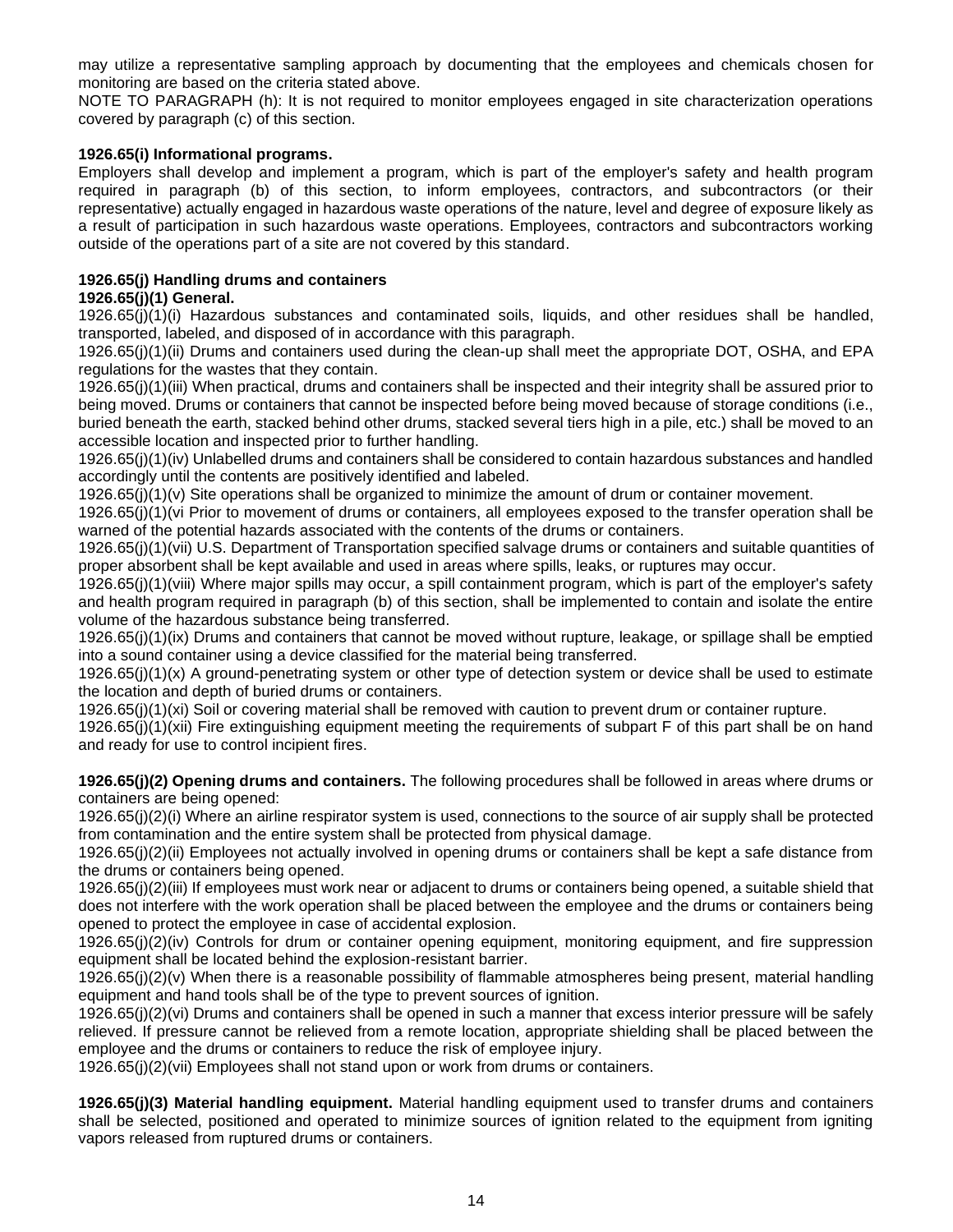**1926.65(j)(4) Radioactive wastes**. Drums and containers containing radioactive wastes shall not be handled until such time as their hazard to employees is properly assessed.

**1926.65(j)(5) Shock sensitive wastes**. As a minimum, the following special precautions shall be taken when drums and containers containing or suspected of containing shock-sensitive wastes are handled:

1926.65(j)(5)(i) All non-essential employees shall be evacuated from the area of transfer.

1926.65(j)(5)(ii) Material handling equipment shall be provided with explosive containment devices or protective shields to protect equipment operators from exploding containers.

1926.65(j)(5)(iii) An employee alarm system capable of being perceived above surrounding light and noise conditions shall be used to signal the commencement and completion of explosive waste handling activities.

1926.65(j)(5)(iv) Continuous communications (i.e., portable radios, hand signals, telephones, as appropriate) shall be maintained between the employee-in-charge of the immediate handling area and both the site safety and health supervisor and the command post until such time as the handling operation is completed. Communication equipment or methods that could cause shock sensitive materials to explode shall not be used.

1926.65(j)(5)(v) Drums and containers under pressure, as evidenced by bulging or swelling, shall not be moved until such time as the cause for excess pressure is determined and appropriate containment procedures have been implemented to protect employees from explosive relief of the drum.

1926.65(j)(5)(vi) Drums and containers containing packaged laboratory wastes shall be considered to contain shocksensitive or explosive materials until they have been characterized.

Caution: Shipping of shock sensitive wastes may be prohibited under U.S. Department of Transportation regulations. Employers and their shippers should refer to 49 CFR 173.21 and 173.50.

**1926.65(j)(6) Laboratory waste packs.** In addition to the requirements of paragraph (j)(5) of this section, the following precautions shall be taken, as a minimum, in handling laboratory waste packs (lab packs):

1926.65(j)(6)(i) Lab packs shall be opened only when necessary and then only by an individual knowledgeable in the inspection, classification, and segregation of the containers within the pack according to the hazards of the wastes. 1926.65(j)(6)(ii) If crystalline material is noted on any container, the contents shall be handled as a shock-sensitive

waste until the contents are identified.

**1926.65(j)(7) Sampling of drum and container contents.** Sampling of containers and drums shall be done in accordance with a sampling procedure which is part of the site safety and health plan developed for and available to employees and others at the specific worksite.

# **1926.65(j)(8) Shipping and transport.**

1926.65(j)(8)(i) Drums and containers shall be identified and classified prior to packaging for shipment.

1926.65(j)(8)(ii) Drum or container staging areas shall be kept to the minimum number necessary to identify and classify materials safely and prepare them for transport.

1926.65(j)(8)(iii) Staging areas shall be provided with adequate access and egress routes.

1926.65(j)(8)(iv) Bulking of hazardous wastes shall be permitted only after a thorough characterization of the materials has been completed.

#### **1926.65(j)(9) Tank and vault procedures.**

1926.65(j)(9)(i) Tanks and vaults containing hazardous substances shall be handled in a manner similar to that for drums and containers, taking into consideration the size of the tank or vault.

1926.65(j)(9)(ii) Appropriate tank or vault entry procedures as described in the employer's safety and health plan shall be followed whenever employees must enter a tank or vault.

#### <span id="page-14-0"></span>**1926.65(k) Decontamination**

**1926.65(k)(1) General.** Procedures for all phases of decontamination shall be developed and implemented in accordance with this paragraph.

# **1926.65(k)(2) Decontamination procedures.**

1926.65(k)(2)(i) A decontamination procedure shall be developed, communicated to employees and implemented before any employees or equipment may enter areas on site where potential for exposure to hazardous substances exists.

1926.65(k)(2)(ii) Standard operating procedures shall be developed to minimize employee contact with hazardous substances or with equipment that has contacted hazardous substances.

1926.65(k)(2)(iii) All employees leaving a contaminated area shall be appropriately decontaminated; all contaminated clothing and equipment leaving a contaminated area shall be appropriately disposed of or decontaminated.

1926.65(k)(2)(iv) Decontamination procedures shall be monitored by the site safety and health supervisor to determine their effectiveness. When such procedures are found to be ineffective, appropriate steps shall be taken to correct any deficiencies.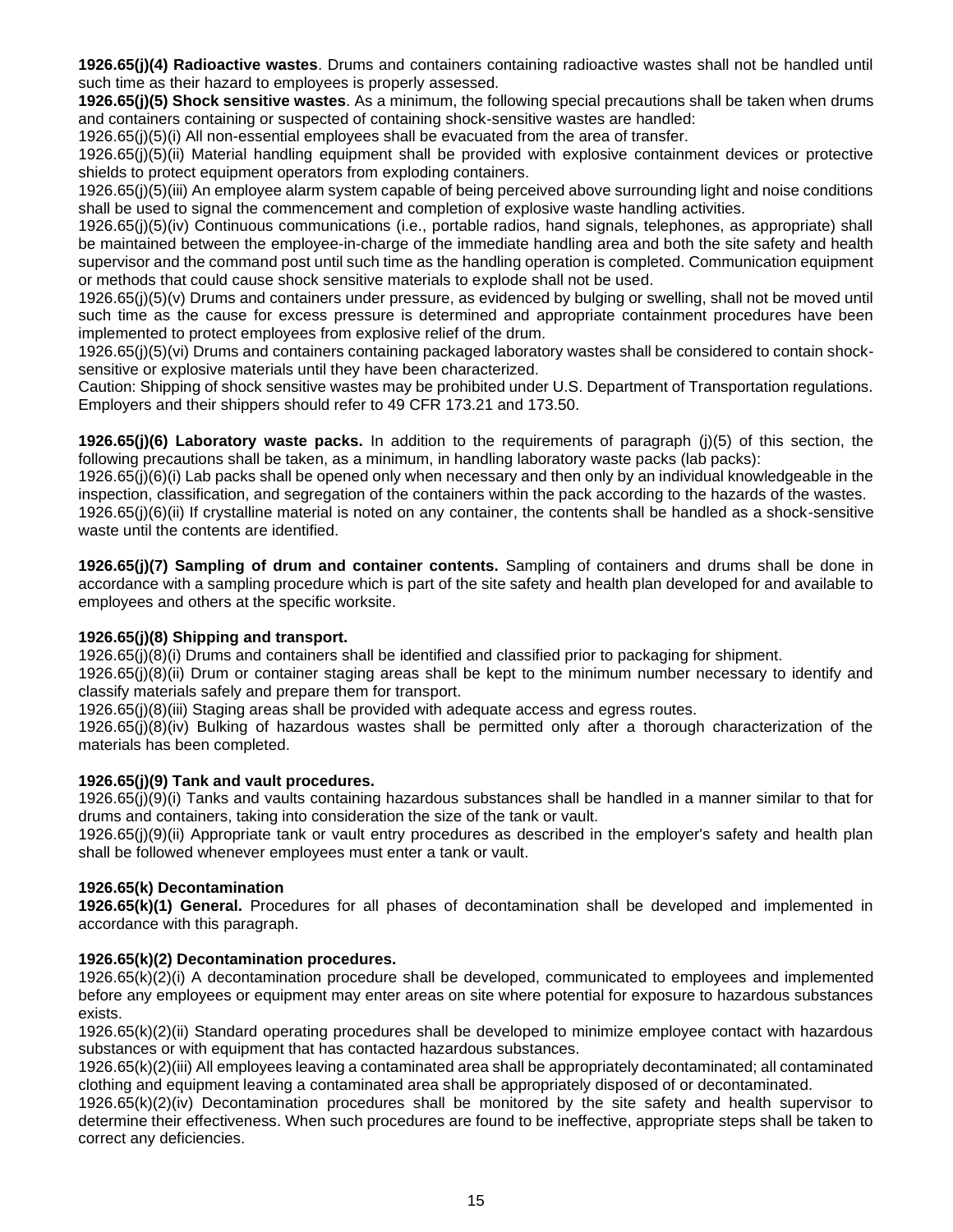**1926.65(k)(3) Location.** Decontamination shall be performed in geographical areas that will minimize the exposure of uncontaminated employees or equipment to contaminated employees or equipment.

**1926.65(k)(4) Equipment and solvents.** All equipment and solvents used for decontamination shall be decontaminated or disposed of properly.

# **1926.65(k)(5) Personal protective clothing and equipment.**

1926.65(k)(5)(i) Protective clothing and equipment shall be decontaminated, cleaned, laundered, maintained or replaced as needed to maintain their effectiveness.

1926.65(k)(5)(ii) Employees whose non-impermeable clothing becomes wetted with hazardous substances shall immediately remove that clothing and proceed to shower. The clothing shall be disposed of or decontaminated before it is removed from the work zone.

**1926.65(k)(6) Unauthorized employees.** Unauthorized employees shall not remove protective clothing or equipment from change rooms.

**1926.65(k)(7) Commercial laundries or cleaning establishments.** Commercial laundries or cleaning establishments that decontaminate protective clothing or equipment shall be informed of the potentially harmful effects of exposures to hazardous substances.

**1926.65(k)(8) Showers and change rooms.** Where the decontamination procedure indicates a need for regular showers and change rooms outside of a contaminated area, they shall be provided and meet the requirements of 29 CFR 1910.141. If temperature conditions prevent the effective use of water, then other effective means for cleansing shall be provided and used.

#### <span id="page-15-0"></span>**1926.65(l) Emergency response by employees at uncontrolled hazardous waste sites 1926.65(l)(1) Emergency response plan.**

1926.65(l)(1)(i) An emergency response plan shall be developed and implemented by all employers within the scope of paragraphs (a)(1)(i) through (ii) of this section to handle anticipated emergencies prior to the commencement of hazardous waste operations. The plan shall be in writing and available for inspection and copying by employees, their representatives, OSHA personnel and other governmental agencies with relevant responsibilities.

1926.65(l)(1)(ii) Employers who will evacuate their employees from the danger area when an emergency occurs, and who do not permit any of their employees to assist in handling the emergency, are exempt from the requirements of this paragraph if they provide an emergency action plan complying with § 1926.35 of this part.

**1926.65(l)(2) Elements of an emergency response plan.** The employer shall develop an emergency response plan for emergencies which shall address, as a minimum, the following:

1926.65(l)(2)(i) Pre-emergency planning.

1926.65(l)(2)(ii) Personnel roles, lines of authority, and communication.

1926.65(l)(2)(iii) Emergency recognition and prevention.

1926.65(l)(2)(iv) Safe distances and places of refuge.

1926.65(l)(2)(v) Site security and control.

1926.65(l)(2)(vi) Evacuation routes and procedures.

1926.65(l)(2)(vii) Decontamination procedures which are not covered by the site safety and health plan.

1926.65(l)(2)(viii) Emergency medical treatment and first aid.

1926.65(l)(2)(ix) Emergency alerting and response procedures.

1926.65(l)(2)(x) Critique of response and follow-up.

1926.65(l)(2)(xi) PPE and emergency equipment.

# **1926.65(l)(3) Procedures for handling emergency incidents.**

1926.65(l)(3)(i) In addition to the elements for the emergency response plan required in paragraph (1)(2) of this section, the following elements shall be included for emergency response plans:

1926.65(l)(3)(i)(A) Site topography, layout, and prevailing weather conditions.

1926.65(l)(3)(i)(B) Procedures for reporting incidents to local, state, and federal governmental agencies.

1926.65(l)(3)(ii) The emergency response plan shall be a separate section of the Site Safety and Health Plan.

1926.65(l)(3)(iii) The emergency response plan shall be compatible and integrated with the disaster, fire and/or emergency response plans of local, state, and federal agencies.

1926.65(l)(3)(iv) The emergency response plan shall be rehearsed regularly as part of the overall training program for site operations.

1926.65(l)(3)(v) The site emergency response plan shall be reviewed periodically and, as necessary, be amended to keep it current with new or changing site conditions or information.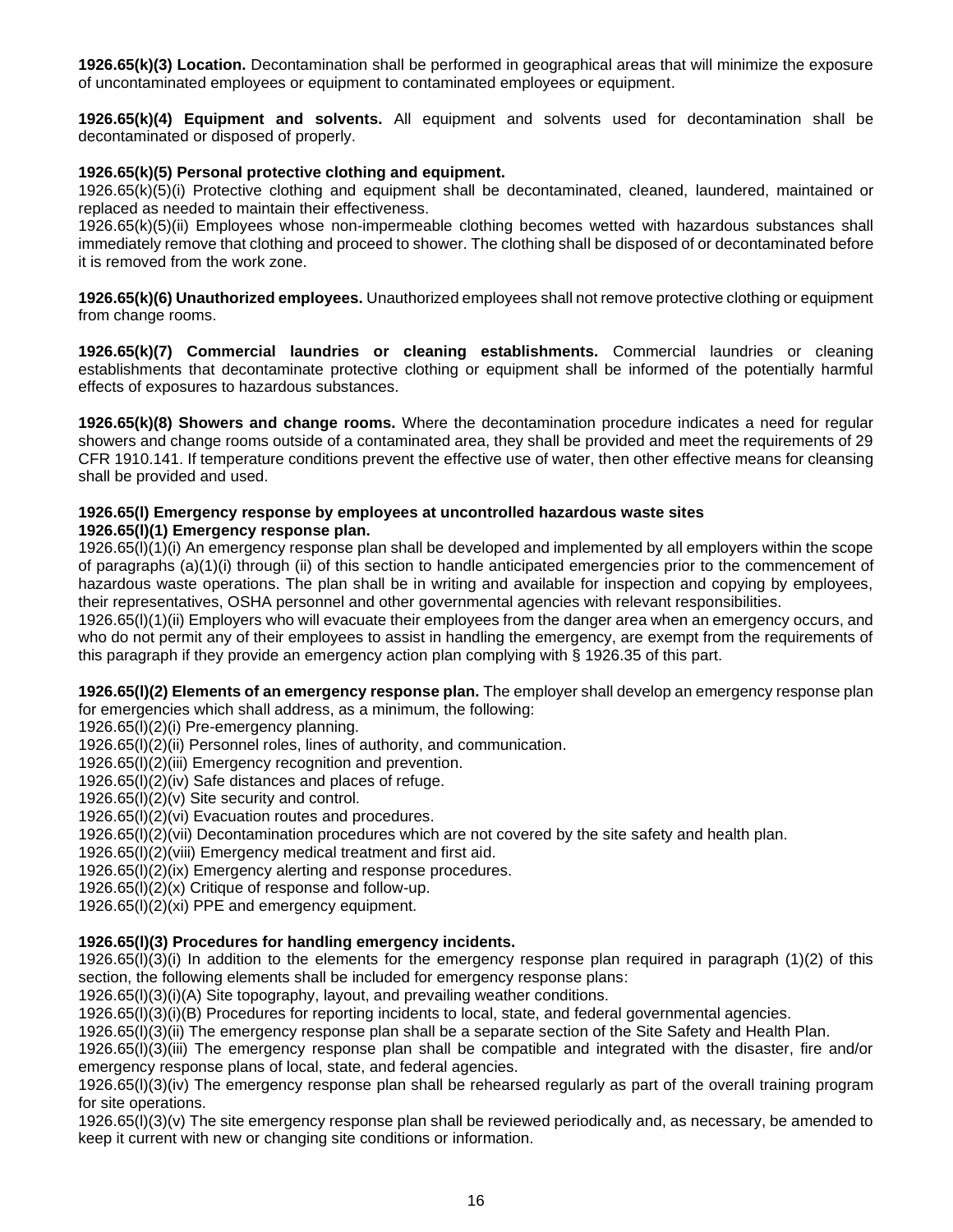1965.65(l)(3)(vi) An employee alarm system shall be installed in accordance with 29 CFR 1926.159 to notify employees of an emergency situation; to stop work activities if necessary; to lower background noise in order to speed communication; and to begin emergency procedures.

1926.65(l)(3)(vii) Based upon the information available at time of the emergency, the employer shall evaluate the incident and the site response capabilities and proceed with the appropriate steps to implement the site emergency response plan.

### **1926.65(m) Illumination**.

Areas accessible to employees shall be lighted to not less than the minimum illumination intensities listed in the following Table D-65.1 while any work is in progress:

<span id="page-16-0"></span>

| TABLE D-65.1. -- MINIMUM ILLUMINATION INTENSITIES IN FOOT-CANDLES |                                                                                                                                                                                                                                                                                                  |  |  |
|-------------------------------------------------------------------|--------------------------------------------------------------------------------------------------------------------------------------------------------------------------------------------------------------------------------------------------------------------------------------------------|--|--|
| <b>Foot-candles</b>                                               | Area or operations                                                                                                                                                                                                                                                                               |  |  |
| 5                                                                 | General site areas.                                                                                                                                                                                                                                                                              |  |  |
| 3                                                                 | Excavation and waste areas, accessways, active storage areas, loading<br>platforms, refueling, and field maintenance areas.                                                                                                                                                                      |  |  |
| 5                                                                 | Indoors: warehouses, corridors, hallways, and exitways.                                                                                                                                                                                                                                          |  |  |
| 5                                                                 | Tunnels, shafts, and general underground work areas; (Exception: minimum of<br>10 foot-candles is required at tunnel and shaft heading during drilling, mucking,<br>and scaling. Mine Safety and Health Administration approved cap lights shall be<br>acceptable for use in the tunnel heading. |  |  |
| 10                                                                | General shops (e.g., mechanical and electrical equipment rooms, active<br>storerooms, barracks or living quarters, locker or dressing rooms, dining areas,<br>and indoor toilets and workrooms.                                                                                                  |  |  |
| 30                                                                | First aid stations, infirmaries, and offices.                                                                                                                                                                                                                                                    |  |  |

# <span id="page-16-1"></span>**1926.65(n) Sanitation at temporary workplaces**

# **1926.65(n)(1) Potable water.**

1926.65(n)(1)(i) An adequate supply of potable water shall be provided on the site.

1926.65(n)(1)(ii) Portable containers used to dispense drinking water shall be capable of being tightly closed, and equipped with a tap. Water shall not be dipped from containers.

1926.65(n)(1)(iii) Any container used to distribute drinking water shall be clearly marked as to the nature of its contents and not used for any other purpose.

1926.65(n)(1)(iv) Where single service cups (to be used but once) are supplied, both a sanitary container for the unused cups and a receptacle for disposing of the used cups shall be provided.

# **1926.65(n)(2) Non-potable water.**

1926.65(n)(2)(i) Outlets for nonpotable water, such as water for fire fighting purposes, shall be identified to indicate clearly that the water is unsafe and is not to be used for drinking, washing, or cooking purposes.

1926.65(n)(2)(ii) There shall be no cross-connection, open or potential, between a system furnishing potable water and a system furnishing nonpotable water.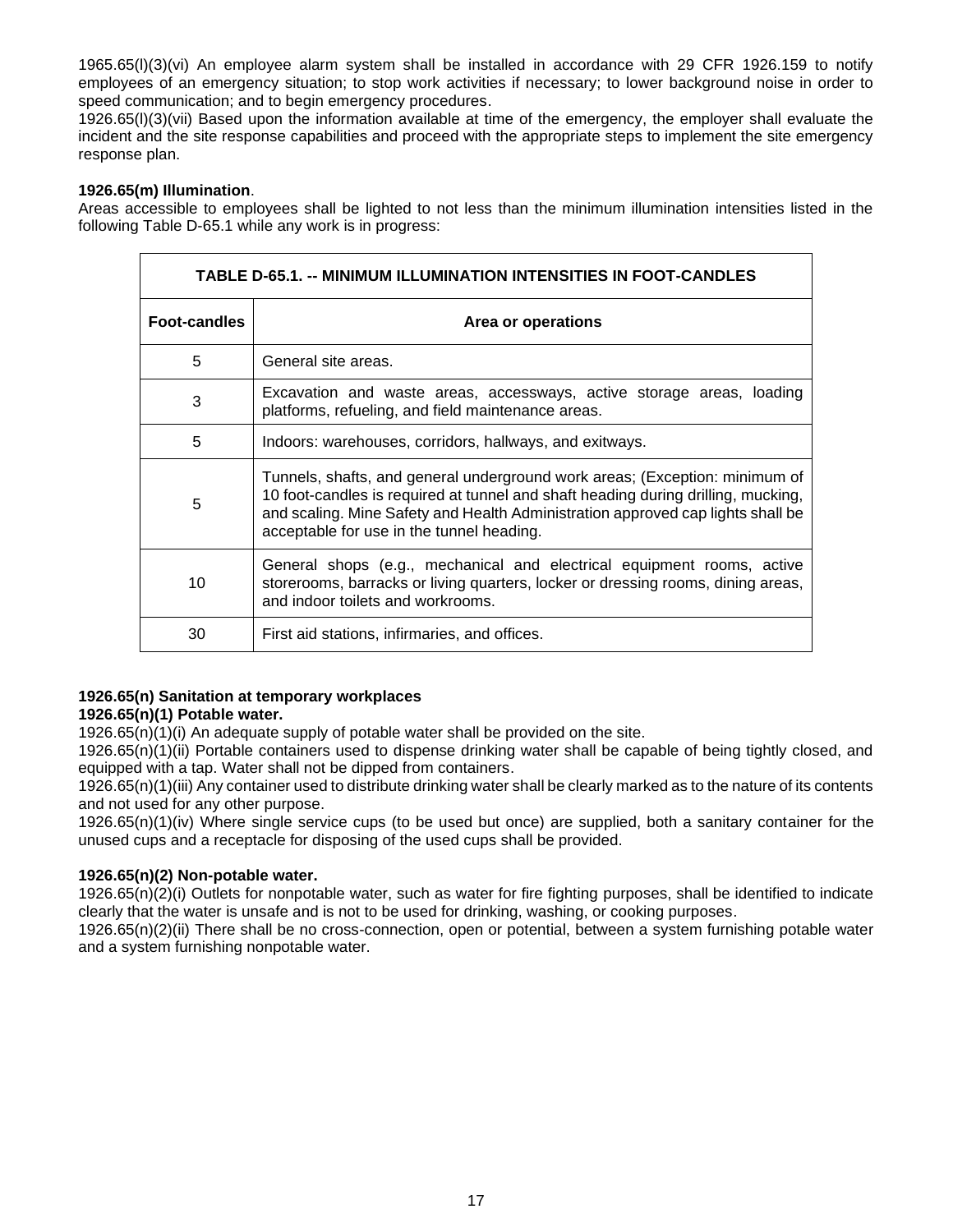### **1926.65(n)(3) Toilet facilities.**

1926.65(n)(3)(i) Toilets shall be provided for employees according to the following Table D-65.2.

| <b>TABLE D-65.2. -- TOILET FACILITIES</b> |                                                |  |  |
|-------------------------------------------|------------------------------------------------|--|--|
| <b>Number of employees</b>                | <b>Minimum number of facilities</b>            |  |  |
| 20 or fewer                               | One.                                           |  |  |
| More than 20, fewer than 200              | One toilet seat and 1 urinal per 40 employees. |  |  |
| More than 200                             | One toilet seat and 1 urinal per 50 employees. |  |  |

1926.65(n)(3)(ii) Under temporary field conditions, provisions shall be made to assure that at least one toilet facility is available.

1926.65(n)(3)(iii) Hazardous waste sites not provided with a sanitary sewer shall be provided with the following toilet facilities unless prohibited by local codes:

1926.65(n)(3)(iii)(A) Chemical toilets;

1926.65(n)(3)(iii)(B) Recirculating toilets;

1926.65(n)(3)(iii)(C) Combustion toilets; or

1926.65(n)(3)(iii)(D) Flush toilets.

1926.65(n)(3)(iv) The requirements of this paragraph for sanitation facilities shall not apply to mobile crews having transportation readily available to nearby toilet facilities.

1926.65(n)(3)(v) Doors entering toilet facilities shall be provided with entrance locks controlled from inside the facility.

**1926.65(n)(4) Food handling.** All food service facilities and operations for employees shall meet the applicable laws, ordinances, and regulations of the jurisdictions in which they are located.

**1926.65(n)(5) Temporary sleeping quarters.** When temporary sleeping quarters are provided, they shall be heated, ventilated, and lighted.

**1926.65(n)(6) Washing facilities.** The employer shall provide adequate washing facilities for employees engaged in operations where hazardous substances may be harmful to employees. Such facilities shall be in near proximity to the worksite; in areas where exposures are below permissible exposure limits and published exposure levels and which are under the controls of the employer; and shall be so equipped as to enable employees to remove hazardous substances from themselves.

**1926.65(n)(7) Showers and change rooms.** When hazardous waste clean-up or removal operations commence on a site and the duration of the work will require six months or greater time to complete, the employer shall provide showers and change rooms for all employees exposed to hazardous substances and health hazards involved in hazardous waste clean-up or removal operations.

1926.65(n)(7)(i) Showers shall be provided and shall meet the requirements of 29 CFR 1926.51(f)(4).

1926.65(n)(7)(ii) Change rooms shall be provided and shall meet the requirements of 29 CFR 1926.51(i). Change rooms shall consist of two separate change areas separated by the shower area required in paragraph (n)(7)(i) of this section. One change area, with an exit leading off the worksite, shall provide employees with a clean area where they can remove, store, and put on street clothing. The second area, with an exit to the worksite, shall provide employees with an area where they can put on, remove and store work clothing and personal protective equipment. 1926.65(n)(7)(iii) Showers and change rooms shall be located in areas where exposures are below the permissible exposure limits and published exposure levels. If this cannot be accomplished, then a ventilation system shall be provided that will supply air that is below the permissible exposure limits and published exposure levels.

1926.65(n)(7)(iv) Employers shall assure that employees shower at the end of their work shift and when leaving the hazardous waste site.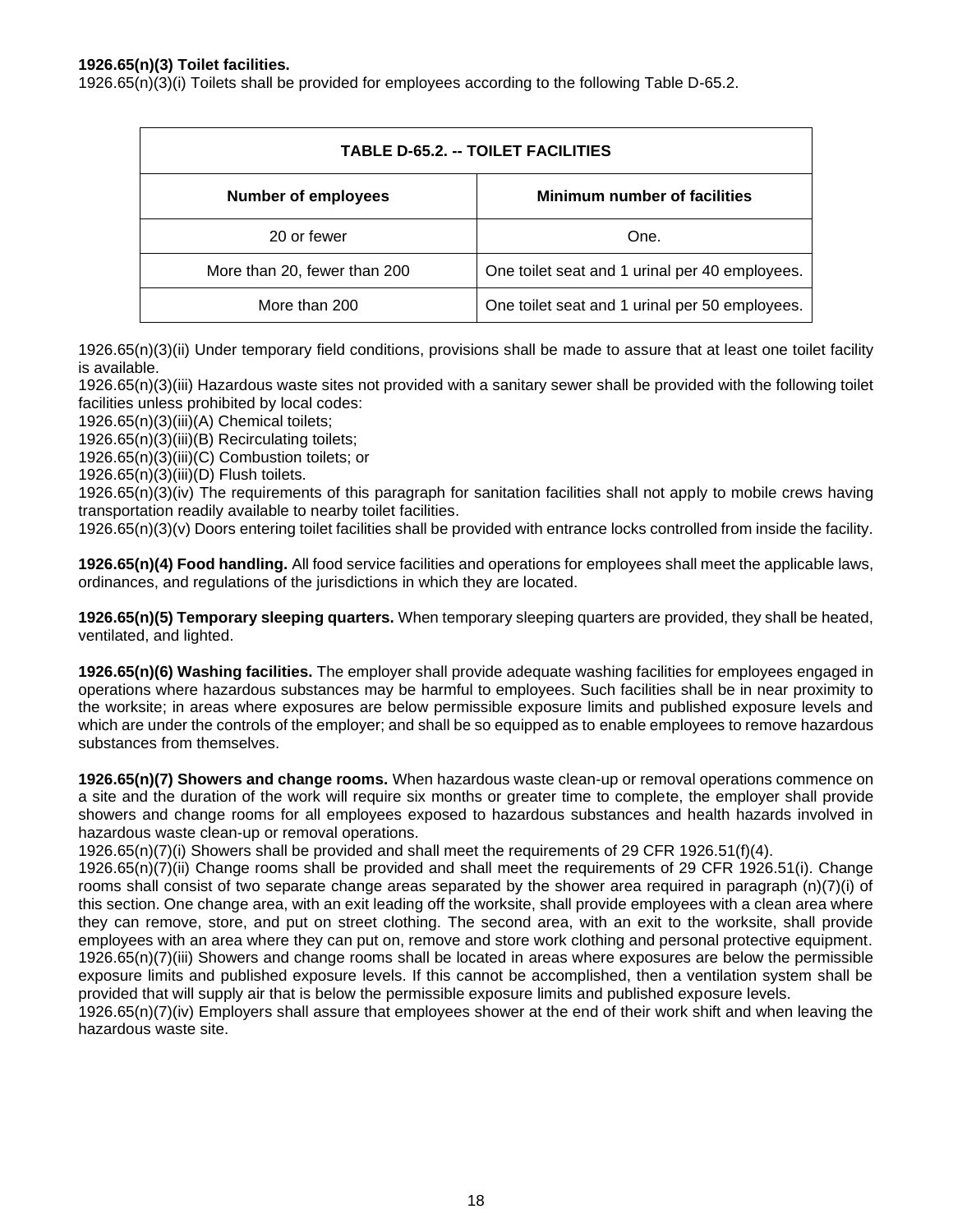#### <span id="page-18-0"></span>**1926.65(o) New technology programs.**

1926.65(o)(1) The employer shall develop and implement procedures for the introduction of effective new technologies and equipment developed for the improved protection of employees working with hazardous waste clean-up operations, and the same shall be implemented as part of the site safety and health program to assure that employee protection is being maintained.

1926.65(o)(2) New technologies, equipment or control measures available to the industry, such as the use of foams, absorbents, adsorbents, neutralizers, or other means to suppress the level of air contaminates while excavating the site or for spill control, shall be evaluated by employers or their representatives. Such an evaluation shall be done to determine the effectiveness of the new methods, materials, or equipment before implementing their use on a large scale for enhancing employee protection. Information and data from manufacturers or suppliers may be used as part of the employer's evaluation effort. Such evaluations shall be made available to OSHA upon request.

<span id="page-18-1"></span>**1926.65(p) Certain Operations Conducted Under the Resource Conservation and Recovery Act of 1976 (RCRA).** Employers conducting operations at treatment, storage and disposal (TSD) facilities specified in paragraph (a)(1)(iv) of this section shall provide and implement the programs specified in this paragraph. See the "Notes and Exceptions" to paragraph (a)(2)(iii) of this section for employers not covered.

**1926.65(p)(1) Safety and health program.** The employer shall develop and implement a written safety and health program for employees involved in hazardous waste operations that shall be available for inspection by employees, their representatives and OSHA personnel. The program shall be designed to identify, evaluate and control safety and health hazards in their facilities for the purpose of employee protection, to provide for emergency response meeting the requirements of paragraph (p)(8) of this section and to address as appropriate site analysis, engineering controls, maximum exposure limits, hazardous waste handling procedures and uses of new technologies.

**1926.65(p)(2) Hazard communication program.** The employer shall implement a hazard communication program meeting the requirements of 29 CFR 1926.59 as part of the employer's safety and program. Note to 1926.65 - The exemption for hazardous waste provided in 1926.59 is applicable to this section.

**1926.65(p)(3) Medical surveillance program.** The employer shall develop and implement a medical surveillance program meeting the requirements of paragraph (f) of this section.

**1926.65(p)(4) Decontamination program.** The employer shall develop and implement a decontamination procedure meeting the requirements of paragraph (k) of this section.

**1926.65(p)(5) New technology program.** The employer shall develop and implement procedures meeting the requirements of paragraph (o) of this section for introducing new and innovative equipment into the workplace.

**1926.65(p)(6) Material handling program**. Where employees will be handling drums or containers, the employer shall develop and implement procedures meeting the requirements of paragraphs (j)(1)(ii) through (viii) and (xi) of this section, as well as (j)(3) and (j)(8) of this section prior to starting such work.

# **1926.65(p)(7) Training program**

**1926.65(p)(7)(i) New employees.** The employer shall develop and implement a training program, which is part of the employer's safety and health program, for employees exposed to health hazards or hazardous substances at TSD operations to enable the employees to perform their assigned duties and functions in a safe and healthful manner so as not endanger themselves or other employees. The initial training shall be for 24 hours and refresher training shall be for eight hours annually. Employees who have received the initial training required by this paragraph shall be given a written certificate attesting that they have successfully completed the necessary training.

**1926.65(p)(7)(ii) Current employees**. Employers who can show by an employee's previous work experience and/or training that the employee has had training equivalent to the initial training required by this paragraph, shall be considered as meeting the initial training requirements of this paragraph as to that employee. Equivalent training includes the training that existing employees might have already received from actual site work experience. Current employees shall receive eight hours of refresher training annually.

1926.65(p)(7)(iii) Trainers. Trainers who teach initial training shall have satisfactorily completed a training course for teaching the subjects they are expected to teach or they shall have the academic credentials and instruction experience necessary to demonstrate a good command of the subject matter of the courses and competent instructional skills.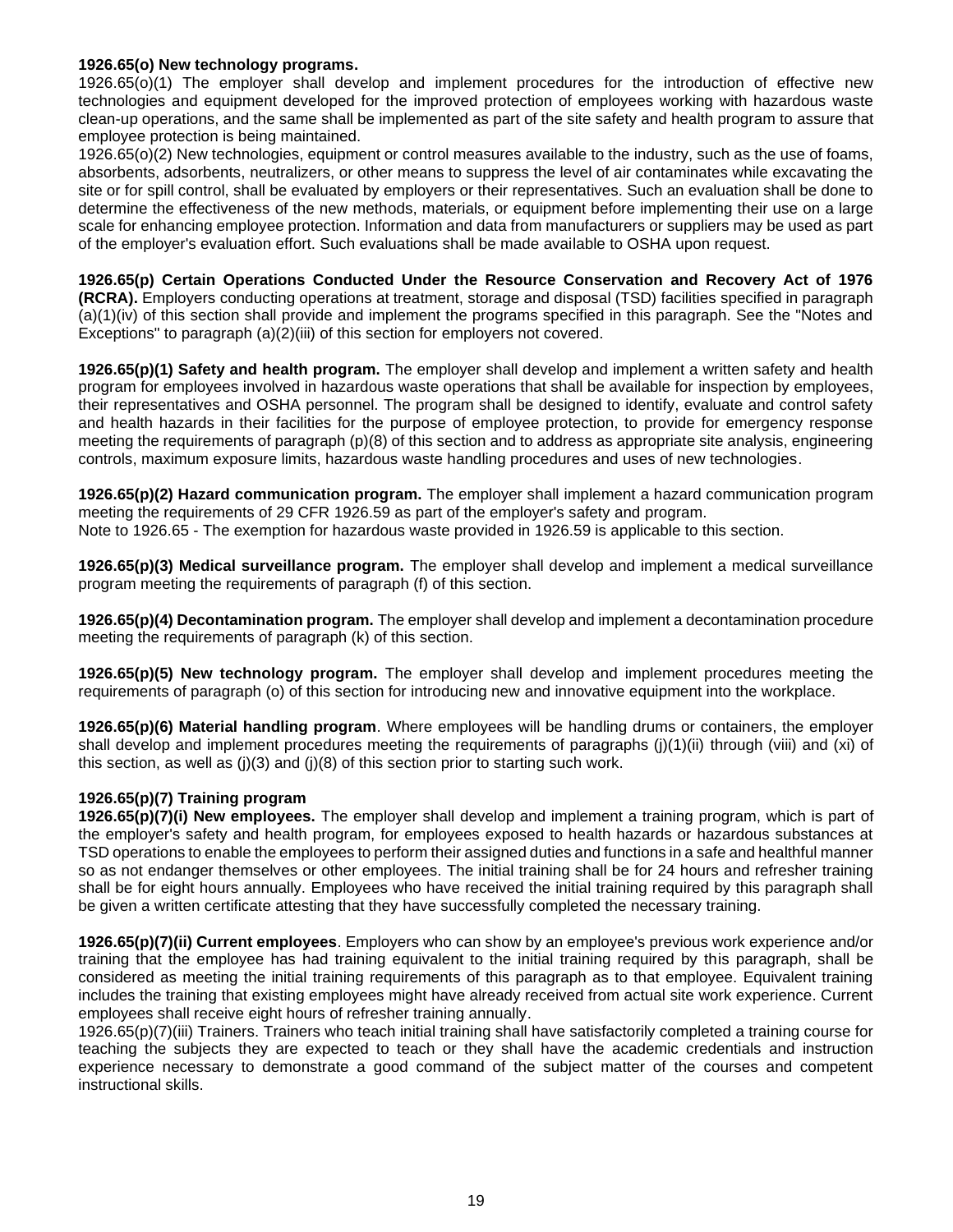### **1926.65(p)(8) Emergency response program**

**1926.65(p)(8)(i) Emergency response plan.** An emergency response plan shall be developed and implemented by all employers. Such plans need not duplicate any of the subjects fully addressed in the employer's contingency planning required by permits, such as those issued by the U.S. Environmental Protection Agency, provided that the contingency plan is made part of the emergency response plan. The emergency response plan shall be a written portion of the employer's safety and health program required in paragraph (p)(1) of this section. Employers who will evacuate their employees from the worksite location when an emergency occurs and who do not permit any of their employees to assist in handling the emergency are exempt from the requirements of paragraph (p)(8) if they provide an emergency action plan complying with § 1926.35 of this part.

**1926.65(p)(8)(ii) Elements of an emergency response plan.** The employer shall develop an emergency response plan for emergencies which shall address, as a minimum, the following areas to the extent that they are not addressed in any specific program required in this paragraph:

1926.65(p)(8)(ii)(A) Pre-emergency planning and coordination with outside parties.

1926.65(p)(8)(ii)(B) Personnel roles, lines of authority, and communication.

1926.65(p)(8)(ii)(C) Emergency recognition and prevention.

1926.65(p)(8)(ii)(D) Safe distances and places of refuge.

1926.65(p)(8)(ii)(E) Site security and control.

1926.65(p)(8)(ii)(F) Evacuation routes and procedures.

1926.65(p)(8)(ii)(G) Decontamination procedures.

1926.65(p)(8)(ii)(H) Emergency medical treatment and first aid.

1926.65(p)(8)(ii)(I) Emergency alerting and response procedures.

1926.65(p)(8)(ii)(J) Critique of response and follow-up.

1926.65(p)(8)(ii)(K) PPE and emergency equipment.

### **1926.65(p)(8)(iii) Training.**

1926.65(p)(8)(iii)(A) Training for emergency response employees shall be completed before they are called upon to perform in real emergencies. Such training shall include the elements of the emergency response plan, standard operating procedures the employer has established for the job, the personal protective equipment to be worn and procedures for handling emergency incidents.

Exception Number 1: An employer need not train all employees to the degree specified if the employer divides the work force in a manner such that a sufficient number of employees who have responsibility to control emergencies have the training specified, and all other employees, who may first respond to an emergency incident, have sufficient awareness training to recognize that an emergency response situation exists and that they are instructed in that case to summon the fully trained employees and not attempt control activities for which they are not trained.

Exception Number 2: An employer need not train all employees to the degree specified if arrangements have been made in advance for an outside fully-trained emergency response team to respond in a reasonable period and all employees, who may come to the incident first, have sufficient awareness training to recognize that an emergency response situation exists and they have been instructed to call the designated outside fully-trained emergency response team for assistance.

1926.65(p)(8)(iii)(B) Employee members of TSD facility emergency response organizations shall be trained to a level of competence in the recognition of health and safety hazards to protect themselves and other employees. This would include training in the methods used to minimize the risk from safety and health hazards; in the safe use of control equipment; in the selection and use of appropriate personal protective equipment; in the safe operating procedures to be used at the incident scene; in the techniques of coordination with other employees to minimize risks; in the appropriate response to over exposure from health hazards or injury to themselves and other employees; and in the recognition of subsequent symptoms which may result from over exposures.

1926.65(p)(8)(iii)(C) The employer shall certify that each covered employee has attended and successfully completed the training required in paragraph (p)(8)(iii) of this section or shall certify the employee's competency at least yearly. The method used to demonstrate competency for certification of training shall be recorded and maintained by the employer.

#### **1926.65(p)(8)(iv) Procedures for handling emergency incidents.**

1926.65(p)(8)(iv)(A) In addition to the elements for the emergency response plan required in paragraph (p)(8)(ii) of this section, the following elements shall be included for emergency response plans to the extent that they do not repeat any information already contained in the emergency response plan:

1926.65(p)(8)(iv)(A)(1) Site topography, layout, and prevailing weather conditions.

1926.65(p)(8)(iv)(A)(2) Procedures for reporting incidents to local, state, and federal governmental agencies.

1926.65(p)(8)(iv)(B) The emergency response plan shall be compatible and integrated with the disaster, fire and/or emergency response plans of local, state, and federal agencies.

1926.65(p)(8)(iv)(C) The emergency response plan shall be rehearsed regularly as part of the overall training program for site operations.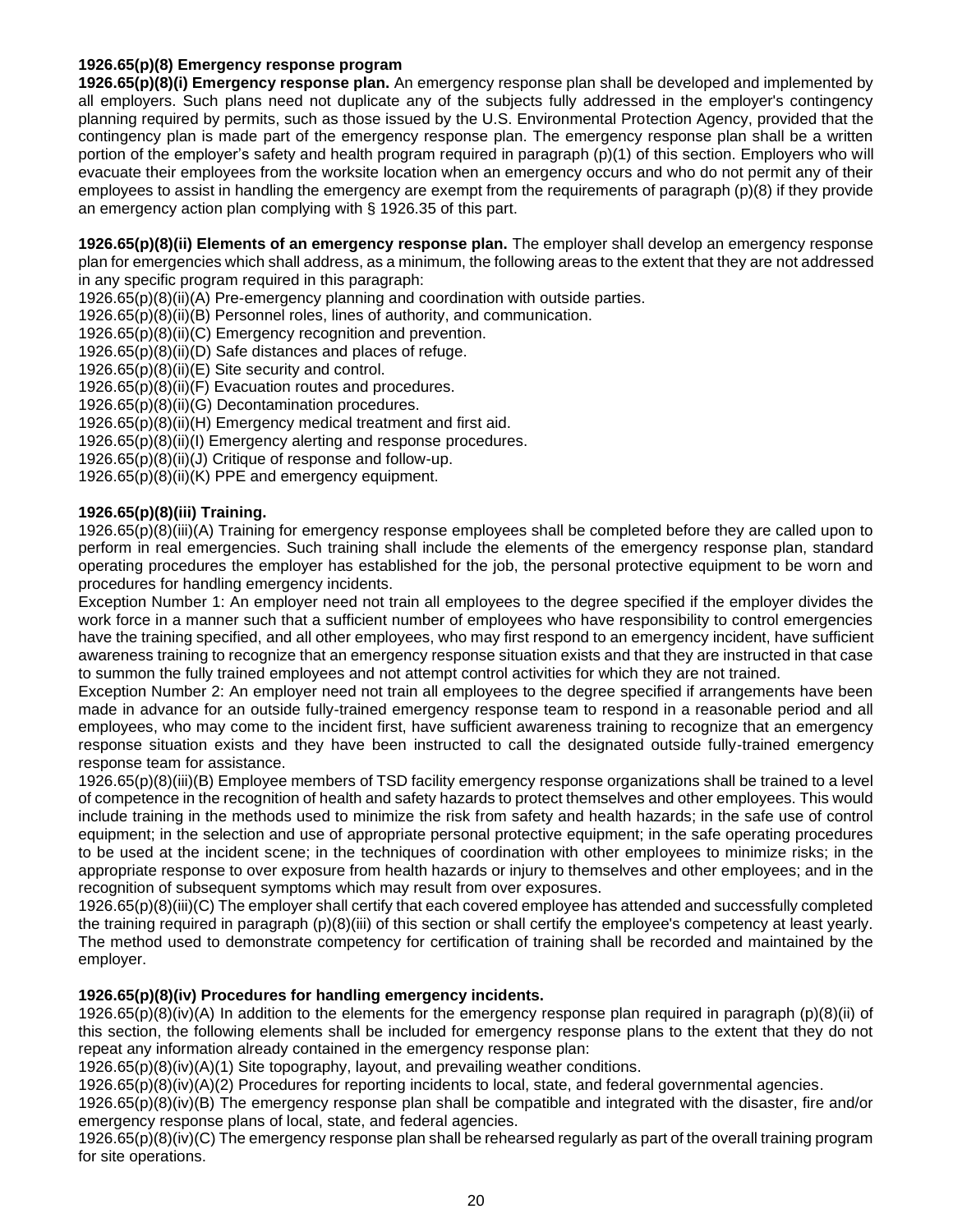1926.65(p)(8)(iv)(D) The site emergency response plan shall be reviewed periodically and, as necessary, be amended to keep it current with new or changing site conditions or information.

1926.65(p)(8)(iv)(E) An employee alarm system shall be installed in accordance with 29 CFR 1926.159 to notify employees of an emergency situation; to stop work activities if necessary; to lower background noise in order to speed communication; and to begin emergency procedures.

1926.65(p)(8)(iv)(F) Based upon the information available at time of the emergency, the employer shall evaluate the incident and the site response capabilities and proceed with the appropriate steps to implement the site emergency response plan.

### <span id="page-20-0"></span>**1926.65(q) Emergency response program to hazardous substance releases.**

This paragraph covers employers whose employees are engaged in emergency response no matter where it occurs except that it does not cover employees engaged in operations specified in paragraphs (a)(1)(i) through (a)(1)(iv) of this section. Those emergency response organizations who have developed and implemented programs equivalent to this paragraph for handling releases of hazardous substances pursuant to section 303 of the Superfund Amendments and Reauthorization Act of 1986 (Emergency Planning and Community Right-to-Know Act of 1986, 42 U.S.C. 11003) shall be deemed to have met the requirements of this paragraph.

**1926.65(q)(1) Emergency response plan**. An emergency response plan shall be developed and implemented to handle anticipated emergencies prior to the commencement of emergency response operations. The plan shall be in writing and available for inspection and copying by employees, their representatives and OSHA personnel. Employers who will evacuate their employees from the danger area when an emergency occurs, and who do not permit any of their employees to assist in handling the emergency, are exempt from the requirements of this paragraph if they provide an emergency action plan in accordance with § 1926.35 of this part.

**1926.65(q)(2) Elements of an emergency response plan.** The employer shall develop an emergency response plan for emergencies which shall address, as a minimum, the following to the extent that they are not addressed elsewhere:

1926.65(q)(2)(i) Pre-emergency planning and coordination with outside parties.

1926.65(q)(2)(ii) Personnel roles, lines of authority, training, and communication.

1926.65(q)(2)(iii) Emergency recognition and prevention.

1926.65(q)(2)(iv) Safe distances and places of refuge.

1926.65(q)(2)(v) Site security and control.

1926.65(q)(2)(vi) Evacuation routes and procedures.

1926.65(q)(2)(vii) Decontamination.

1926.65(q)(2)(viii) Emergency medical treatment and first aid.

1926.65(q)(2)(ix) Emergency alerting and response procedures.

1926.65(q)(2)(x) Critique of response and follow-up.

1926.65(q)(2)(xi) PPE and emergency equipment.

1926.65(q)(2)(xii) Emergency response organizations may use the local emergency response plan or the state emergency response plan or both, as part of their emergency response plan to avoid duplication. Those items of the emergency response plan that are being properly addressed by the SARA Title III plans may be substituted into their emergency plan or otherwise kept together for the employer and employee's use.

# **1926.65(q)(3) Procedures for handling emergency response.**

1926.65(q)(3)(i) The senior emergency response official responding to an emergency shall become the individual in charge of a site-specific Incident Command System (ICS). All emergency responders and their communications shall be coordinated and controlled through the individual in charge of the ICS assisted by the senior official present for each employer.

NOTE TO PARAGRAPH (q)(3)(i). - The senior official at an emergency response is the most senior official on the site who has the responsibility for controlling the operations at the site. Initially it is the senior officer on the first-due piece of responding emergency apparatus to arrive on the incident scene. As more senior officers arrive (i.e., battalion chief, fire chief, state law enforcement official, site coordinator, etc.) the position is passed up the line of authority which has been previously established.

1926.65(q)(3)(ii) The senior official at an emergency response is the most senior official on the site who has the responsibility for controlling the operations at the site. Initially it is the senior officer on the first-due piece of responding emergency apparatus to arrive on the incident scene. As more senior officers arrive (i.e., battalion chief, fire chief, state law enforcement official, site coordinator, etc.) the position is passed up the line of authority which has been previously established.

1926.65(q)(3)(iii) Based on the hazardous substances and/or conditions present, the individual in charge of the ICS shall implement appropriate emergency operations, and assure that the personal protective equipment worn is appropriate for the hazards to be encountered. However, personal protective equipment shall meet, at a minimum,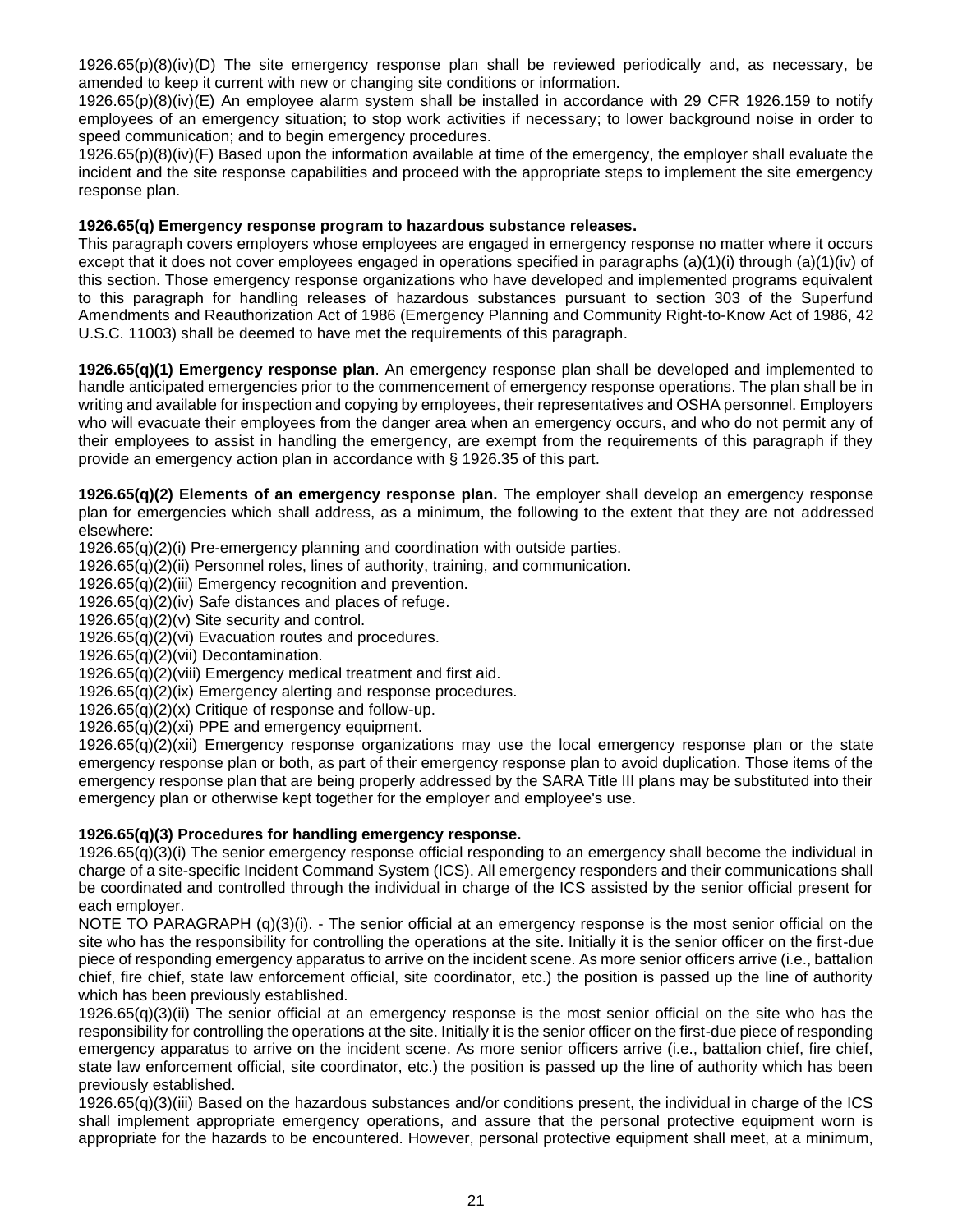the criteria contained in 29 CFR 1926.97 when worn while performing fire fighting operations beyond the incipient stage for any incident.

1926.65(q)(3)(iv) Employees engaged in emergency response and exposed to hazardous substances presenting an inhalation hazard or potential inhalation hazard shall wear positive pressure self-contained breathing apparatus while engaged in emergency response, until such time that the individual in charge of the ICS determines through the use of air monitoring that a decreased level of respiratory protection will not result in hazardous exposures to employees. 1926.65(q)(3)(v) The individual in charge of the ICS shall limit the number of emergency response personnel at the emergency site, in those areas of potential or actual exposure to incident or site hazards, to those who are actively performing emergency operations. However, operations in hazardous areas shall be performed using the buddy system in groups of two or more.

1926.65(q)(3)(vi) Back-up personnel shall stand by with equipment ready to provide assistance or rescue. Advance first aid support personnel, as a minimum, shall also stand by with medical equipment and transportation capability.

1926.65(q)(3)(vii) The individual in charge of the ICS shall designate a safety official, who is knowledgeable in the operations being implemented at the emergency response site, with specific responsibility to identify and evaluate hazards and to provide direction with respect to the safety of operations for the emergency at hand.

1926.65(q)(3)(viii) When activities are judged by the safety official to be an IDLH condition and/or to involve an imminent danger condition, the safety official shall have the authority to alter, suspend, or terminate those activities. The safety official shall immediately inform the individual in charge of the ICS of any actions needed to be taken to correct these hazards at the emergency scene.

1926.65(q)(3)(ix) After emergency operations have terminated, the individual in charge of the ICS shall implement appropriate decontamination procedures.

1926.65(q)(3)(x) When deemed necessary for meeting the tasks at hand, approved self-contained compressed air breathing apparatus may be used with approved cylinders from other approved self-contained compressed air breathing apparatus provided that such cylinders are of the same capacity and pressure rating. All compressed air cylinders used with self-contained breathing apparatus shall meet U.S. Department of Transportation and National Institute for Occupational Safety and Health criteria.

**1926.65(q)(4) Skilled support personnel.** Personnel, not necessarily an employer's own employees, who are skilled in the operation of certain equipment, such as mechanized earth moving or digging equipment or crane and hoisting equipment, and who are needed temporarily to perform immediate emergency support work that cannot reasonably be performed in a timely fashion by an employer's own employees, and who will be or may be exposed to the hazards at an emergency response scene, are not required to meet the training required in this paragraph for the employer's regular employees. However, these personnel shall be given an initial briefing at the site prior to their participation in any emergency response. The initial briefing shall include instruction in the wearing of appropriate personal protective equipment, what chemical hazards are involved, and what duties are to be performed. All other appropriate safety and health precautions provided to the employer's own employees shall be used to assure the safety and health of these personnel.

**1926.65(q)(5) Specialist employees**. Employees who, in the course of their regular job duties, work with and are trained in the hazards of specific hazardous substances, and who will be called upon to provide technical advice or assistance at a hazardous substance release incident to the individual in charge, shall receive training or demonstrate competency in the area of their specialization annually.

**1926.65(q)(6) Training.** Training shall be based on the duties and function to be performed by each responder of an emergency response organization. The skill and knowledge levels required for all new responders, those hired after the effective date of this standard, shall be conveyed to them through training before they are permitted to take part in actual emergency operations on an incident. Employees who participate, or are expected to participate, in emergency response, shall be given training in accordance with the following paragraphs:

**1926.65(q)(6)(i) First responder awareness level.** First responders at the awareness level are individuals who are likely to witness or discover a hazardous substance release and who have been trained to initiate an emergency response sequence by notifying the proper authorities of the release. They would take no further action beyond notifying the authorities of the release. First responders at the awareness level shall have sufficient training or have had sufficient experience to objectively demonstrate competency in the following areas:

1926.65(q)(6)(i)(A) An understanding of what hazardous substances are, and the risks associated with them in an incident.

1926.65(q)(6)(i)(B) An understanding of the potential outcomes associated with an emergency created when hazardous substances are present.\

1926.65(q)(6)(i)(C) The ability to recognize the presence of hazardous substances in an emergency.

 $1926.65(q)(6)(i)(D)$  The ability to identify the hazardous substances, if possible.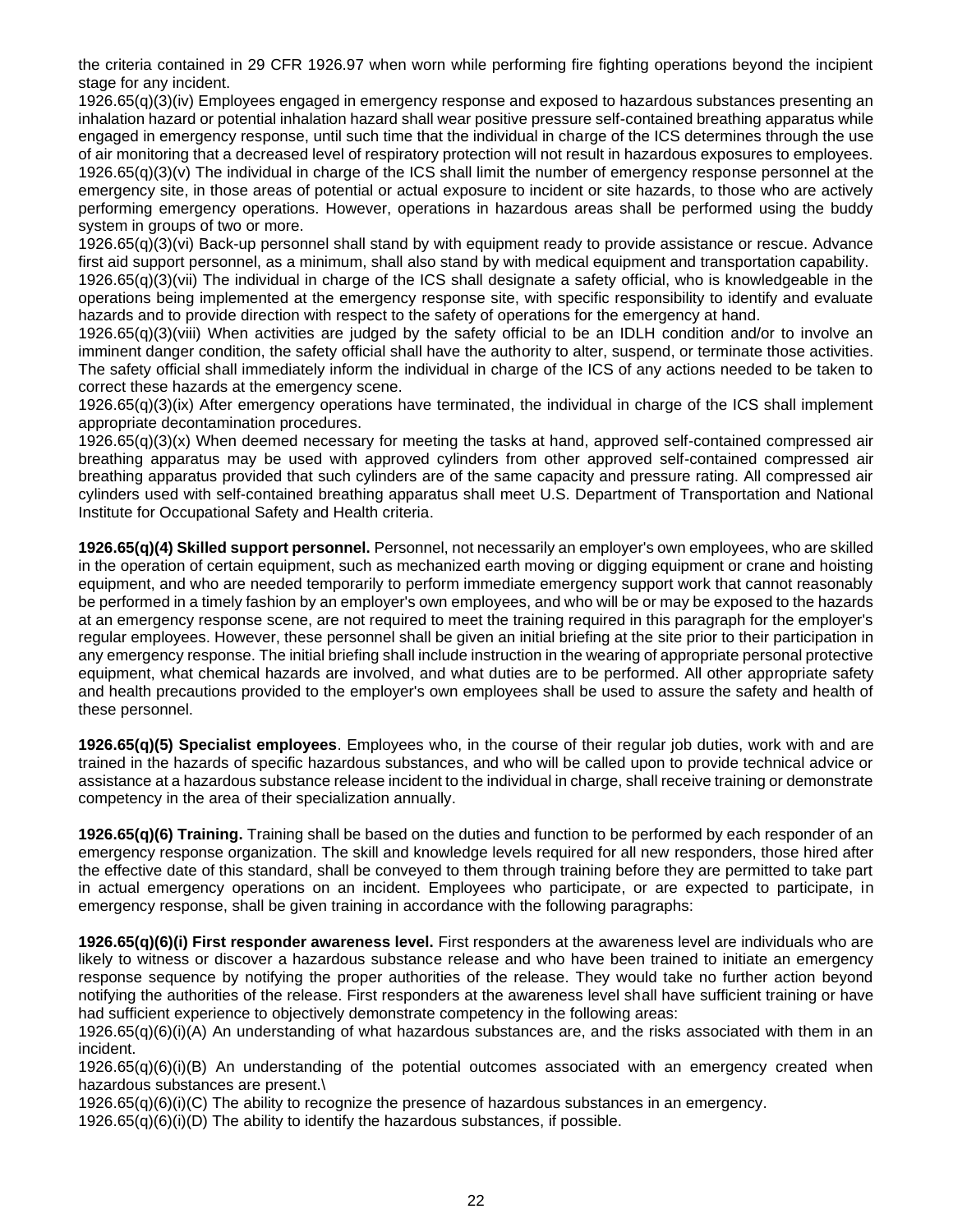1926.65(q)(6)(i)(E) An understanding of the role of the first responder awareness individual in the employer's emergency response plan including site security and control and the U.S. Department of Transportation's Emergency Response Guidebook.

1926.65(q)(6)(i)(F) The ability to realize the need for additional resources, and to make appropriate notifications to the communication center.

**1926.65(q)(6)(ii) First responder operations level.** First responders at the operations level are individuals who respond to releases or potential releases of hazardous substances as part of the initial response to the site for the purpose of protecting nearby persons, property, or the environment from the effects of the release. They are trained to respond in a defensive fashion without actually trying to stop the release. Their function is to contain the release from a safe distance, keep it from spreading, and prevent exposures. First responders at the operational level shall have received at least eight hours of training or have had sufficient experience to objectively demonstrate competency in the following areas in addition to those listed for the awareness level and the employer shall so certify:

1926.65(q)(6)(ii)(A) Knowledge of the basic hazard and risk assessment techniques.

1926.65(q)(6)(ii)(B) Know how to select and use proper personal protective equipment provided to the first responder operational level.

1926.65(q)(6)(ii)(C) An understanding of basic hazardous materials terms.

1926.65(q)(6)(ii)(D) Know how to perform basic control, containment and/or confinement operations within the capabilities of the resources and personal protective equipment available with their unit.

1926.65(q)(6)(ii)(E) Know how to implement basic decontamination procedures.

1926.65(q)(6)(ii)(F) An understanding of the relevant standard operating procedures and termination procedures.

**1926.65(q)(6)(iii) Hazardous materials technician.** Hazardous materials technicians are individuals who respond to releases or potential releases for the purpose of stopping the release. They assume a more aggressive role than a first responder at the operations level in that they will approach the point of release in order to plug, patch or otherwise stop the release of a hazardous substance. Hazardous materials technicians shall have received at least 24 hours of training equal to the first responder operations level and in addition have competency in the following areas and the employer shall so certify:

1926.65(q)(6)(iii)(A) Know how to implement the employer's emergency response plan.

1926.65(q)(6)(iii)(B) Know the classification, identification and verification of known and unknown materials by using field survey instruments and equipment.

1926.65(q)(6)(iii)(C) Be able to function within an assigned role in the Incident Command System.

1926.65(q)(6)(iii)(D) Know how to select and use proper specialized chemical personal protective equipment provided to the hazardous materials technician.

1926.65(q)(6)(iii)(E) Understand hazard and risk assessment techniques.

1926.65(q)(6)(iii)(F) Be able to perform advance control, containment, and/or confinement operations within the capabilities of the resources and personal protective equipment available with the unit.

1926.65(q)(6)(iii)(G) Understand and implement decontamination procedures.

1926.65(q)(6)(iii)(H) Understand termination procedures.

1926.65(q)(6)(iii)(I) Understand basic chemical and toxicological terminology and behavior.

**1926.65(q)(6)(iv) Hazardous materials specialist.** Hazardous materials specialists are individuals who respond with and provide support to hazardous materials technicians. Their duties parallel those of the hazardous materials technician, however, those duties require a more directed or specific knowledge of the various substances they may be called upon to contain. The hazardous materials specialist would also act as the site liaison with Federal, state, local and other government authorities in regard to site activities. Hazardous materials specialists shall have received at least 24 hours of training equal to the technician level and in addition have competency in the following areas and the employer shall so certify:

1926.65(q)(6)(iv)(A) Know how to implement the local emergency response plan.

1926.65(q)(6)(iv)(B) Understand classification, identification and verification of known and unknown materials by using advanced survey instruments and equipment.

1926.65(q)(6)(iv)(C) Know the state emergency response plan.

1926.65(q)(6)(iv)(D) Be able to select and use proper specialized chemical personal protective equipment provided to the hazardous materials specialist.

1926.65(q)(6)(iv)(E) Understand in-depth hazard and risk techniques.

1926.65(q)(6)(iv)(F) Be able to perform specialized control, containment, and/or confinement operations within the capabilities of the resources and personal protective equipment available.

1926.65(q)(6)(iv)(G) Be able to determine and implement decontamination procedures.

1926.65(q)(6)(iv)(H) Have the ability to develop a site safety and control plan.

1926.65(q)(6)(iv)(I) Understand chemical, radiological and toxicological terminology and behavior.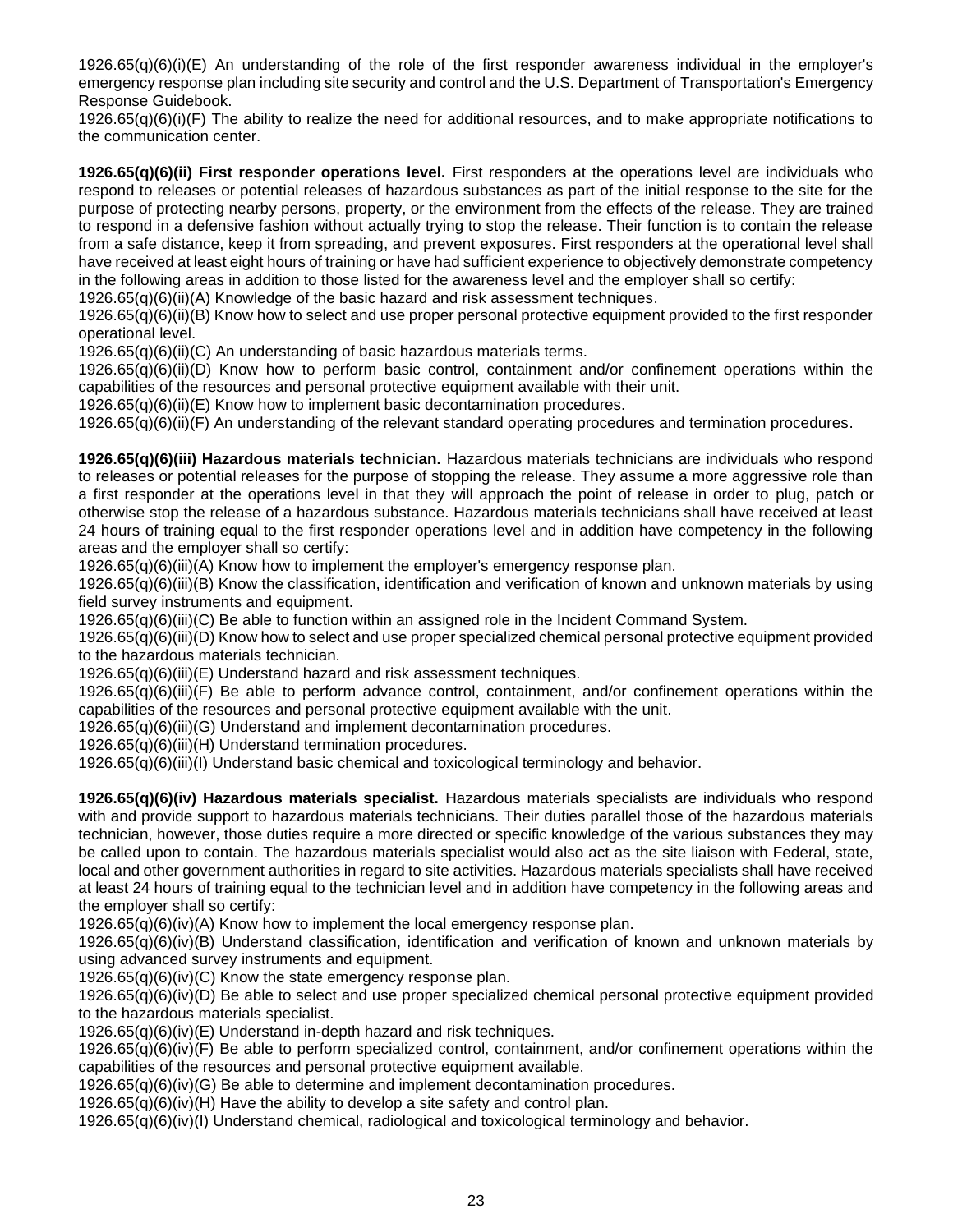**1926.65(q)(6)(v) On scene incident commander.** Incident commanders, who will assume control of the incident scene beyond the first responder awareness level, shall receive at least 24 hours of training equal to the first responder operations level and in addition have competency in the following areas and the employer shall so certify:  $1926.65(q)(6)(v)(A)$  Know and be able to implement the employer's incident command system.

 $1926.65(q)(6)(v)(B)$  Know how to implement the employer's emergency response plan.

1926.65(q)(6)(v)(C) Know and understand the hazards and risks associated with employees working in chemical protective clothing.

 $1926.65(q)(6)(v)(D)$  Know how to implement the local emergency response plan.

1926.65(q)(6)(v)(E) Know of the state emergency response plan and of the Federal Regional Response Team.

1926.65(q)(6)(v)(F) Know and understand the importance of decontamination procedures.

**1926.65(q)(7) Trainers.** Trainers who teach any of the above training subjects shall have satisfactorily completed a training course for teaching the subjects they are expected to teach, such as the courses offered by the U.S. National Fire Academy, or they shall have the training and/or academic credentials and instructional experience necessary to demonstrate competent instructional skills and a good command of the subject matter of the courses they are to teach.

#### **1926.65(q)(8) Refresher training.**

1926.65(q)(8)(i) Those employees who are trained in accordance with paragraph (q)(6) of this section shall receive annual refresher training of sufficient content and duration to maintain their competencies, or shall demonstrate competency in those areas at least yearly.

1926.65(q)(8)(ii) A statement shall be made of the training or competency, and if a statement of competency is made, the employer shall keep a record of the methodology used to demonstrate competency.

#### **1926.65(q)(9) Medical surveillance and consultation.**

1926.65(q)(9)(i) Members of an organized and designated HAZMAT team and hazardous materials specialists shall receive a baseline physical examination and be provided with medical surveillance as required in paragraph (f) of this section.

1926.65(q)(9)(ii) Any emergency response employees who exhibits signs or symptoms which may have resulted from exposure to hazardous substances during the course of an emergency incident, either immediately or subsequently, shall be provided with medical consultation as required in paragraph (f)(3)(ii) of this section.

**1926.65(q)(10) Chemical protective clothing.** Chemical protective clothing and equipment to be used by organized and designated HAZMAT team members, or to be used by hazardous materials specialists, shall meet the requirements of paragraphs (g)(3) through (5) of this section.

**1926.65(q)(11) Post-emergency response operations.** Upon completion of the emergency response, if it is determined that it is necessary to remove hazardous substances, health hazards, and materials contaminated with them (such as contaminated soil or other elements of the natural environment) from the site of the incident, the employer conducting the clean-up shall comply with one of the following:

1926.65(q)(11)(i) Meet all the requirements of paragraphs (b) through (o) of this section; or

1926.65(q)(11)(ii) Where the clean-up is done on plant property using plant or workplace employees, such employees shall have completed the training requirements of the following: 29 CFR 1926.35, 1926.59, and 1926.103, and other appropriate safety and health training made necessary by the tasks that they are expected to be performed such as personal protective equipment and decontamination procedures. All equipment to be used in the performance of the clean-up work shall be in serviceable condition and shall have been inspected prior to use.

APPENDICES TO §1910.120 - HAZARDOUS WASTE OPERATIONS AND EMERGENCY RESPONSE

NOTE: The following appendices serve as non-mandatory guidelines to assist employees and employers in complying with the appropriate requirements of this section. However paragraph 1910.120(g) makes mandatory in certain circumstances the use of Level A and Level B PPE protection.

[58 FR 35129, June 30, 1993; 61 FR 5507, Feb. 13, 1996; 77 FR 17890, March 26, 2012, 84 FR 21598, May 14, 2019]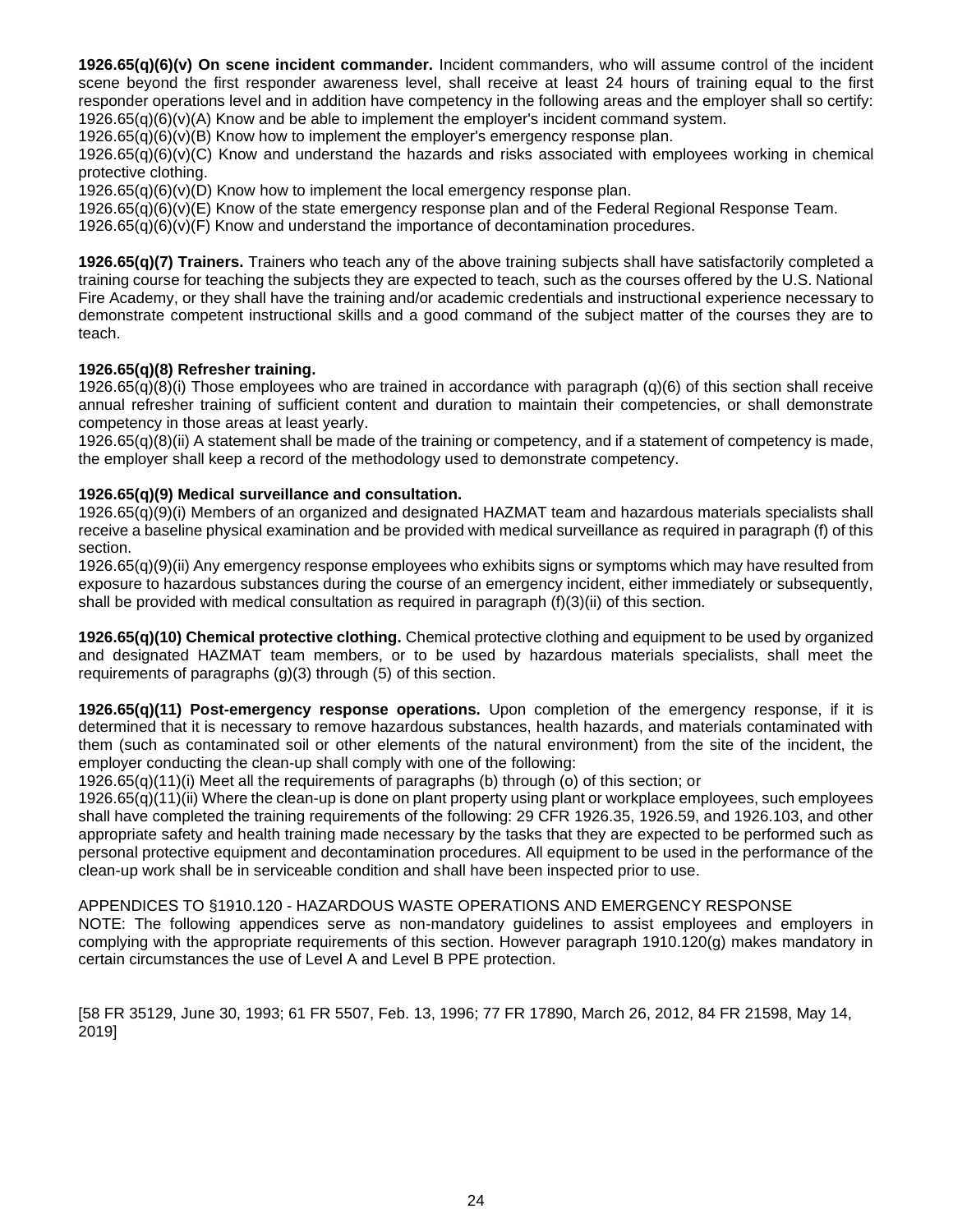# <span id="page-24-0"></span>**1926.65 - APPENDIX A PERSONAL PROTECTIVE EQUIPMENT TEST METHODS**

Note: The following appendices serve as non-mandatory guidelines to assist employees and employers in complying with the appropriate requirements of this section. However 1926.65(g) makes mandatory in certain circumstances the use of Level A and Level B PPE protection.

This appendix sets forth the non-mandatory examples of tests which may be used to evaluate compliance with 1926.65(g)(4)(ii) and (iii). Other tests and other challenge agents may be used to evaluate compliance.

### **A. Totally-Encapsulating chemical protective suit pressure test.**

#### **1.0 Scope**

- 1.1 his practice measures the ability of a gas tight totally-encapsulating chemical protective suit material, seams, and closures to maintain a fixed positive pressure. The results of this practice allow the gas tight integrity of a totally-encapsulating chemical protective suit to be evaluated.
- 1.2 Resistance of the suit materials to permeation, penetration, and degradation by specific hazardous substances is not determined by this test method.

### **2.0 Definition of Terms**

- 2.1 "Totally-encapsulated chemical protective suit (TECP suit)" means a full body garment which is constructed of protective clothing materials; covers the wearer's torso, head, arms, legs and respirator; may cover the wearer's hands and feet with tightly attached gloves and boots; completely encloses the wearer and respirator by itself or in combination with the wearer's gloves and boots.
- 2.2 "Protective clothing material" means any material or combination of materials used in an item of clothing for the purpose of isolating parts of the body from direct contact with a potentially hazardous liquid or gaseous chemicals.
- 2.3 "Gas tight" means, for the purpose of this test method, the limited flow of a gas under pressure from the inside of a TECP suit to atmosphere at a prescribed pressure and time interval.

#### **3.0 Summary of test method**

3.1 The TECP suit is visually inspected and modified for the test. The test apparatus is attached to the suit to permit inflation to the pre-test suit expansion pressure for removal of suit wrinkles and creases. The pressure is lowered to the test pressure and monitored for three minutes. If the pressure drop is excessive, the TECP suit fails the test and is removed from service. The test is repeated after leak location and repair.

#### **4.0 Required Supplies**

- 4.1 Source of compressed air.
- 4.2 Test apparatus for suit testing, including a pressure measurement device with a sensitivity of at least 1/4 inch water gauge.
- 4.3 Vent valve closure plugs or sealing tape.
- 4.4 Soapy water solution and soft brush.
- 4.5 Stop watch or appropriate timing device.

#### **5.0 Safety Precautions**

5.1 Care shall be taken to provide the correct pressure safety devices required for the source of compressed air used.

# **6.0 Test Procedure**

- 6.1 Prior to each test, the tester shall perform a visual inspection of the suit. Check the suit for seam integrity by visually examining the seams and gently pulling on the seams. Ensure that all air supply lines, fittings, visor, zippers, and valves are secure and show no signs of deterioration.
- 6.1.1 Seal off the vent valves along with any other normal inlet or exhaust points (such as umbilical air line fittings or face piece opening) with tape or other appropriate means (caps, plugs, fixture, etc.). Care should be exercised in the sealing process not to damage any of the suit components.
- 6.1.2 Close all closure assemblies.
- 6.1.3 Prepare the suit for inflation by providing an improvised connection point on the suit for connecting an airline. Attach the pressure test apparatus to the suit to permit suit inflation from a compressed air source equipped with a pressure indicating regulator. The leak tightness of the pressure test apparatus should be tested before and after each test by closing off the end of the tubing attached to the suit and assuring a pressure of three inches water gauge for three minutes can be maintained. If a component is removed for the test, that component shall be replaced and a second test conducted with another component removed to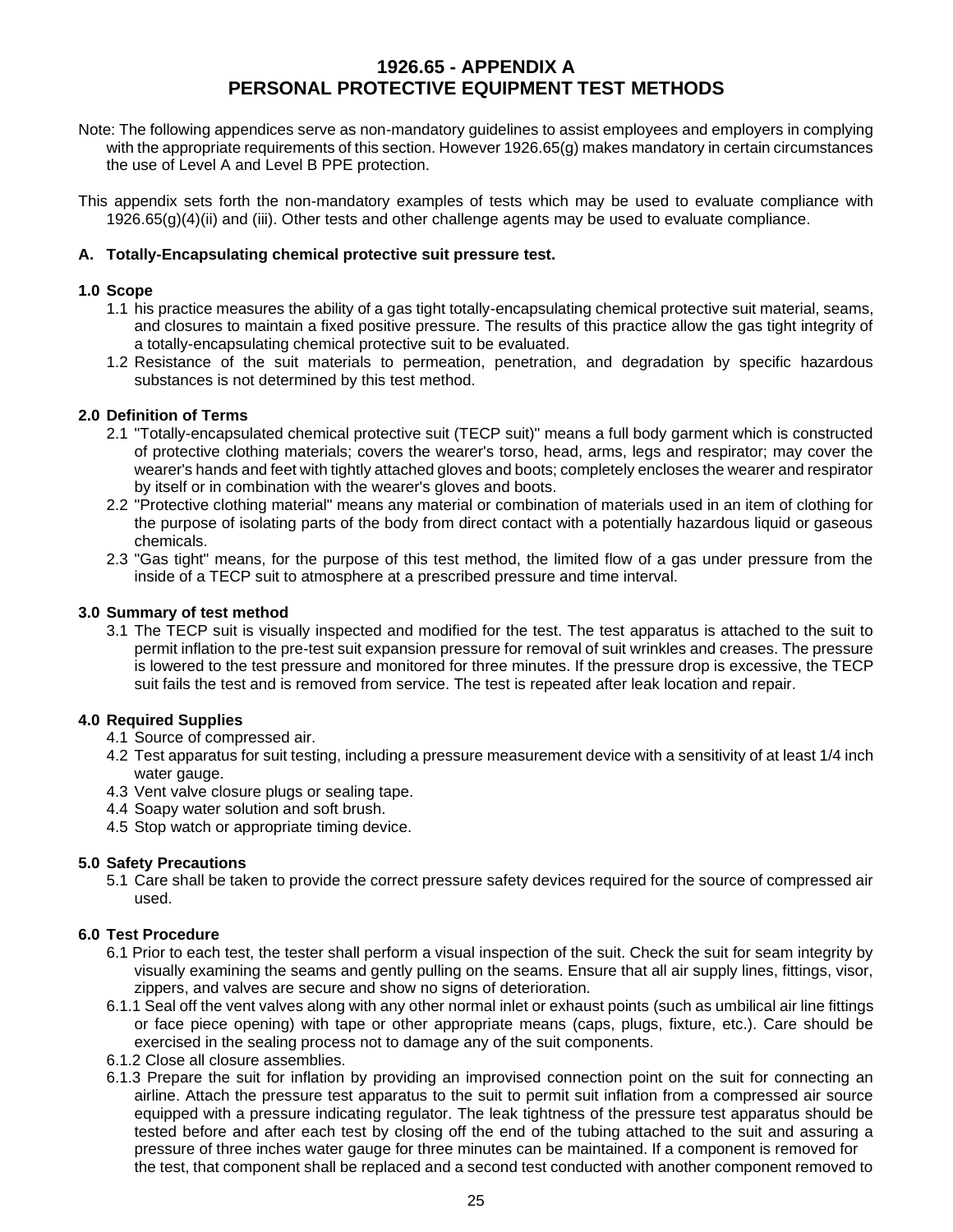permit a complete test of the ensemble.

6.1.4 The pre-test expansion pressure (A) and the suit test pressure (B) shall be supplied by the suit manufacturer, but in no case shall they be less than: (A)=three inches water gauge; and (B)=two inches water gauge. The ending suit pressure (C) shall be no less than 80 percent of the test pressure (B); i.e., the pressure drop shall not exceed 20 percent of the test pressure (B).

- 6.1.5 Inflate the suit until the pressure inside is equal to pressure (A), the pre-test expansion suit pressure. Allow at least one minute to fill out the wrinkles in the suit. Release sufficient air to reduce the suit pressure to pressure (B), the suit test pressure. Begin timing. At the end of three minutes, record the suit pressure as pressure (C), the ending suit pressure. The difference between the suit test pressure and the ending suit test pressure (B-C) shall be defined as the suit pressure drop.
- 6.1.6 If the suit pressure drop is more than 20 percent of the suit test pressure (B) during the three-minute test period, the suit fails the test and shall be removed from service.

# **7.0 Retest Procedure**

- 7.1 If the suit fails the test check for leaks by inflating the suit to pressure (A) and brushing or wiping the entire suit (including seams, closures, lens gaskets, glove-to-sleeve joints, etc.) with a mild soap and water solution. Observe the suit for the formation of soap bubbles, which is an indication of a leak. Repair all identified leaks.
- 7.2 Retest the TECP suit as outlined in Test procedure 6.0.

# **8.0 Report**

- 8.1 Each TECP suit tested by this practice shall have the following information recorded:
- 8.1.1 Unique identification number, identifying brand name, date of purchase, material of construction, and unique fit features, e.g., special breathing apparatus.
- 8.1.2 The actual values for test pressures (A), (B), and (C) shall be recorded along with the specific observation times. If the ending pressure (C) is less than 80 percent of the test pressure (B), the suit shall be identified as failing the test. When possible, the specific leak location shall be identified in the test records. Retest pressure data shall be recorded as an additional test.
- 8.1.3 The source of the test apparatus used shall be identified and the sensitivity of the pressure gauge shall be recorded.
- 8.1.4 Records shall be kept for each pressure test even if repairs are being made at the test location.
- **Caution:** Visually inspect all parts of the suit to be sure they are positioned correctly and secured tightly before putting the suit back into service. Special care should be taken to examine each exhaust valve to make sure it is not blocked. Care should also be exercised to assure that the inside and outside of the suit is completely dry before it is put into storage.

# **B. Totally-Encapsulating chemical protective suit qualitative leak test.**

# **1.0 Scope**

- 1.1 This practice semi-qualitatively tests gas tight totally-encapsulating chemical protective suit integrity by detecting inward leakage of ammonia vapor. Since no modifications are made to the suit to carry out this test, the results from this practice provide a realistic test for the integrity of the entire suit.
- 1.2 Resistance of the suit materials to permeation, penetration, and degradation is not determined by this test method. ASTM test methods are available to test suit materials for these characteristics and the tests are usually conducted by the manufacturers of the suits.

# **2.0 Description of Terms**

- 2.1 "Totally-encapsulated chemical protective suit (TECP suit)" means a full body garment which is constructed of protective clothing materials; covers the wearer's torso, head, arms, legs and respirator; may cover the wearer's hands and feet with tightly attached gloves and boots; completely encloses the wearer and respirator by itself or in combination with the wearer's gloves, and boots.
- 2.2 "Protective clothing material" means any material or combination of materials used in an item of clothing for the purpose of isolating parts of the body from direct contact with a potentially hazardous liquid or gaseous chemicals.
- 2.3 "Gas tight" means, for the purpose of this test method, the limited flow of a gas under pressure from the inside of a TECP suit to atmosphere at a prescribed pressure and time interval.
- 2.4 "Intrusion Coefficient" means a number expressing the level of protection provided by a gas tight totallyencapsulating chemical protective suit. The intrusion coefficient is calculated by dividing the test room challenge agent concentration by the concentration of challenge agent found inside the suit. The accuracy of the intrusion coefficient is dependent on the challenge agent monitoring methods. The larger the intrusion coefficient the greater the protection provided by the TECP suit.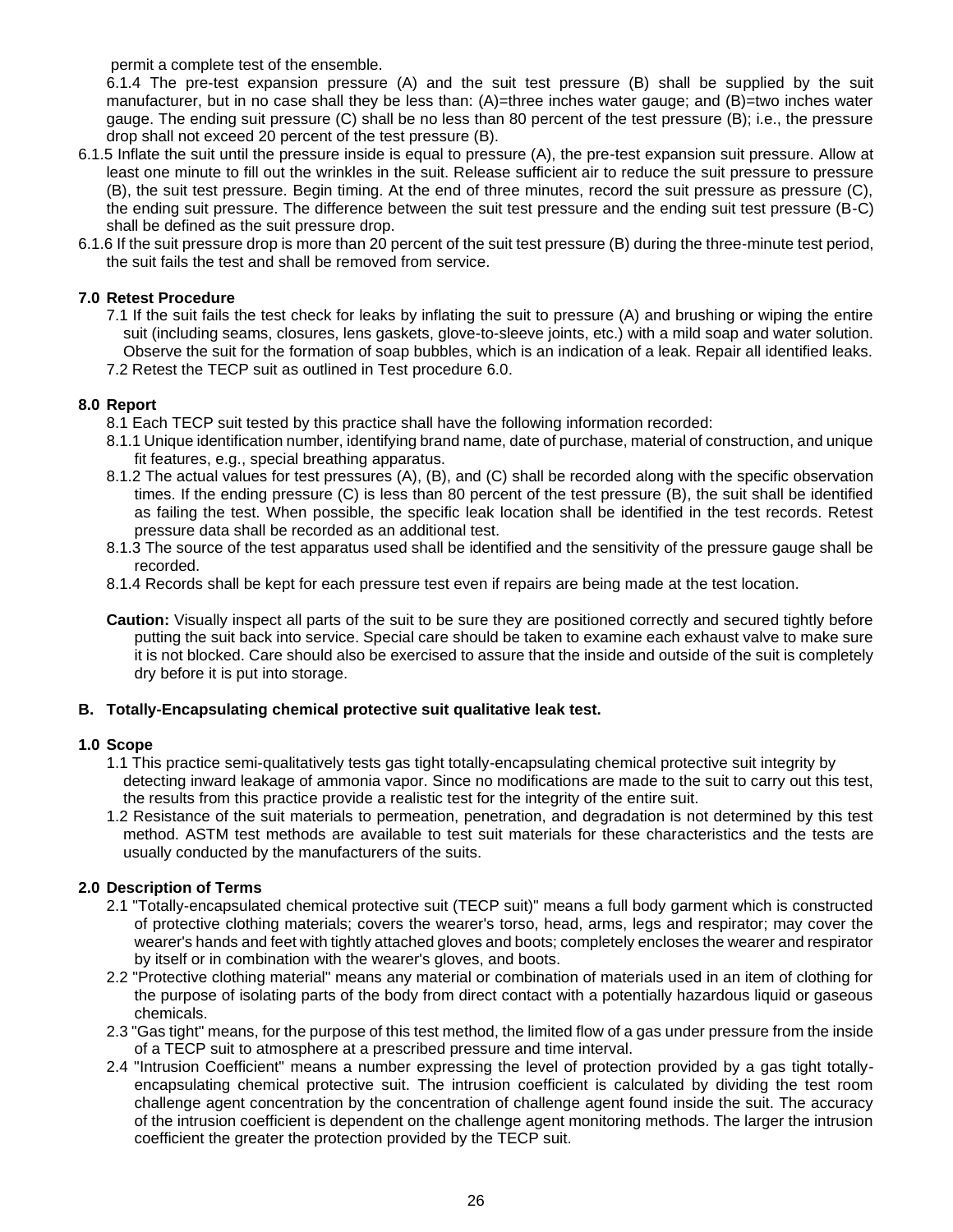#### **3.0 Summary of recommended practice**

3.1 The volume of concentrated aqueous ammonia solution (ammonia hydroxide NH(4)OH) required to generate the test atmosphere is determined using the directions outlined in 6.1. The suit is donned by a person wearing the appropriate respiratory equipment (either a positive pressure self-contained breathing apparatus or a positive pressure supplied air respirator) and worn inside the enclosed test room. The concentrated aqueous ammonia solution is taken by the suited individual into the test room and poured into an open plastic pan. A two-minute evaporation period is observed before the test room concentration is measured, using a high range ammonia length of stain detector tube. When the ammonia vapor reaches a concentration of between 1000 and 1200 ppm, the suited individual starts a standardized exercise protocol to stress and flex the suit. After this protocol is completed, the test room concentration is measured again. The suited individual exits the test room and his stand-by person measures the ammonia concentration inside the suit using a low range ammonia length of stain detector tube or other more sensitive ammonia detector. A stand-by person is required to observe the test individual during the test procedure; aid the person in donning and doffing the TECP suit; and monitor the suit interior. The intrusion coefficient of the suit can be calculated by dividing the average test area concentration by the interior suit concentration. A colorimetric ammonia indicator strip of bromophenol blue or equivalent is placed on the inside of the suit face piece lens so that the suited individual is able to detect a color change and know if the suit has a significant leak. If a color change is observed the individual shall leave the test room immediately.

# **4.0 Required supplies**

- 4.1 A supply of concentrated aqueous ammonium hydroxide (58 percent by weight).
- 4.2 A supply of bromophenol/blue indicating paper or equivalent, sensitive to 5-10 ppm ammonia or greater over a two-minute period of exposure. [pH 3.0 (yellow) to pH 4.6 (blue)]
- 4.3 A supply of high range (0.5-10 volume percent) and low range (5-700 ppm) detector tubes for ammonia and the corresponding sampling pump. More sensitive ammonia detectors can be substituted for the low range detector tubes to improve the sensitivity of this practice.
- 4.4 A shallow plastic pan (PVC) at least 12":14":1" and a half pint plastic container (PVC) with tightly closing lid.
- 4.5 A graduated cylinder or other volumetric measuring device of at least 50 milliliters in volume with an accuracy of at least plus or minus milliliters.

### **5.0 Safety precautions**

- 5.1 Concentrated aqueous ammonium hydroxide, NH(4)OH, is a corrosive volatile liquid requiring eye, skin, and respiratory protection. The person conducting the test shall review the MSDS for aqueous ammonia.
- 5.2 Since the established permissible exposure limit for ammonia is 35 ppm as a 15 minute STEL, only persons wearing a positive pressure self-contained breathing apparatus or a positive pressure supplied air respirator shall be in the chamber. Normally only the person wearing the totally-encapsulating suit will be inside the chamber. A stand-by person shall have a positive pressure self-contained breathing apparatus, or a positive pressure supplied air respirator available to enter the test area should the suited individual need assistance.
- 5.3 A method to monitor the suited individual must be used during this test. Visual contact is the simplest but other methods using communication devices are acceptable.
- 5.4 The test room shall be large enough to allow the exercise protocol to be carried out and then to be ventilated to allow for easy exhaust of the ammonia test atmosphere after the test(s) are completed.
- 5.5 Individuals shall be medically screened for the use of respiratory protection and checked for allergies to ammonia before participating in this test procedure.

# **6.0 Test procedure**

- 6.1.1 Measure the test area to the nearest foot and calculate its volume in cubic feet. Multiply the test area volume by 0.2 milliliters of concentrated aqueous ammonia solution per cubic foot of test area volume to determine the approximate volume of concentrated aqueous ammonia required to generate 1000 ppm in the test area.
- 6.1.2 Measure this volume from the supply of concentrated aqueous ammonia and place it into a closed plastic container.
- 6.1.3 Place the container, several high range ammonia detector tubes, and the pump in the clean test pan and locate it near the test area entry door so that the suited individual has easy access to these supplies.
- 6.2.1 In a non-contaminated atmosphere, open a pre-sealed ammonia indicator strip and fasten one end of the strip to the inside of the suit face shield lens where it can be seen by the wearer. Moisten the indicator strip with distilled water. Care shall be taken not to contaminate the detector part of the indicator paper by touching it. A small piece of masking tape or equivalent should be used to attach the indicator strip to the interior of the suit face shield.
- 6.2.2 If problems are encountered with this method of attachment, the indicator strip can be attached to the outside of the respirator face piece lens being used during the test.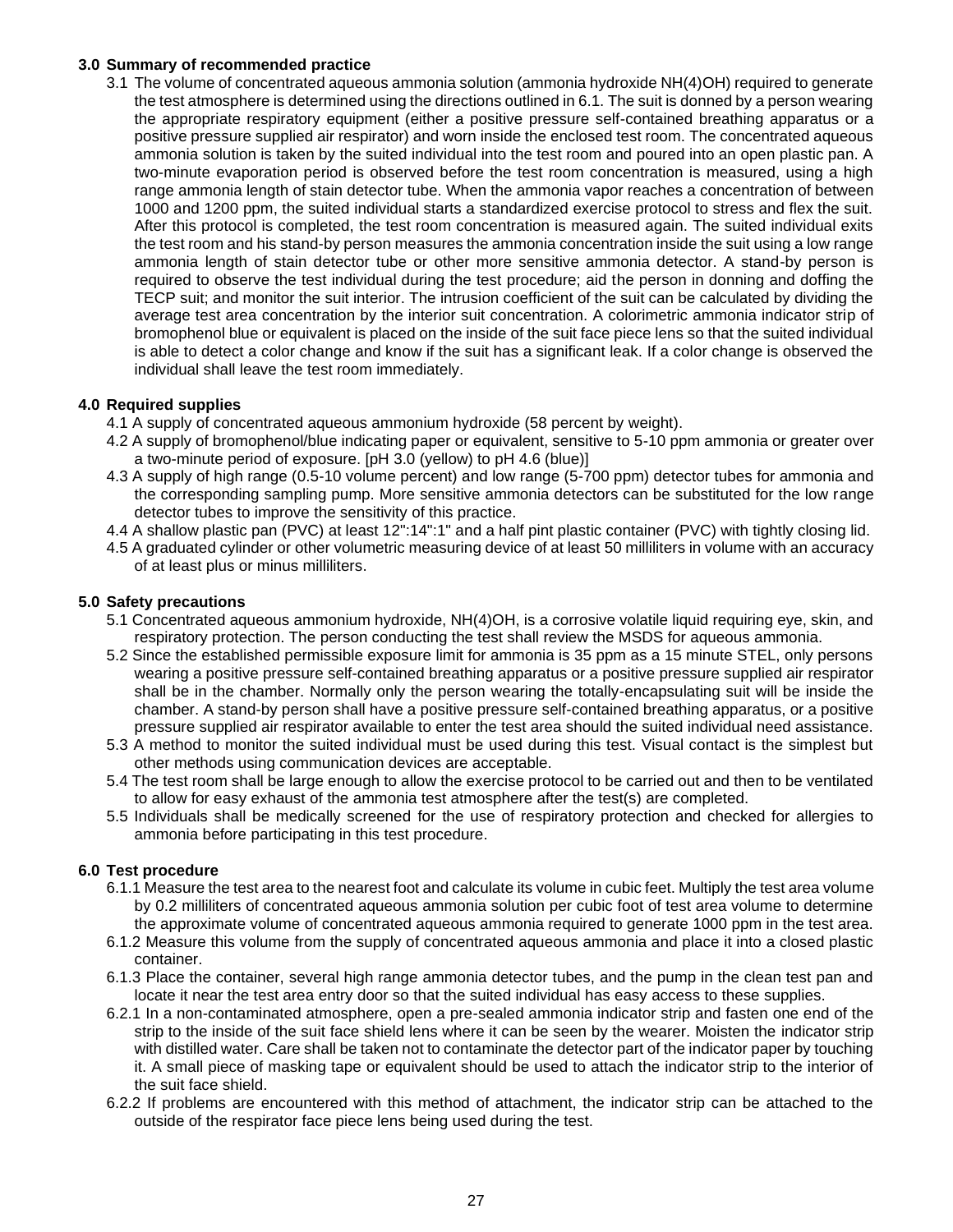- 6.3 Don the respiratory protective device normally used with the suit, and then don the TECP suit to be tested. Check to be sure all openings which are intended to be sealed (zippers, gloves, etc.) are completely sealed. DO NOT, however, plug off any venting valves.
- 6.4 Step into the enclosed test room such as a closet, bathroom, or test booth, equipped with an exhaust fan. No air should be exhausted from the chamber during the test because this will dilute the ammonia challenge concentrations.
- 6.5 Open the container with the pre-measured volume of concentrated aqueous ammonia within the enclosed test room, and pour the liquid into the empty plastic test pan. Wait two minutes to allow for adequate volatilization of the concentrated aqueous ammonia. A small mixing fan can be used near the evaporation pan to increase the evaporation rate of the ammonia solution.
- 6.6 After two minutes a determination of the ammonia concentration within the chamber should be made using the high range colorimetric detector tube. A concentration of 1000 ppm ammonia or greater shall be generated before the exercises are started.
- 6.7 To test the integrity of the suit the following four minute exercise protocol should be followed:
- 6.7.1 Raising the arms above the head with at least 15 raising motions completed in one minute.
- 6.7.2 Walking in place for one minute with at least 15 raising motions of each leg in a one-minute period.
- 6.7.3 Touching the toes with a least 10 complete motions of the arms from above the head to touching of the toes in a one-minute period.
- 6.7.4 Knee bends with at least 10 complete standing and squatting motions in a one-minute period.
- 6.8 If at any time during the test the colorimetric indicating paper should change colors, the test should be stopped and section 6.10 and 6.12 initiated (See paragraph 4.2).
- 6.9 After completion of the test exercise, the test area concentration should be measured again using the high range colorimetric detector tube.
- 6.10 Exit the test area.
- 6.11 The opening created by the suit zipper or other appropriate suit penetration should be used to determine the ammonia concentration in the suit with the low range length of stain detector tube or other ammonia monitor. The internal TECP suit air should be sampled far enough from the enclosed test area to prevent a false ammonia reading.
- 6.12 After completion of the measurement of the suit interior ammonia concentration the test is concluded and the suit is doffed and the respirator removed.
- 6.13 The ventilating fan for the test room should be turned on and allowed to run for enough time to remove the ammonia gas. The fan shall be vented to the outside of the building.
- 6.14 Any detectable ammonia in the suit interior (five ppm ammonia (NH(3)) or more for the length of stain detector tube) indicates that the suit has failed the test. When other ammonia detectors are used a lower level of detection is possible, and it should be specified as the pass/fail criteria.
- 6.15 By following this test method, an intrusion coefficient of approximately 200 or more can be measured with the suit in a completely operational condition. If the intrusion coefficient is 200 or more, then the suit is suitable for emergency response and field use.

#### **7.0 Retest procedures**

7.1 If the suit fails this test, check for leaks by following the pressure test in test A above.

7.2 Retest the TECP suit as outlined in the test procedure 6.0.

# **8.0 Report**

- 8.1 Each gas tight totally-encapsulating chemical protective suit tested by this practice shall have the following information recorded.
- 8.1.1 Unique identification number, identifying brand name, date of purchase, material of construction, and unique suit features; e.g., special breathing apparatus.
- 8.1.2 General description of test room used for test.
- 8.1.3 Brand name and purchase date of ammonia detector strips and color change data.
- 8.1.4 Brand name, sampling range, and expiration date of the length of stain ammonia detector tubes. The brand name and model of the sampling pump should also be recorded. If another type of ammonia detector is used, it should be identified along with its minimum detection limit for ammonia.
- 8.1.5 Actual test results shall list the two test area concentrations, their average, the interior suit concentration, and the calculated intrusion coefficient. Retest data shall be recorded as an additional test.
- 8.2 The evaluation of the data shall be specified as "suit passed" or "suit failed," and the date of the test. Any detectable ammonia (five ppm or greater for the length of stain detector tube) in the suit interior indicates the suit has failed this test. When other ammonia detectors are used, a lower level of detection is possible and it should be specified as the pass fail criteria.
- **Caution:** Visually inspect all parts of the suit to be sure they are positioned correctly and secured tightly before putting the suit back into service. Special care should be taken to examine each exhaust valve to make sure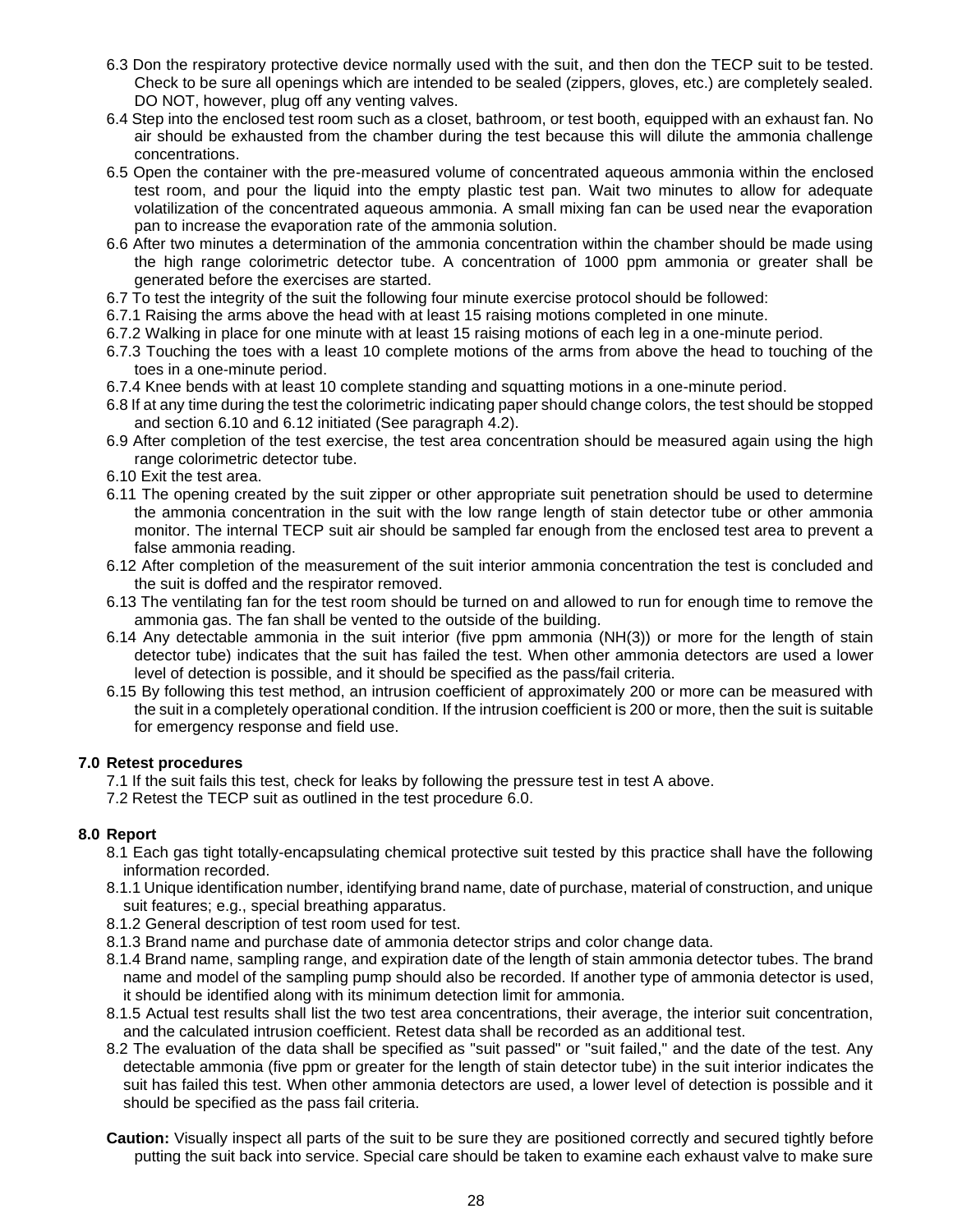it is not blocked. Care should also be exercised to assure that the inside and outside of the suit is completely dry before it is put into storage.

# <span id="page-28-0"></span>**1926.65 - APPENDIX B GENERAL DESCRIPTION AND DISCUSSION OF THE LEVELS OF PROTECTION AND PROTECTIVE GEAR**

This appendix sets forth information about personal protective equipment (PPE) protection levels which may be used to assist employers in complying with the PPE requirements of this section.

As required by the standard, PPE must be selected which will protect employees from the specific hazards which they are likely to encounter during their work on-site.

Selection of the appropriate PPE is a complex process which should take into consideration a variety of factors. Key factors involved in this process are identification of the hazards, or suspected hazards; their routes of potential hazard to employees (inhalation, skin absorption, ingestion, and eye or skin contact); and the performance of the PPE materials (and seams) in providing a barrier to these hazards. The amount of protection provided by PPE is material-hazard specific. That is, protective equipment materials will protect well against some hazardous substances and poorly, or not at all, against others. In many instances, protective equipment materials cannot be found which will provide continuous protection from the particular hazardous substance. In these cases the breakthrough time of the protective material should exceed the work durations.

Other factors in this selection process to be considered are matching the PPE to the employee's work requirements and task-specific conditions. The durability of PPE materials, such as tear strength and seam strength, should be considered in relation to the employee's tasks. The effects of PPE in relation to heat stress and task duration are a factor in selecting and using PPE. In some cases layers of PPE may be necessary to provide sufficient protection, or to protect expensive PPE inner garments, suits or equipment.

The more that is known about the hazards at the site, the easier the job of PPE selection becomes. As more information about the hazards and conditions at the site becomes available, the site supervisor can make decisions to up-grade or down-grade the level of PPE protection to match the tasks at hand.

The following are guidelines which an employer can use to begin the selection of the appropriate PPE. As noted above, the site information may suggest the use of combinations of PPE selected from the different protection levels (i.e., A, B, C, or D) as being more suitable to the hazards of the work. It should be cautioned that the listing below does not fully address the performance of the specific PPE material in relation to the specific hazards at the job site, and that PPE selection, evaluation and re-selection is an ongoing process until sufficient information about the hazards and PPE performance is obtained.

Part A. Personal protective equipment is divided into four categories based on the degree of protection afforded. (See Part B of this appendix for further explanation of Levels A, B, C, and D hazards.)

# **I. Level A—To be selected when the greatest level of skin, respiratory, and eye protection is required.**

The following constitute Level A equipment; it may be used as appropriate;

1. Positive pressure, full face-piece self-contained breathing apparatus (SCBA), or positive pressure supplied air respirator with escape SCBA, approved by the National Institute for Occupational Safety and Health (NIOSH).

- 2. Totally-encapsulating chemical-protective suit.
- 3. Coveralls.(1)
- 4. Long underwear.(1)
- 5. Gloves, outer, chemical-resistant.
- 6. Gloves, inner, chemical-resistant.
- 7. Boots, chemical-resistant, steel toe and shank.
- 8. Hard hat (under suit).(1)

9. Disposable protective suit, gloves and boots (depending on suit construction, may be worn over totally-encapsulating suit).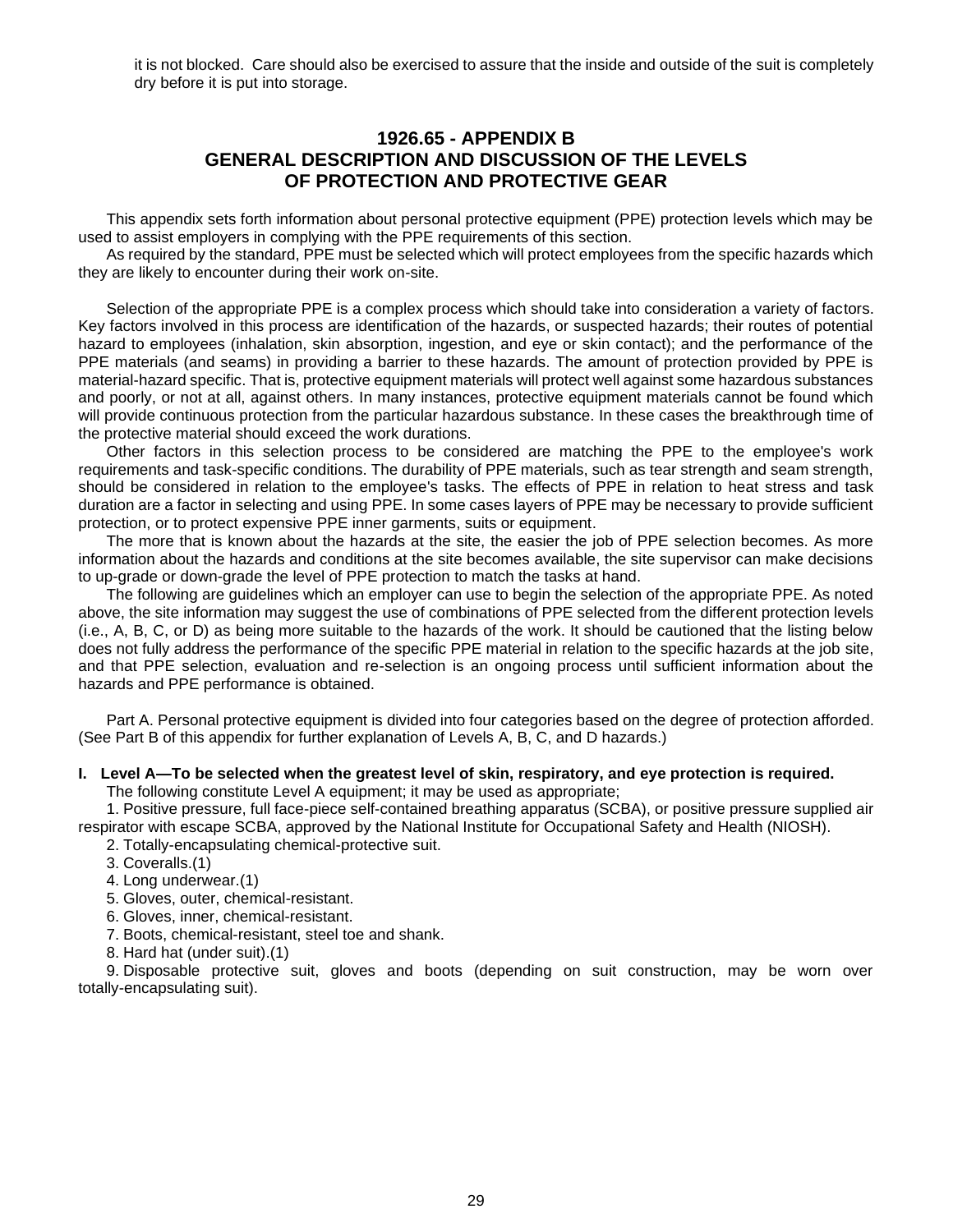### **II. Level B—The highest level of respiratory protection is necessary but a lesser level of skin protection is needed.**

The following constitute Level B equipment; it may be used as appropriate.

1. Positive pressure, full-facepiece self-contained breathing apparatus (SCBA), or positive pressure supplied air respirator with escape SCBA (NIOSH approved).

2. Hooded chemical-resistant clothing (overalls and long-sleeved jacket; coveralls; one or two-piece chemical-splash suit; disposable chemical-resistant overalls).

- 3. Coveralls.(1)
- 4. Gloves, outer, chemical-resistant.
- 5. Gloves, inner, chemical-resistant.
- 6. Boots, outer, chemical-resistant steel toe and shank.
- 7. Boot-covers, outer, chemical-resistant (disposable).(1)
- 8. Hard hat.(1)
- 9. [Reserved]
- 10. Face shield.(1)

### **III. Level C—The concentration(s) and type(s) of airborne substance(s) is known and the criteria for using air purifying respirators are met.**

The following constitute Level C equipment; it may be used as appropriate.

1. Full-face or half-mask, air purifying respirators (NIOSH approved).

2. Hooded chemical-resistant clothing (overalls; two-piece chemical-splash suit; disposable chemical-resistant overalls).

- 3. Coveralls.(1)
- 4. Gloves, outer, chemical-resistant.
- 5. Gloves, inner, chemical-resistant.
- 6. Boots (outer), chemical-resistant steel toe and shank.(1)
- 7. Boot-covers, outer, chemical-resistant (disposable).(1)
- 8. Hard hat.(1)
- 9. Escape mask.(1)
- 10. Face shield.(1)

#### **IV. Level D—A work uniform affording minimal protection, used for nuisance contamination only. The following constitute Level D equipment; it may be used as appropriate:**

- 1. Coveralls.
- 2. Gloves.(1)
- 3. Boots/shoes, chemical-resistant steel toe and shank.
- 4. Boots, outer, chemical-resistant (disposable).(1)
- 5. Safety glasses or chemical splash goggles.(1)
- 6. Hard hat.(1)
- 7. Escape mask.(1)
- 8. Face shield.(1)

(1) Optional, as applicable.

#### **Part B. The types of hazards for which levels A, B, C, and D protection are appropriate are described below:**

#### **I. Level A—Level A protection should be used when:**

1. The hazardous substance has been identified and requires the highest level of protection for skin, eyes, and the respiratory system based on either the measured (or potential for) high concentration of atmospheric vapors, gases, or particulates; or the site operations and work functions involve a high potential for splash, immersion, or exposure to unexpected vapors, gases, or particulates of materials that are harmful to skin or capable of being absorbed through the skin;

2. Substances with a high degree of hazard to the skin are known or suspected to be present, and skin contact is possible; or

3. Operations must be conducted in confined, poorly ventilated areas, and the absence of conditions requiring Level A have not yet been determined.

# **II. Level B—Level B protection should be used when:**

1. The type and atmospheric concentration of substances have been identified and require a high level of respiratory protection, but less skin protection.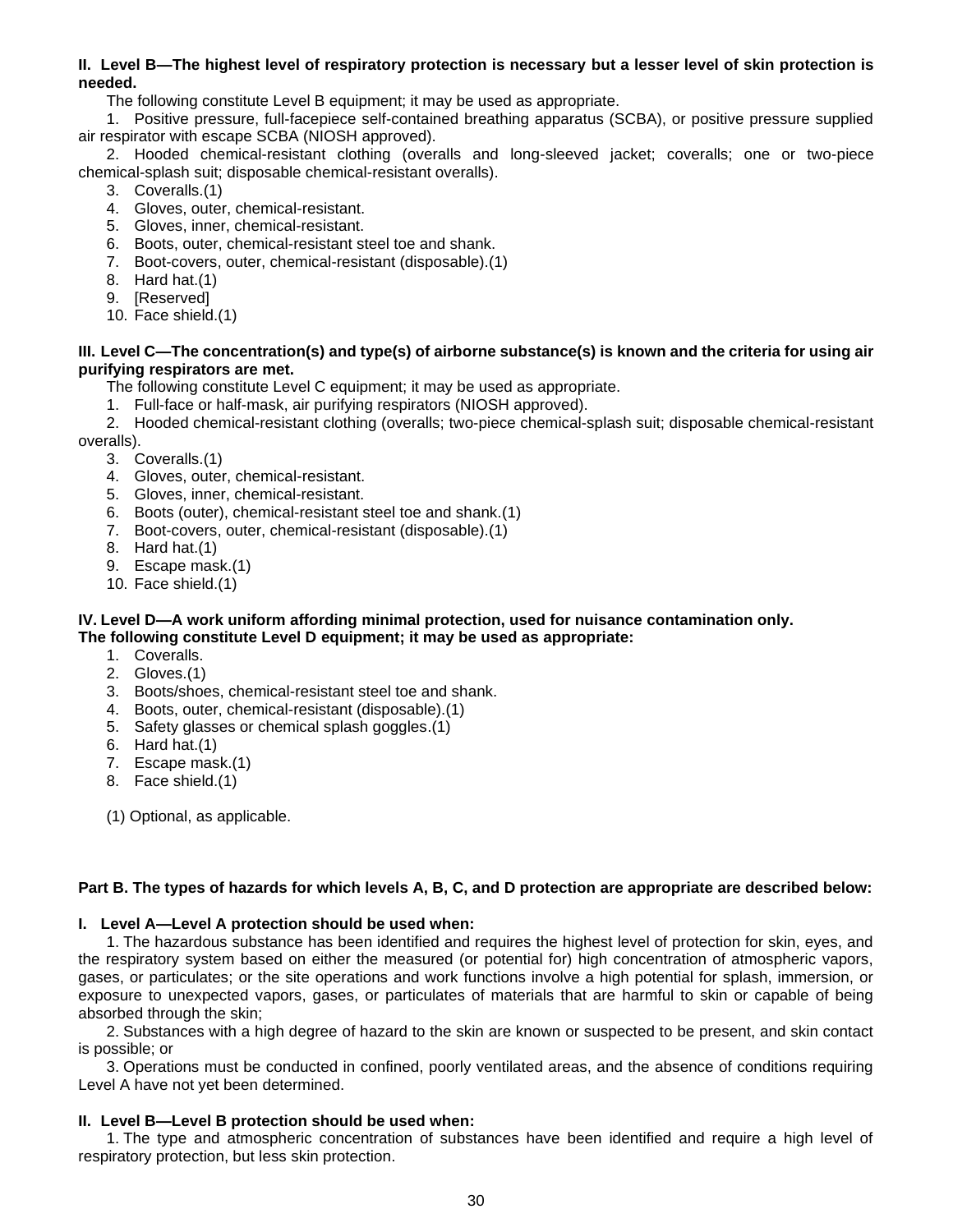2. The atmosphere contains less than 19.5 percent oxygen; or

3. The presence of incompletely identified vapors or gases is indicated by a direct-reading organic vapor detection instrument, but vapors and gases are not suspected of containing high levels of chemicals harmful to skin or capable of being absorbed through the skin.

Note:This involves atmospheres with IDLH concentrations of specific substances that present severe inhalation hazards and that do not represent a severe skin hazard; or that do not meet the criteria for use of air purifying respirators.

#### **III. Level C—Level C protection should be used when:**

1. The atmospheric contaminants, liquid splashes, or other direct contact will not adversely affect or be absorbed through any exposed skin;

2. The types of air contaminants have been identified, concentrations measured, and an air-purifying respirator is available that can remove the contaminants; and

3. All criteria for the use of air-purifying respirators are met.

#### **IV. Level D—Level D protection should be used when:**

1. The atmosphere contains no known hazard; and

2. Work functions preclude splashes, immersion, or the potential for unexpected inhalation of or contact with hazardous levels of any chemicals.

Note: As stated before, combinations of personal protective equipment other than those described for Levels A, B, C, and D protection may be more appropriate and may be used to provide the proper level of protection.

As an aid in selecting suitable chemical protective clothing, it should be noted that the National Fire Protection Association (NFPA) has developed standards on chemical protective clothing. The standards that have been adopted by include:

NFPA 1991 - Standard on Vapor-Protective Suits for Hazardous Chemical

Emergencies (EPA Level A Protective Clothing) NFPA 1992 - Standard on Liquid Splash-Protective Suits for Hazardous

Chemical Emergencies (EPA Level B Protective Clothing) NFPA 1993 - Standard on Liquid Splash-Protective Suits for Non-emergency,

Non-flammable Hazardous Chemical Situations (EPA Level B Protective Clothing)

These standards apply documentation and performance requirements to the manufacture of chemical protective suits. Chemical protective suits meeting these requirements are labeled as compliant with the appropriate standard. It is recommended that chemical protective suits that meet these standards be used.

[58 FR 35144, June 30, 1993; 59 FR 43268, Aug. 22, 1994]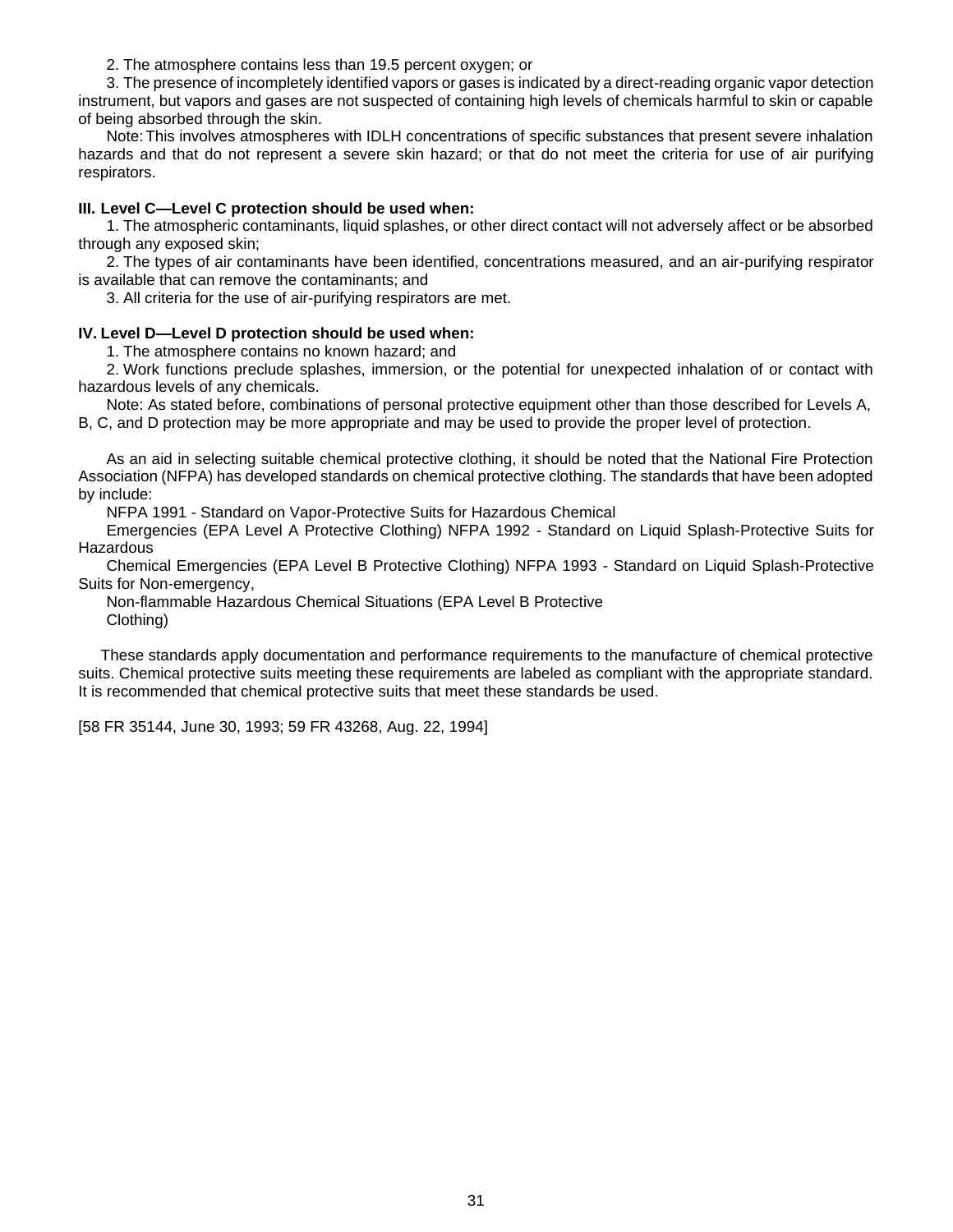# <span id="page-31-0"></span>**1926.65 - APPENDIX C COMPLIANCE GUIDELINES**

**1. Occupational Safety and Health Program.** Each hazardous waste site clean-up effort will require an occupational safety and health program headed by the site coordinator or the employer's representative. The purpose of the program will be the protection of employees at the site and will be an extension of the employer's overall safety and health program. The program will need to be developed before work begins on the site and implemented as work proceeds as stated in paragraph (b). The program is to facilitate coordination and communication of safety and health issues among personnel responsible for the various activities which will take place at the site. It will provide the overall means for planning and implementing the needed safety and health training and job orientation of employees who will be working at the site. The program will provide the means for identifying and controlling worksite hazards and the means for monitoring program effectiveness. The program will need to cover the responsibilities and authority of the site coordinator or the employer's manager on the site for the safety and health of employees at the site, and the relationships with contractors or support services as to what each employer's safety and health responsibilities are for their employees on the site. Each contractor on the site needs to have its own safety and health program so structured that it will smoothly interface with the program of the site coordinator or principal contractor.

Also those employers involved with treating, storing or disposal of hazardous waste as covered in paragraph (p) must have implemented a safety and health program for their employees. This program is to include the hazard communication program required in paragraph  $(p)(1)$  and the training required in paragraphs  $(p)(7)$  and  $(p)(8)$  as parts of the employers comprehensive overall safety and health program. This program is to be in writing.

Each site safety or workplace safety and health program will need to include the following:

(1) Policy statements of the line of authority and accountability for implementing the program, the objectives of the program and the role of the site safety and health supervisor or manager and staff;

(2) means or methods for the development of procedures for identifying and controlling workplace hazards at the site;

(3) means or methods for the development and communication to employees of the various plans, work rules, standard operating procedures and practices that pertain to individual employees and supervisors;

(4) means for the training of supervisors and employees to develop the needed skills and knowledge to perform their work in a safe and healthful manner;

(5) means to anticipate and prepare for emergency situations; and

(6) means for obtaining information feedback to aid in evaluating the program and for improving the effectiveness of the program. The management and employees should be trying continually to improve the effectiveness of the program thereby enhancing the protection being afforded those working on the site.

Accidents on the site or workplace should be investigated to provide information on how such occurrences can be avoided in the future. When injuries or illnesses occur on the site or workplace, they will need to be investigated to determine what needs to be done to prevent this incident from occurring again. Such information will need to be used as feedback on the effectiveness of the program and the information turned into positive steps to prevent any reoccurrence. Receipt of employee suggestions or complaints relating to safety and health issues involved with site or workplace activities is also a feedback mechanism that can be used effectively to improve the program and may serve in part as an evaluative tool(s).

For the development and implementation of the program to be the most effective, professional safety and health personnel should be used. Certified Safety Professionals, Board Certified Industrial Hygienists or Registered Professional Safety Engineers are good examples of professional stature for safety and health managers who will administer the employer's program.

**2. Training.** The training programs for employees subject to the requirements of paragraph (e) of this standard should address: the safety and health hazards employees should expect to find on hazardous waste clean-up sites; what control measures or techniques are effective for those hazards; what monitoring procedures are effective in characterizing exposure levels; what makes an effective employer's safety and health program; what a site safety and health plan should include; hands on training with personal protective equipment and clothing they may be expected to use; the contents of the OSHA standard relevant to the employee's duties and function; and, employee's responsibilities under OSHA and other regulations. Supervisors will need training in their responsibilities under the safety and health program and its subject areas such as the spill containment program, the personal protective equipment program, the medical surveillance program, the emergency response plan and other areas.

The training programs for employees subject to the requirements of paragraph (p) of this standard should address: the employers safety and health program elements impacting employees; the hazard communication program; the medical surveillance program; the hazards and the controls for such hazards that employees need to know for their job duties and functions. All require annual refresher training.

The training programs for employees covered by the requirements of paragraph (q) of this standard should address those competencies required for the various levels of response such as: the hazards associated with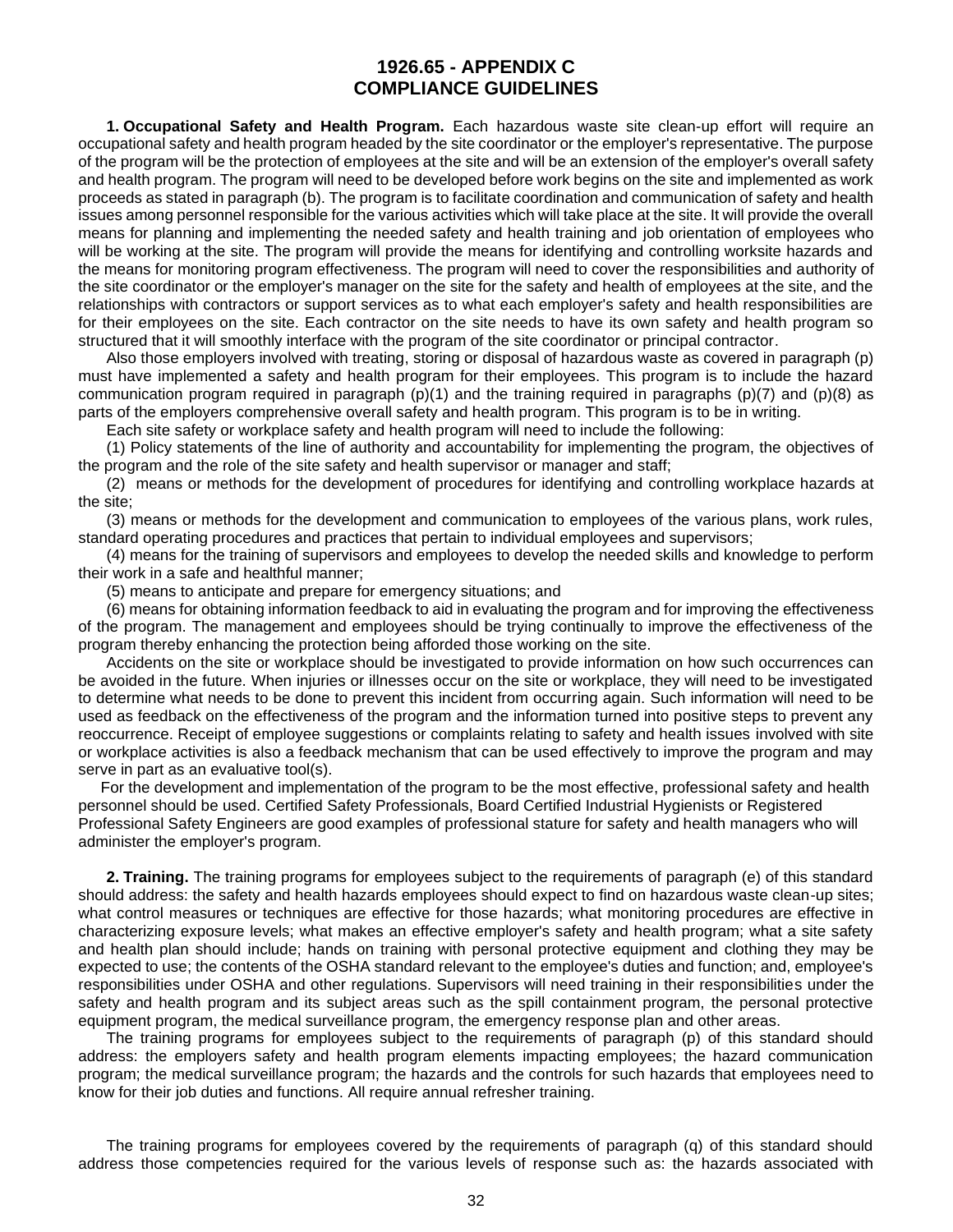hazardous substances; hazard identification and awareness; notification of appropriate persons; the need for and use of personal protective equipment including respirators; the decontamination procedures to be used; preplanning activities for hazardous substance incidents including the emergency response plan; company standard operating procedures for hazardous substance emergency responses; the use of the incident command system and other subjects. Hands-on training should be stressed whenever possible. Critiques done after an incident which include an evaluation of what worked and what did not and how could the incident be better handled the next time may be counted as training time.

For hazardous materials specialists (usually members of hazardous materials teams), the training should address the care, use and/or testing of chemical protective clothing including totally encapsulating suits, the medical surveillance program, the standard operating procedures for the hazardous materials team including the use of plugging and patching equipment and other subject areas.

Officers and leaders who may be expected to be in charge at an incident should be fully knowledgeable of their company's incident command system. They should know where and how to obtain additional assistance and be familiar with the local district's emergency response plan and the state emergency response plan.

Specialist employees such as technical experts, medical experts or environmental experts that work with hazardous materials in their regular jobs, who may be sent to the incident scene by the shipper, manufacturer or governmental agency to advise and assist the person in charge of the incident should have training on an annual basis. Their training should include the care and use of personal protective equipment including respirators; knowledge of the incident command system and how they are to relate to it; and those areas needed to keep them current in their respective field as it relates to safety and health involving specific hazardous substances.

Those skilled support personnel, such as employees who work for public works departments or equipment operators who operate bulldozers, sand trucks, backhoes, etc., who may be called to the incident scene to provide emergency support assistance, should have at least a safety and health briefing before entering the area of potential or actual exposure. These skilled support personnel, who have not been a part of the emergency response plan and do not meet the training requirements, should be made aware of the hazards they face and should be provided all necessary protective clothing and equipment required for their tasks.

There are two National Fire Protection Association standards, NFPA 472 - "Standard for Professional Competence of Responders to Hazardous Material Incidents" and NFPA 471 - "Recommended Practice for Responding to Hazardous Material Incidents", which are excellent resource documents to aid fire departments and other emergency response organizations in developing their training program materials. NFPA 472 provides guidance on the skills and knowledge needed for first responder awareness level, first responder operations level, hazmat technicians, and hazmat specialist. It also offers guidance for the officer corp who will be in charge of hazardous substance incidents.

**3. Decontamination**. Decontamination procedures should be tailored to the specific hazards of the site, and may vary in complexity and number of steps, depending on the level of hazard and the employee's exposure to the hazard. Decontamination procedures and PPE decontamination methods will vary depending upon the specific substance, since one procedure or method may not work for all substances. Evaluation of decontamination methods and procedures should be performed, as necessary, to assure that employees are not exposed to hazards by re-using PPE. References in appendix D may be used for guidance in establishing an effective decontamination program. In addition, the U.S. Coast Guard's Manual, "Policy Guidance for Response to Hazardous Chemical Releases," U.S. Department of Transportation, Washington, DC (COMDTINST M16465.30) is a good reference for establishing an effective decontamination program.

**4. Emergency response plans.** States, along with designated districts within the states, will be developing or have developed local emergency response plans. These state and district plans should be utilized in the emergency response plans called for in the standard. Each employer should assure that its emergency response plan is compatible with the local plan. The major reference being used to aid in developing the state and local district plans is the "Hazardous Materials Emergency Planning Guide", NRT-1. The current Emergency Response Guidebook from the U.S. Department of Transportation, CMA's CHEMTREC and the Fire Service Emergency Management Handbook may also be used as resources.

Employers involved with treatment, storage, and disposal facilities for hazardous waste, which have the required contingency plan called for by their permit, would not need to duplicate the same planning elements. Those items of the emergency response plan that are properly addressed in the contingency plan may be substituted into the emergency response plan required in 1926.65 or otherwise kept together for employer and employee use.

**5. Personal protective equipment programs.** The purpose of personal protective clothing and equipment (PPE) is to shield or isolate individuals from the chemical, physical, and biologic hazards that may be encountered at a hazardous substance site.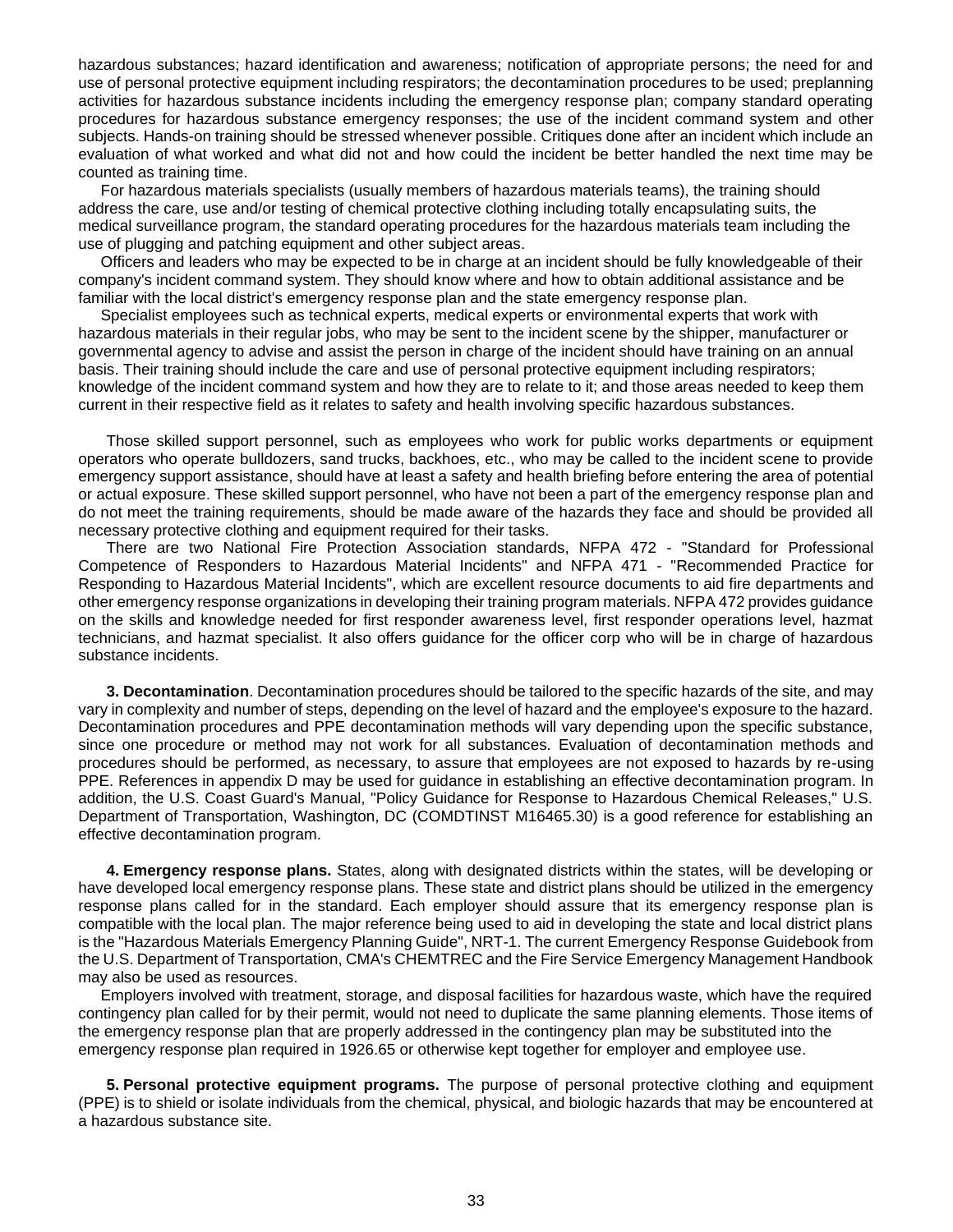As discussed in appendix B, no single combination of protective equipment and clothing is capable of protecting against all hazards. Thus PPE should be used in conjunction with other protective methods and its effectiveness evaluated periodically.

The use of PPE can itself create significant worker hazards, such as heat stress, physical and psychological stress, and impaired vision, mobility, and communication. For any given situation, equipment and clothing should be selected that provide an adequate level of protection. However, over-protection, as well as under-protection, can be hazardous and should be avoided where possible.

Two basic objectives of any PPE program should be to protect the wearer from safety and health hazards, and to prevent injury to the wearer from incorrect use and/or malfunction of the PPE. To accomplish these goals, a comprehensive PPE program should include hazard identification, medical monitoring, environmental surveillance, selection, use, maintenance, and decontamination of PPE and its associated training.

The written PPE program should include policy statements, procedures, and guidelines. Copies should be made available to all employees, and a reference copy should be made available at the worksite. Technical data on equipment, maintenance manuals, relevant regulations, and other essential information should also be collected and maintained.

**6. Incident command system (ICS).** "Incident command system (ICS)." Paragraph 1926.65(q)(3)(ii) requires the implementation of an ICS. The ICS is an organized approach to effectively control and manage operations at an emergency incident. The individual in charge of the ICS is the senior official responding to the incident. The ICS is not much different than the "command post" approach used for many years by the fire service. During large complex fires involving several companies and many pieces of apparatus, a command post would be established. This enabled one individual to be in charge of managing the incident, rather than having several officers from different companies making separate, and sometimes conflicting, decisions. The individual in charge of the command post would delegate responsibility for performing various tasks to subordinate officers. Additionally, all communications were routed through the command post to reduce the number of radio transmissions and eliminate confusion. However, strategy, tactics, and all decisions were made by one individual.

The ICS is a very similar system, except it is implemented for emergency response to all incidents, both large and small, that involve hazardous substances.

For a small incident, the individual in charge of the ICS may perform many tasks of the ICS. There may not be any, or little, delegation of tasks to subordinates. For example, in response to a small incident, the individual in charge of the ICS, in addition to normal command activities, may become the safety officer and may designate only one employee (with proper equipment) as a back-up to provide assistance if needed. OSHA does recommend, however, that at least two employees be designated as back-up personnel since the assistance needed may include rescue.

To illustrate the operation of the ICS, the following scenario might develop during a small incident, such as an overturned tank truck with a small leak of flammable liquid.

The first responding senior officer would implement and take command of the ICS. That person would size-up the incident and determine if additional personnel and apparatus were necessary; would determine what actions to take to control the leak; and, determine the proper level of personal protective equipment. If additional assistance is not needed, the individual in charge of the ICS would implement actions to stop and control the leak using the fewest number of personnel that can effectively accomplish the tasks. The individual in charge of the ICS then would designate himself as the safety officer and two other employees as a back-up in case rescue may become necessary. In this scenario, decontamination procedures would not be necessary.

A large complex incident may require many employees and difficult, time-consuming efforts to control. In these situations, the individual in charge of the ICS will want to delegate different tasks to subordinates in order to maintain a span of control that will keep the number of subordinates, that are reporting, to a manageable level.

Delegation of task at large incidents may be by location, where the incident scene is divided into sectors, and subordinate officers coordinate activities within the sector that they have been assigned.

Delegation of tasks can also be by function. Some of the functions that the individual in charge of the ICS may want to delegate at a large incident are: medical services; evacuation; water supply; resources (equipment, apparatus); media relations; safety; and, site control (integrate activities with police for crowd and traffic control). Also for a large incident, the individual in charge of the ICS will designate several employees as back-up personnel; and a number of safety officers to monitor conditions and recommend safety precautions.

Therefore, no matter what size or complexity an incident may be, by implementing an ICS there will be one individual in charge who makes the decisions and gives directions; and, all actions, and communications are coordinated through one central point of command. Such a system should reduce confusion, improve safety, organize and coordinate actions, and should facilitate effective management of the incident.

**7. Site Safety and Control Plans.** The safety and security of response personnel and others in the area of an emergency response incident site should be of primary concern to the incident commander. The use of a site safety and control plan could greatly assist those in charge of assuring the safety and health of employees on the site.

A comprehensive site safety and control plan should include the following: summary analysis of hazards on the site and a risk analysis of those hazards; site map or sketch; site work zones (clean zone, transition or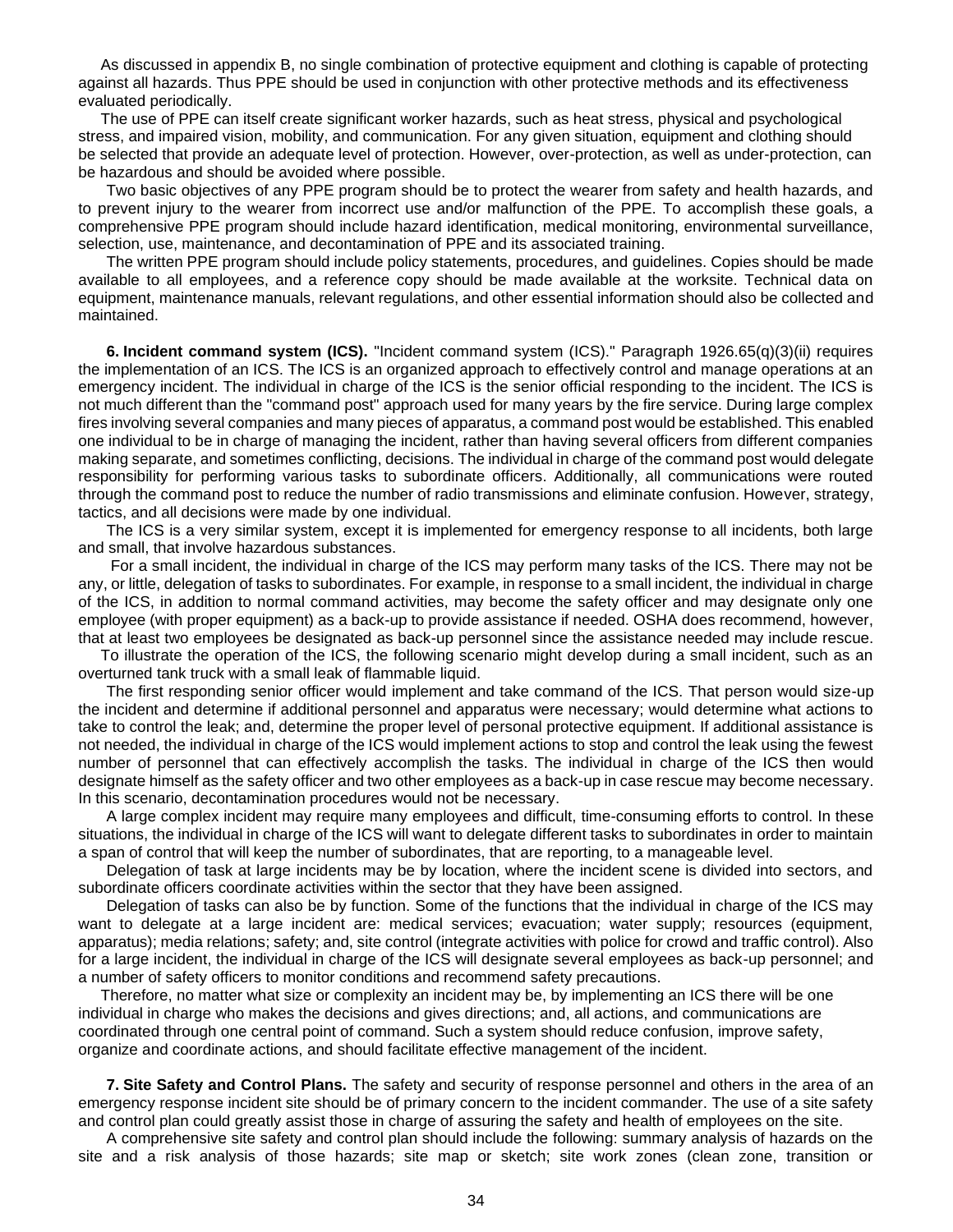decontamination zone, work or hot zone); use of the buddy system; site communications; command post or command center; standard operating procedures and safe work practices; medical assistance and triage area; hazard monitoring plan (air contaminate monitoring, etc.); decontamination procedures and area; and other relevant areas. This plan should be a part of the employer's emergency response plan or an extension of it to the specific site.

**8. Medical surveillance programs.** Workers handling hazardous substances may be exposed to toxic chemicals, safety hazards, biologic hazards, and radiation. Therefore, a medical surveillance program is essential to assess and monitor workers' health and fitness for employment in hazardous waste operations and during the course of work; to provide emergency and other treatment as needed; and to keep accurate records for future reference.

The "Occupational Safety and Health Guidance Manual for Hazardous Waste Site Activities" developed by the National Institute for Occupational Safety and Health (NIOSH), the Occupational Safety and Health Administration (OSHA), the U.S. Coast Guard (USCG), and the Environmental Protection Agency (EPA); October 1985 provides an excellent example of the types of medical testing that should be done as part of a medical surveillance program.

**9. New Technology and Spill Containment Programs**. Where hazardous substances may be released by spilling from a container that will expose employees to the hazards of the materials, the employer will need to implement a program to contain and control the spilled material. Diking and ditching, as well as use of absorbents like diatomaceous earth, are traditional techniques which have proven to be effective over the years. However, in recent years new products have come into the marketplace, the use of which complement and increase the effectiveness of these traditional methods. These new products also provide emergency responders and others with additional tools or agents to use to reduce the hazards of spilled materials.

These agents can be rapidly applied over a large area and can be uniformly applied or otherwise can be used to build a small dam, thus improving the workers' ability to control spilled material. These application techniques enhance the intimate contact between the agent and the spilled material allowing for the quickest effect by the agent or quickest control of the spilled material. Agents are available to solidify liquid spilled materials, to suppress vapor generation from spilled materials, and to do both. Some special agents, which when applied as recommended by the manufacturer, will react in a controlled manner with the spilled material to neutralize acids or caustics, or greatly reduce the level of hazard of the spilled material.

There are several modern methods and devices for use by emergency response personnel or others involved with spill control efforts to safely apply spill control agents to control spilled material hazards. These include portable pressurized applicators similar to hand-held portable fire extinguishing devices, and nozzle and hose systems similar to portable fire fighting foam systems which allow the operator to apply the agent without having to come into contact with the spilled material. The operator is able to apply the agent to the spilled material from a remote position.

The solidification of liquids provides for rapid containment and isolation of hazardous substance spills. By directing the agent at run-off points or at the edges of the spill, the reactant solid will automatically create a barrier to slow or stop the spread of the material. Clean-up of hazardous substances is greatly improved when solidifying agents, acid or caustic neutralizers, or activated carbon adsorbents are used. Properly applied, these agents can totally solidify liquid hazardous substances or neutralize or absorb them, which results in materials which are less hazardous and easier to handle, transport, and dispose of. The concept of spill treatment, to create less hazardous substances, will improve the safety and level of protection of employees working at spill clean-up operations or emergency response operations to spills of hazardous substances.

The use of vapor suppression agents for volatile hazardous substances, such as flammable liquids and those substances which present an inhalation hazard, is important for protecting workers. The rapid and uniform distribution of the agent over the surface of the spilled material can provide quick vapor knockdown. There are temporary and long-term foam-type agents which are effective on vapors and dusts, and activated carbon adsorption agents which are effective for vapor control and soaking-up of the liquid. The proper use of hose lines or hand-held portable pressurized applicators provides good mobility and permits the worker to deliver the agent from a safe distance without having to step into the untreated spilled material. Some of these systems can be recharged in the field to provide coverage of larger spill areas than the design limits of a single charged applicator unit. Some of the more effective agents can solidify the liquid flammable hazardous substances and at the same time elevate the flashpoint above 140 deg. F so the resulting substance may be handled as a nonhazardous waste material if it meets the U.S. Environmental Protection Agency's 40 CFR part 261 requirements (See particularly 261.21).

All workers performing hazardous substance spill control work are expected to wear the proper protective clothing and equipment for the materials present and to follow the employer's established standard operating procedures for spill control. All involved workers need to be trained in the established operating procedures; in the use and care of spill control equipment; and in the associated hazards and control of such hazards of spill containment work.

These new tools and agents are the things that employers will want to evaluate as part of their new technology program. The treatment of spills of hazardous substances or wastes at an emergency incident as part of the immediate spill containment and control efforts is sometimes acceptable to EPA and a permit exception is described in 40 CFR 264.1(g)(8) and 265.1(c)(11).

[58 FR 35146, June 30, 1993]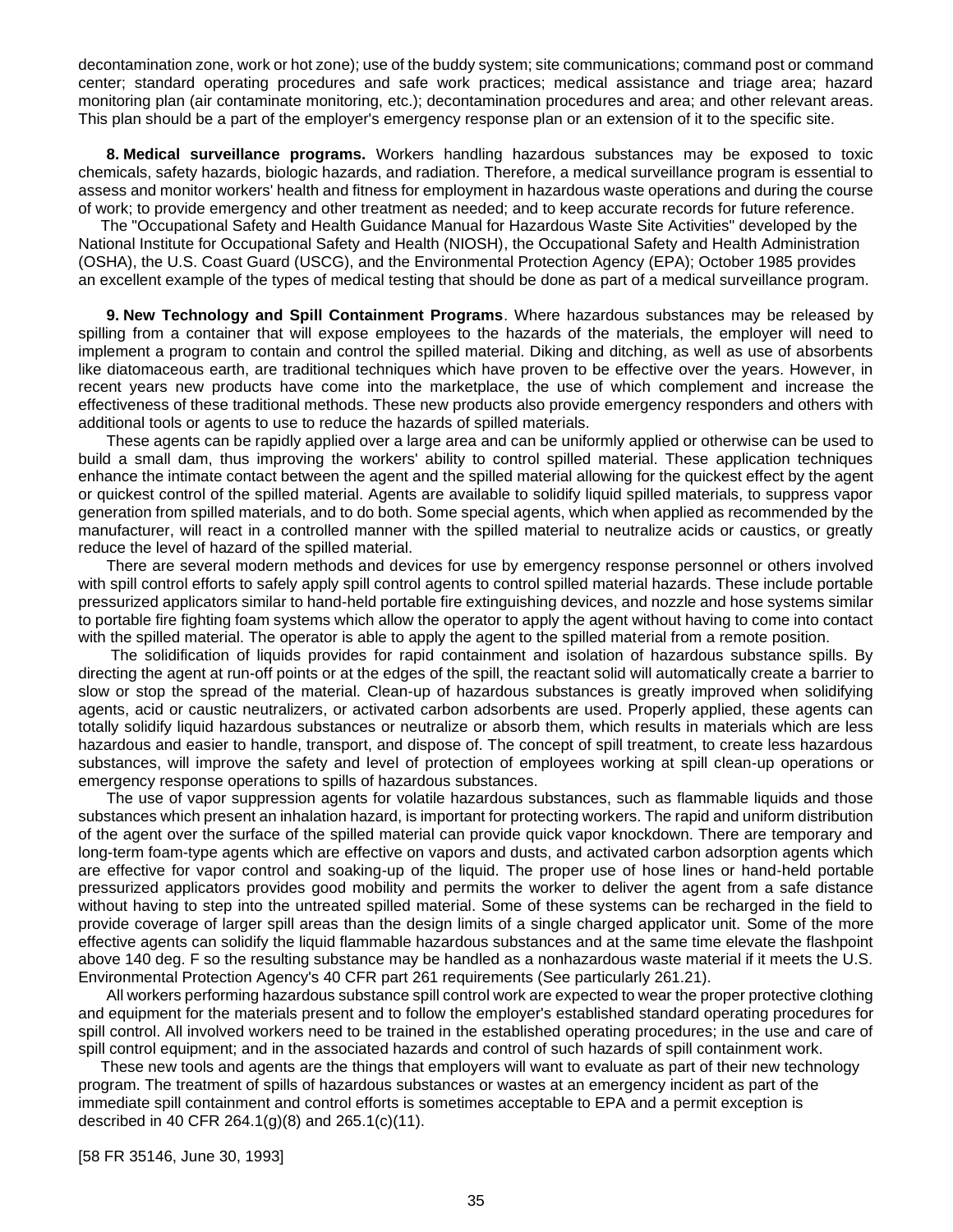# <span id="page-35-0"></span>**1926.65 - APPENDIX D REFERENCES**

The following references may be consulted for further information on the subject of this standard:

1. OSHA Instruction DFO CPL 2.70 - January 29, 1986, "Special Emphasis Program: Hazardous Waste Sites."

2. OSHA Instruction DFO CPL 2-2.37A - January 29, 1986, "Technical Assistance and Guidelines for Superfund and Other Hazardous Waste Site Activities."

3. OSHA Instruction DTS CPL 2.74 - January 29, 1986, "Hazardous Waste Activity Form, OSHA 175."

4. "Hazardous Waste Inspections Reference Manual," U.S. Department of Labor, Occupational Safety and Health Administration, 1986.

5. Memorandum of Understanding Among the National Institute for Occupational Safety and Health, the Occupational Safety and Health Administration, the United States Coast Guard, and the United States Environmental Protection Agency, "Guidance for Worker Protection During Hazardous Waste Site Investigations and Clean-up and Hazardous Substance Emergencies." December 18, 1980.

6. "National Priorities List," 1st Edition, October 1984; U.S. Environmental Protection Agency, Revised periodically.

7. "The Decontamination of Response Personnel," Field Standard Operating Procedures (F.S.O.P.) 7; U.S. Environmental Protection Agency, Office of Emergency and Remedial Response, Hazardous Response Support Division, December 1984.

8. "Preparation of a Site Safety Plan," Field Standard Operating Procedures (F.S.O.P.) 9; U.S. Environmental Protection Agency, Office of Emergency and Remedial Response, Hazardous Response Support Division, April 1985.

9. "Standard Operating Safety Guidelines;" U.S. Environmental Protection Agency, Office of Emergency and Remedial Response, Hazardous Response Support Division, Environmental Response Team; November 1984.

10. "Occupational Safety and Health Guidance Manual for Hazardous Waste Site Activities," National Institute for Occupational Safety and Health (NIOSH), Occupational Safety and Health Administration (OSHA), U.S. Coast Guard (USCG), and Environmental Protection Agency (EPA); October 1985.

11. "Protecting Health and Safety at Hazardous Waste Sites: An Overview," U.S. Environmental Protection Agency, EPA/625/9-85/006; September 1985.

12. "Hazardous Waste Sites and Hazardous Substance Emergencies," NIOSH Worker Bulletin, U.S. Department of Health and Human Services, Public Health Service, Centers for Disease Control, National Institute for Occupational Safety and Health; December 1982.

13. "Personal Protective Equipment for Hazardous Materials Incidents: A Selection Guide;" U.S. Department of Health and Human Services, Public Health Service, Centers for Disease Control, National Institute for Occupational Safety and Health; October 1984.

14. "Fire Service Emergency Management Handbook," International Association of Fire Chiefs Foundation, 101 East Holly Avenue, Unit 10B, Sterling, VA 22170, January 1985.

15. "Emergency Response Guidebook," U.S Department of Transportation, Washington, DC, 1987.

16. "Report to the Congress on Hazardous Materials Training, Planning and Preparedness," Federal Emergency Management Agency, Washington, DC, July 1986.

17. "Workbook for Fire Command," Alan V. Brunacini and J. David Beageron, National Fire Protection Association, Batterymarch Park, Quincy, MA 02269, 1985.

18. "Fire Command," Alan V. Brunacini, National Fire Protection Association, Batterymarch Park, Quincy, MA 02269, 1985.

19. "Incident Command System," Fire Protection Publications, Oklahoma State University, Stillwater, OK 74078, 1983.

20. "Site Emergency Response Planning," Chemical Manufacturers Association, Washington, DC 20037, 1986..

21. "Hazardous Materials Emergency Planning Guide," NRT-1, Environmental Protection Agency, Washington, DC, March 1987.

22. "Community Teamwork: Working Together to Promote Hazardous Materials Transportation Safety." U.S. Department of Transportation, Washington, DC, May 1983..

23. "Disaster Planning Guide for Business and Industry," Federal Emergency Management Agency, Publication

[61 FR 5507, Feb. 13, 1996]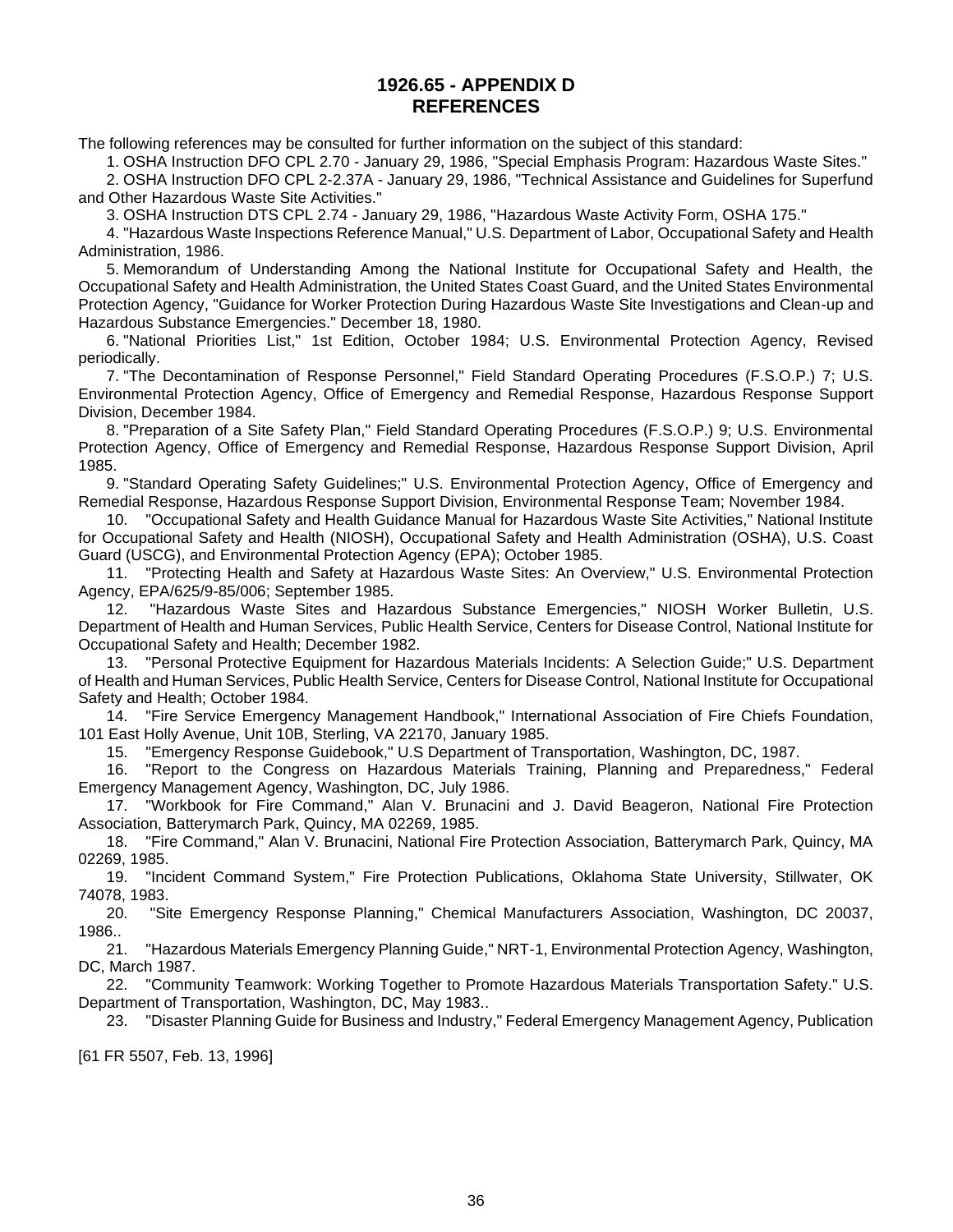# <span id="page-36-0"></span>**1926.65 - APPENDIX E TRAINING CURRICULUM GUIDELINES – (NON-MANDATORY)**

The following non-mandatory general criteria may be used for assistance in developing site-specific training curriculum used to meet the training requirements of 29 CFR 1926.65(e); 29 CFR 1926.65(p)(7), (p)(8)(iii); and 29 CFR 1926.65(q)(6), (q)(7), and (q)(8). These are generic guidelines and they are not presented as a complete training curriculum for any specific employer. Site-specific training programs must be developed on the basis of a needs assessment of the hazardous waste site, RCRA/TSDF, or emergency response operation in accordance with 29 CFR 1926.65.

It is noted that the legal requirements are set forth in the regulatory text of Sec. 1926.65. The guidance set forth here presents a highly effective program that in the areas covered would meet or exceed the regulatory requirements. In addition, other approaches could meet the regulatory requirements.

#### **SUGGESTED GENERAL CRITERIA**

#### **Definitions:**

"Competent" means possessing the skills, knowledge, experience, and judgment to perform assigned tasks or activities satisfactorily as determined by the employer.

"Demonstration" means the showing by actual use of equipment or procedures.

"Hands-on training" means training in a simulated work environment that permits each student to have experience performing tasks, making decisions, or using equipment appropriate to the job assignment for which the training is being conducted.

"Initial training" means training required prior to beginning work.

"Lecture" means an interactive discourse with a class lead by an instructor.

"Proficient" means meeting a stated level of achievement.

"Site-specific" means individual training directed to the operations of a specific job site.

"Training hours" means the number of hours devoted to lecture, learning activities, small group work sessions, demonstration, evaluations, or hands-on experience.

#### **Suggested core criteria:**

1. Training facility. The training facility should have available sufficient resources, equipment, and site locations to perform didactic and hands-on training when appropriate. Training facilities should have sufficient organization, support staff, and services to conduct training in each of the courses offered.

2. Training Director. Each training program should be under the direction of a training director who is responsible for the program. The Training Director should have a minimum of two years of employee education experience.

3. Instructors. Instructors should be deem competent on the basis of previous documented experience in their area of instruction, successful completion of a "train-the-trainer" program specific to the topics they will teach, and an evaluation of instructional competence by the Training Director.

Instructors should be required to maintain professional competency by participating in continuing education or professional development programs or by completing successfully an annual refresher course and having an annual review by the Training Director.

The annual review by the Training Director should include observation of an instructor's delivery, a review of those observations with the trainer, and an analysis of any instructor or class evaluations completed by the students during the previous year.

4. Course materials. The Training Director should approve all course materials to be used by the training provider. Course materials should be reviewed and updated at least annually. Materials and equipment should be in good working order and maintained properly.

All written and audio-visual materials in training curricula should be peer reviewed by technically competent outside reviewers or by a standing advisory committee.

Reviews should possess expertise in the following disciplines were applicable: occupational health, industrial hygiene and safety, chemical/environmental engineering, employee education, or emergency response. One or more of the peer reviewers should be a employee experienced in the work activities to which the training is directed.

5. Students. The program for accepting students should include:

a. Assurance that the student is or will be involved in work where chemical exposures are likely and that the student possesses the skills necessary to perform the work.

b. A policy on the necessary medical clearance.

6. Ratios. Student-instructor ratios should not exceed 30 students per instructor. Hands-on activity requiring the use of personal protective equipment should have the following student- instructor ratios. For Level C or Level D personal protective equipment the ratio should be 10 students per instructor. For Level A or Level B personal protective equipment the ratio should be 5 students per instructor.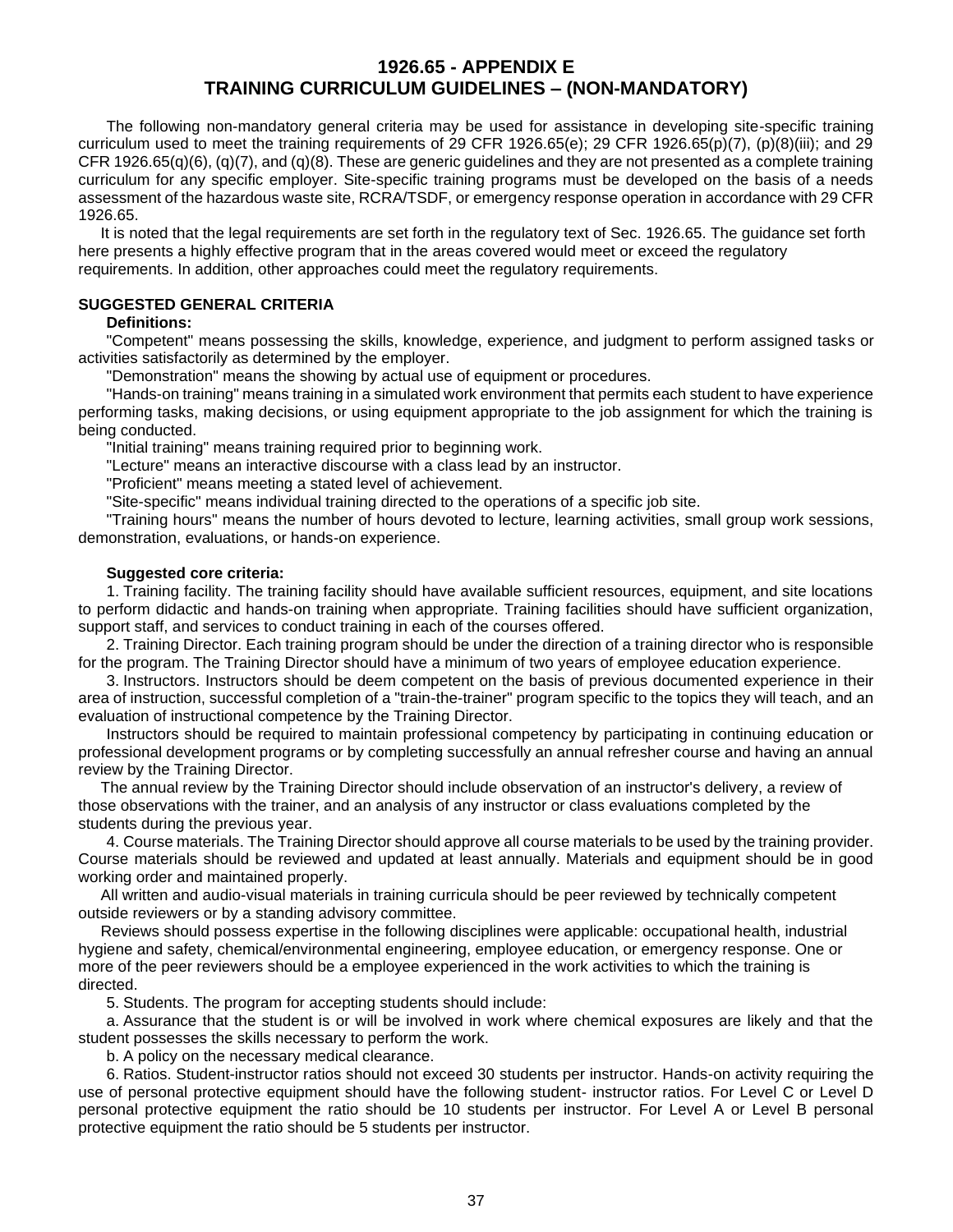7. Proficiency assessment. Proficiency should be evaluated and documented by the use of a written assessment and a skill demonstration selected and developed by the Training Director and training staff. The assessment and demonstration should evaluate the knowledge and individual skills developed in the course of training. The level of minimum achievement necessary for proficiency shall be specified in writing by the Training Director.

If a written test is used, there should be a minimum of 50 questions. If a written test is used in combination with a skills demonstration, a minimum of 25 questions should be used. If a skills demonstration is used, the tasks chosen and the means to rate successful completion should be fully documented by the Training Director.

The content of the written test or of the skill demonstration shall be relevant to the objectives of the course. The written test and skill demonstration should be updated as necessary to reflect changes in the curriculum and any update should be approved by the Training Director.

The proficiency assessment methods, regardless of the approach or combination of approaches used, should be justified, document and approved by the Training Director.

The proficiency of those taking the additional courses for supervisors should be evaluated and document by using proficiency assessment methods acceptable to the Training Director. These proficiency assessment methods must reflect the additional responsibilities borne by supervisory personnel in hazardous waste operations or emergency response.

8. Course certificate. Written documentation should be provided to each student who satisfactorily completes the training course. The documentation should include:

- a. Student's name.
- b. Course title.
- c. Course date.
- d. Statement that the student has successfully completed the course.
- e. Name and address of the training provider.
- f. An individual identification number for the certificate.
- g. List of the levels of personal protective equipment used by the student to complete the course.

This documentation may include a certificate and an appropriate wallet-sized laminated card with a photograph of the student and the above information. When such course certificate cards are used, the individual identification number for the training certificate should be shown on the card.

9. Recordkeeping. Training providers should maintain records listing the dates courses were presented, the names of the individual course attenders, the names of those students successfully completing each course, and the number of training certificates issued to each successful student. These records should be maintained for a minimum of five years after the date an individual participated in a training program offered by the training provider. These records should be available and provided upon the student's request or as mandated by law.

10. Program quality control. The Training Director should conduct or direct an annual written audit of the training program. Program modifications to address deficiencies, if any, should be documented, approved, and implemented by the training provider. The audit and the program modification documents should be maintained at the training facility.

#### **SUGGESTED PROGRAM QUALITY CONTROL CRITERIA**

Factors listed here are suggested criteria for determining the quality and appropriateness of employee health and safety training for hazardous waste operations and emergency response.

#### **A. Training Plan.**

Adequacy and appropriateness of the training program's curriculum development, instructor training, distribution of course materials, and direct student training should be considered, including:

1. The duration of training, course content, and course schedules/agendas;

2. The different training requirements of the various target populations, as specified in the appropriate generic training curriculum;

3. The process for the development of curriculum, which includes appropriate technical input, outside review, evaluation, program pretesting.

4. The adequate and appropriate inclusion of hands-on, demonstration, and instruction methods;

5. Adequate monitoring of student safety, progress, and performance during the training.

#### **B. Program management, Training Director, staff, and consultants.**

Adequacy and appropriateness of staff performance and delivering an effective training program should be considered, including:

1. Demonstration of the training director's leadership in assuring quality of health and safety training.

2. Demonstration of the competency of the staff to meet the demands of delivering high quality hazardous waste employee health and safety training.

3. Organization charts establishing clear lines of authority.

4. Clearly defined staff duties including the relationship of the training staff to the overall program.

5. Evidence that the training organizational structure suits the needs of the training program.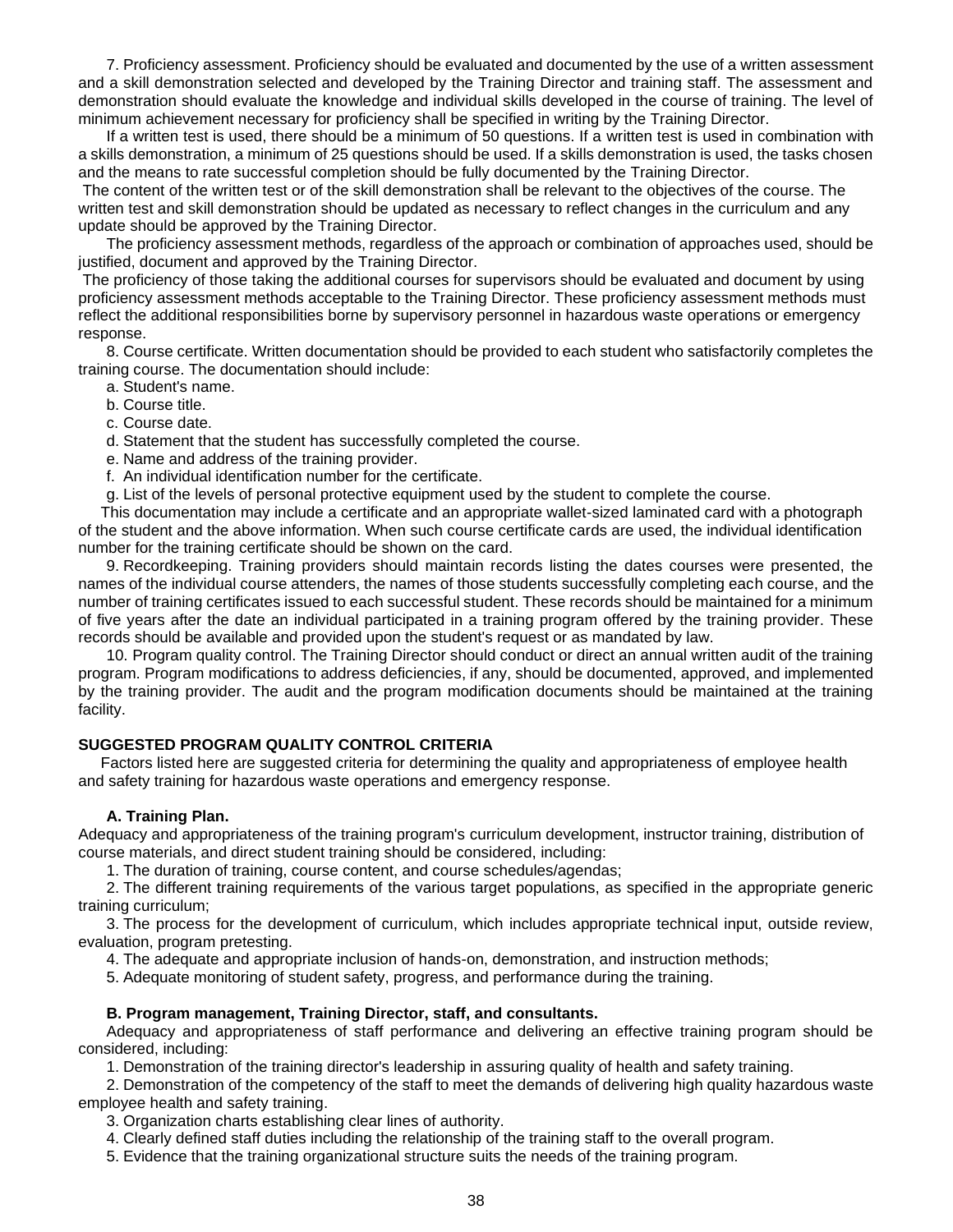- 6. Appropriateness and adequacy of the training methods used by the instructors.
- 7. Sufficiency of the time committed by the training director and staff to the training program.
- 8. Adequacy of the ratio of training staff to students.

9. Availability and commitment of the training program of adequate human and equipment resources in the areas

of:

- a. Health effects,
- b. Safety,
- c. Personal protective equipment (PPE),
- d. Operational procedures,
- e. Employee protection practices/procedures.
- 10. Appropriateness of management controls.
- 11. Adequacy of the organization and appropriate resources assigned to assure appropriate training.
- 12. In the case of multiple-site training programs, adequacy of satellite centers management.

### **C. Training facilities and resources.**

Adequacy and appropriateness of the facilities and resources for supporting the training program should be considered, including:

1. Space and equipment to conduct the training.

2. Facilities for representative hands-on training.

3. In the case of multiple-site programs, equipment and facilities at the satellite centers.

4. Adequacy and appropriateness of the quality control and evaluations program to account for instructor performance.

5. Adequacy and appropriateness of the quality control and evaluation program to ensure appropriate course evaluation, feedback, updating, and corrective action.

6. Adequacy and appropriateness of disciplines and expertise being used within the quality control and evaluation program.

7. Adequacy and appropriateness of the role of student evaluations to provide feedback for training program improvement.

### **D. Quality control and evaluation.**

Adequacy and appropriateness of quality control and evaluation plans for training programs should be considered, including:

1. A balanced advisory committee and/or competent outside reviewers to give overall policy guidance;

2. Clear and adequate definition of the composition and active programmatic role of the advisory committee or outside reviewers.

3. Adequacy of the minutes or reports of the advisory committee or outside reviewers' meetings or written communication.

4. Adequacy and appropriateness of the quality control and evaluations program to account for instructor performance.

5. Adequacy and appropriateness of the quality control and evaluation program to ensure appropriate course evaluation, feedback, updating, and corrective action.

6. Adequacy and appropriateness of disciplines and expertise being used within the quality control and evaluation program.

7. Adequacy and appropriateness of the role of student evaluations to provide feedback for training program improvement.

# **E. Students**

Adequacy and appropriateness of the program for accepting students should be considered, including:

1. Assurance that the student already possess the necessary skills for their job, including necessary documentation.

2. Appropriateness of methods the program uses to ensure that recruits are capable of satisfactorily completing training.

3. Review and compliance with any medical clearance policy.

#### **F. Institutional Environment and Administrative Support**

The adequacy and appropriateness of the institutional environment and administrative support system for the training program should be considered, including:

1. Adequacy of the institutional commitment to the employee training program.

2. Adequacy and appropriateness of the administrative structure and administrative support.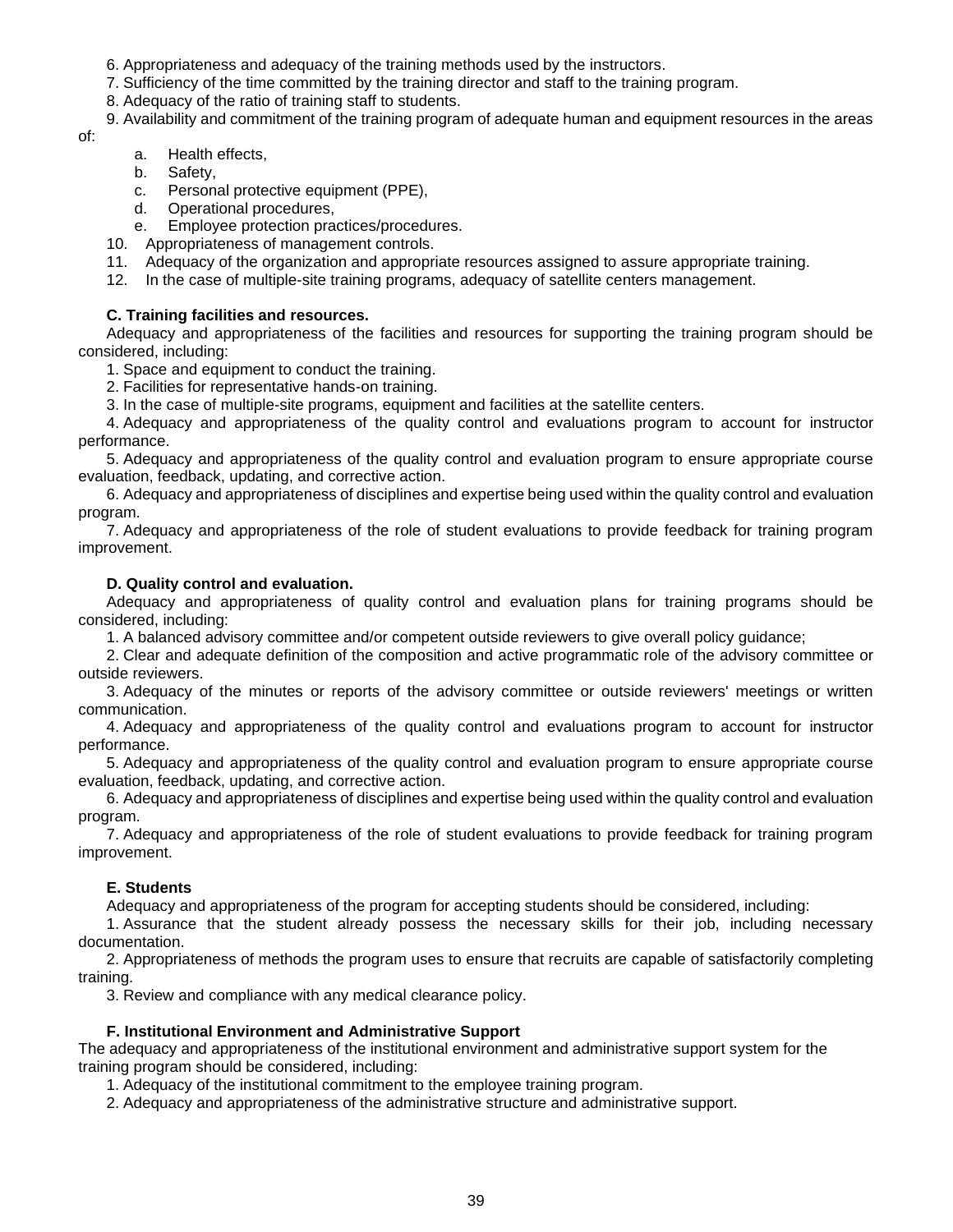# **G. Summary of Evaluation Questions**

Key questions for evaluating the quality and appropriateness of an overall training program should include the following:

1. Are the program objectives clearly stated?

2. Is the program accomplishing its objectives?

3. Are appropriate facilities and staff available?

4. Is there an appropriate mix of classroom, demonstration, and hands-on training?

5. Is the program providing quality employee health and safety training that fully meets the intent of regulatory requirements?

6. What are the program's main strengths?

7. What are the program's main weaknesses?

8. What is recommended to improve the program?

9. Are instructors instructing according to their training outlines?

10.Is the evaluation tool current and appropriate for the program content?

11.Is the course material current and relevant to the target group?

# **SUGGESTED TRAINING CURRICULUM GUIDELINES**

The following training curriculum guidelines are for those operations specifically identified in 29 CFR 1926.65 as requiring training. Issues such as qualifications of instructors, training certification, and similar criteria appropriate to all categories of operations addressed in 1926.65 have been covered in the preceding section and are not readdressed in each of the generic guidelines. Basic core requirements for training programs that are addressed include:

1. General Hazardous Waste Operations

2. RCRA operations—Treatment, storage, and disposal facilities.

3. Emergency Response.

# **A.General Hazardous Waste Operations and Site-specific Training**

**1. Off-site training.** Training course content for hazardous waste operations, required by 29 CFR 1910.120(e), should include the following topics or procedures:

Minimum training course content for hazardous waste operations, required by 29 CFR 1926.65(e), should include the following topics or procedures:

#### **a. Regulatory knowledge.**

(1) A review of 29 CFR 1926.65 and the core elements of an occupational safety and health program.

(2) The content of a medical surveillance program as outlined in 29 CFR 1926.65(f).

(3) The content of an effective site safety and health plan consistent with the requirements of 29 CFR 1926.65(b)(4)(ii).

(4) Emergency response plan and procedures as outlined in 29 CFR 1910.38 and 29 CFR 1926.65(l)

(5) Adequate illumination.

(6) Sanitation recommendation and equipment.

(7) Review and explanation of OSHA's hazard-communication standard (29 CFR 1910.1200) and lock-out-tagout standard (29 CFR 1910.147).

(8) Review of other applicable standards including but not limited to those in the construction standards (29 CFR Part 1926).

(9) Rights and responsibilities of employers and employees under applicable OSHA and EPA laws.

# **b. Technical knowledge.**

(1) Type of potential exposures to chemical, biological, and radiological hazards; types of human responses to these hazards and recognition of those responses; principles of toxicology and information about acute and chronic hazards; health and safety considerations of new technology.

(2) Fundamentals of chemical hazards including but not limited to vapor pressure, boiling points, flash points, ph, other physical and chemical properties.

(3) Fire and explosion hazards of chemicals.

(4) General safety hazards such as but not limited to electrical hazards, powered equipment hazards, motor vehicle hazards, walking-working surface hazards, excavation hazards, and hazards associated with working in hot and cold temperature extremes.

(5) Review and knowledge of confined space entry procedures in 29 CFR 1910.146.

(6) Work practices to minimize employee risk from site hazards.

(7) Safe use of engineering controls, equipment, and any new relevant safety technology or safety procedures.

(8) Review and demonstration of competency with air sampling and monitoring equipment that may be used in a site monitoring program.

(9) Container sampling procedures and safeguarding; general drum and container handling procedures including special requirement for laboratory waste packs, shock-sensitive wastes, and radioactive wastes.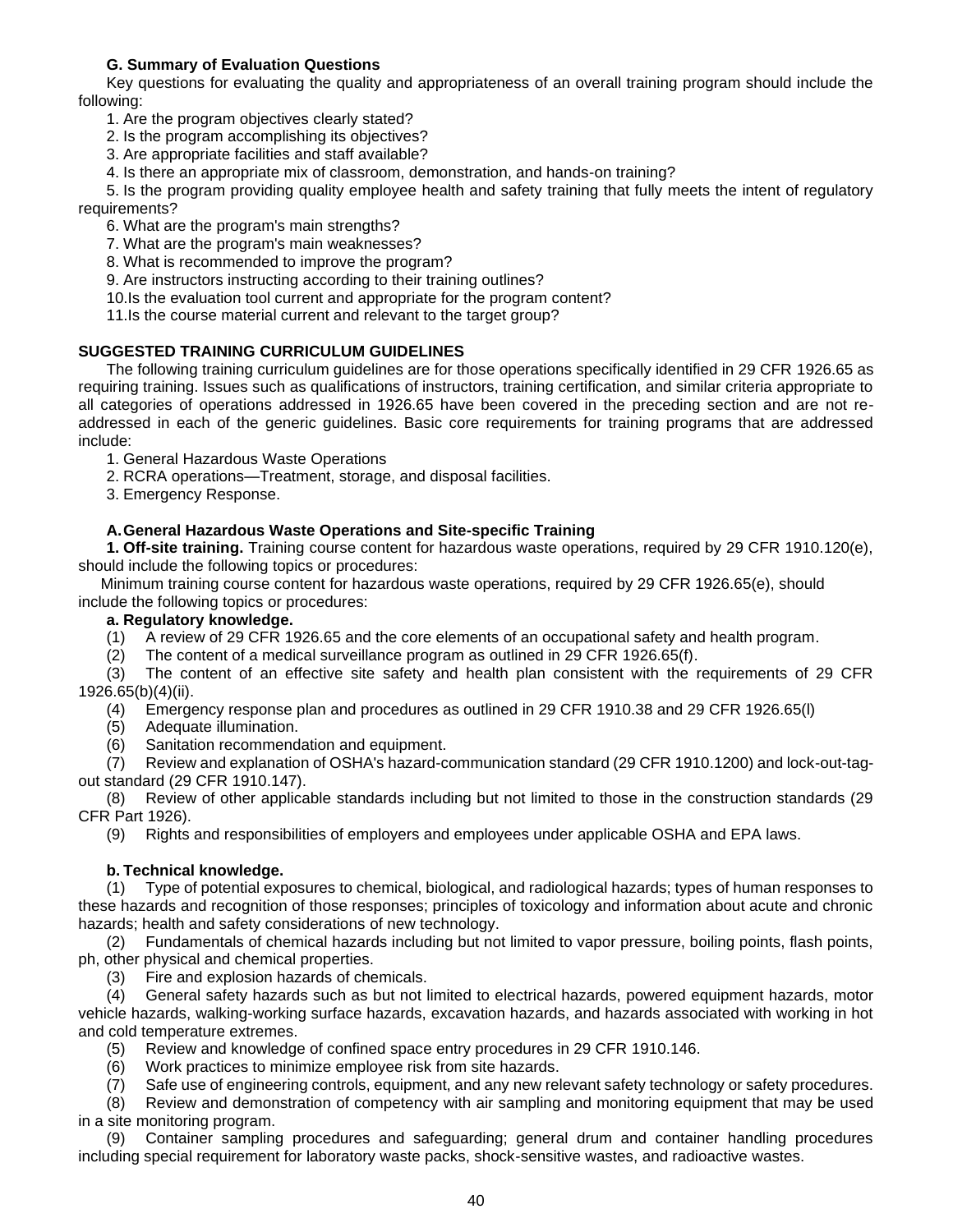- (10) The elements of a spill control program.
- (11) Proper use and limitations of material handling equipment.
- (12) Procedures for safe and healthful preparation of containers for shipping and transport.
- (13) Methods of communication including those used while wearing respiratory protection.

#### **c. Technical skills.**

(1) Selection, use maintenance, and limitations of personal protective equipment including the components and procedures for carrying out a respirator program to comply with 29 CFR 1910.134.

(2) Instruction in decontamination programs including personnel, equipment, and hardware; hands-on training including level A, B, and C ensembles and appropriate decontamination lines; field activities including the donning and doffing of protective equipment to a level commensurate with the employee's anticipated job function and responsibility and to the degree required by potential hazards.

(3) Sources for additional hazard information; exercises using relevant manuals and hazard coding systems.

#### **d. Additional suggested items.**

(1) A laminated, dated card or certificate with photo, denoting limitations and level of protection for which the employee is trained should be issued to those students successfully completing a course.

(2) Attendance should be required at all training modules, with successful completion of exercises and a final written or oral examination with at least 50 questions.

(3) A minimum of one-third of the program should be devoted to hands-on exercises.

(4) A curriculum should be established for the 8-hour refresher training required by 29 CFR 1926.65(e)(8), with delivery of such courses directed toward those areas of previous training that need improvement or reemphasis.

(5) A curriculum should be established for the required 8-hour training for supervisors. Demonstrated competency in the skills and knowledge provided in a 40-hour course should be a prerequisite for supervisor training.

#### **2. Refresher training.**

The 8-hour annual refresher training required in 29 CFR 1926.65(e)(8) should be conducted by qualified training providers. Refresher training should include at a minimum the following topics and procedures:

(a) Review of and retraining on relevant topics covered in the 40-hour program, as appropriate, using reports by the students on their work experiences.

- (b) Update on developments with respect to material covered in the 40-hour course.
- (c) Review of changes to pertinent provisions of EPA or OSHA standards or laws.
- (d) Introduction of additional subject areas as appropriate.

(e) Hands-on review of new or altered PPE or decontamination equipment or procedures. Review of new developments in personal protective equipment.

(f) Review of newly developed air and contaminant monitoring equipment.

#### **3. On-site training.**

a. The employer should provide employees engaged in hazardous waste site activities with information and training prior to initial assignment into their work area, as follows:

(1) The requirements of the hazard communication program including the location and availability of the written program, required lists of hazardous chemicals, and safety data sheets.

(2) Activities and locations in their work area where hazardous substance may be present.

(3) Methods and observations that may be used to detect the present or release of a hazardous chemical in the work area (such as monitoring conducted by the employer, continuous monitoring devices, visual appearances, or other evidence (sight, sound or smell) of hazardous chemicals being released, and applicable alarms from monitoring devices that record chemical releases.

(4) The physical and health hazards of substances known or potentially present in the work area.

(5) The measures employees can take to help protect themselves from work-site hazards, including specific procedures the employer has implemented.

(6) An explanation of the labeling system and safety data sheets and how employees can obtain and use appropriate hazard information.

(7) The elements of the confined space program including special PPE, permits, monitoring requirements, communication procedures, emergency response, and applicable lock-out procedures.

b. The employer should provide hazardous waste employees information and training and should provide a review and access to the site safety and plan as follows:

(1) Names of personnel and alternate responsible for site safety and health.

- (2) Safety and health hazards present on the site.
- (3) Selection, use, maintenance, and limitations of personal protective equipment specific to the site.
- (4) Work practices by which the employee can minimize risks from hazards.
- (5) Safe use of engineering controls and equipment available on site.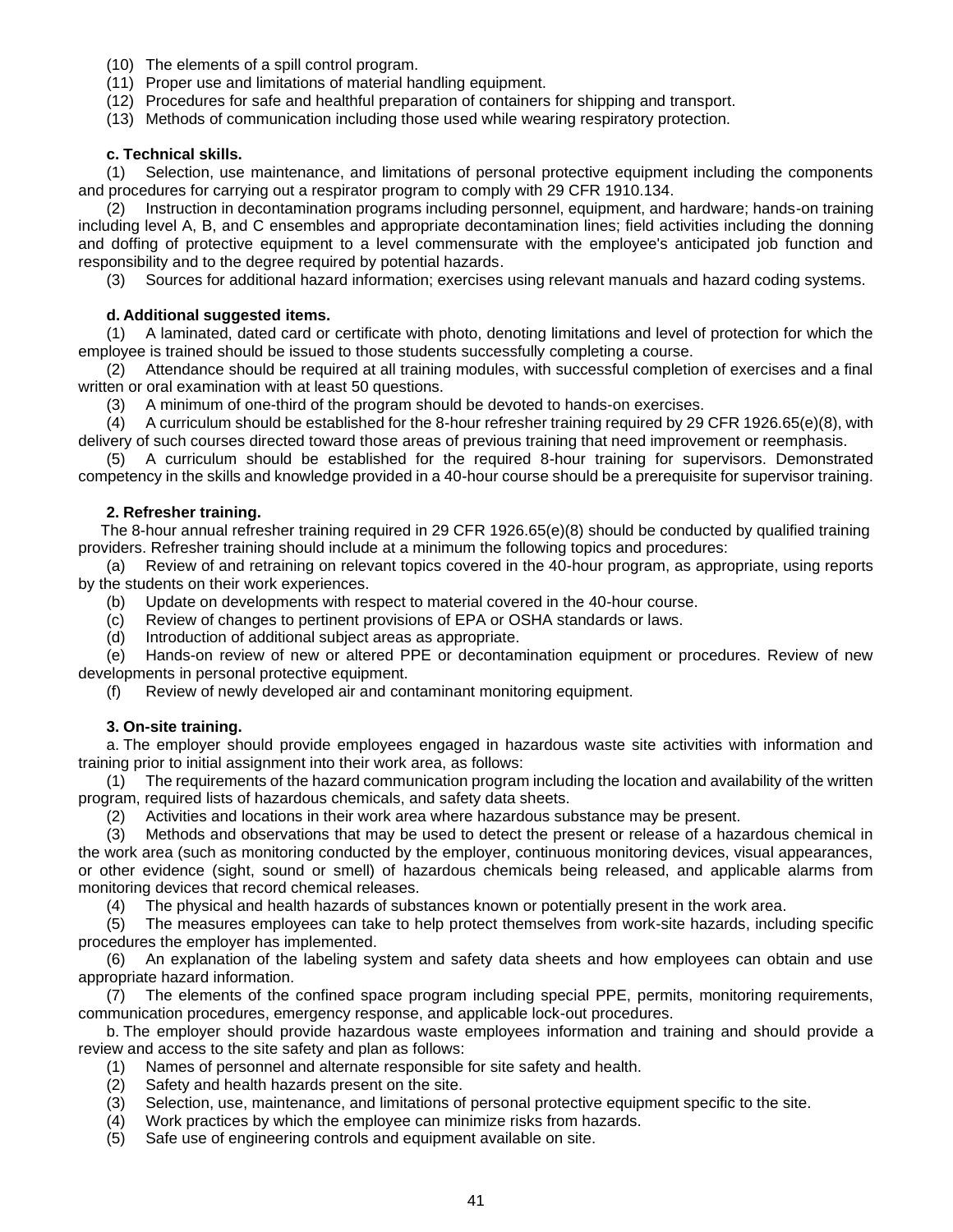(6) Safe decontamination procedures established to minimize employee contact with hazardous substances, including:

- (A) Employee decontamination,
- (B) Clothing decontamination, and
- (C) Equipment decontamination.
- (7) Elements of the site emergency response plan, including:
- (A) Pre-emergency planning.
- (B) Personnel roles and lines of authority and communication.
- (C) Emergency recognition and prevention.
- (D) Safe distances and places of refuge.
- (E) Site security and control.
- (F) Evacuation routes and procedures.
- (G) Decontamination procedures not covered by the site safety and health plan.
- (H) Emergency medical treatment and first aid.
- (I) Emergency equipment and procedures for handling emergency incidents.

c. The employer should provide hazardous waste employees information and training on personal protective equipment used at the site, such as the following:

(1) PPE to be used based upon known or anticipated site hazards.

(2) PPE limitations of materials and construction; limitations during temperature extremes, heat stress, and other appropriate medical considerations; use and limitations of respirator equipment as well as documentation procedures as outlined in 29 CFR 1910.134.

- (3) PPE inspection procedures prior to, during, and after use.
- (4) PPE donning and doffing procedures.
- (5) PPE decontamination and disposal procedures.
- (6) PPE maintenance and storage.
- (7) Task duration as related to PPE limitations.

d. The employer should instruct the employee about the site medical surveillance program relative to the particular site, including:

- (1) Specific medical surveillance programs that have been adapted for the site.
- (2) Specific signs and symptoms related to exposure to hazardous materials on the site.
- (3) The frequency and extent of periodic medical examinations that will be used on the site.
- (4) Maintenance and availability of records.

(5) Personnel to be contacted and procedures to be followed when signs and symptoms of exposures are recognized.

e. The employees will review and discuss the site safety plan as part of the training program. The location of the site safety plan and all written programs should be discussed with employees including a discussion of the mechanisms for access, review, and references described.

# **B.RCRA Operations Training for Treatment, Storage and Disposal Facilities.**

#### **1. As a minimum, the training course required in 29 CFR 1926.65 (p) should include the following topics**

(a) Review of the applicable paragraphs of 29 CFR 1926.65 and the elements of the employer's occupational safety and health plan.

(b) Review of relevant hazards such as, but not limited to, chemical, biological, and radiological exposures; fire and explosion hazards; thermal extremes; and physical hazards.

(c) General safety hazards including those associated with electrical hazards, powered equipment hazards, lock-out-tag-out procedures, motor vehicle hazards and walking-working surface hazards.

- (d) Confined-space hazards and procedures.
- (e) Work practices to minimize employee risk from workplace hazards.
- (f) Emergency response plan and procedures including first aid meeting the requirements of paragraph (p)(8).

(g) A review of procedures to minimize exposure to hazardous waste and various type of waste streams, including the materials handling program and spill containment program.

(h) A review of hazard communication programs meeting the requirements of 29 CFR 1910.1200.

(i) A review of medical surveillance programs meeting the requirements of 29 CFR 1926.65(p)(3) including the recognition of signs and symptoms of overexposure to hazardous substance including known synergistic interactions.

(j) A review of decontamination programs and procedures meeting the requirements of 29 CFR 1926.65(p)(4).

(k) A review of an employer's requirements to implement a training program and its elements.

(l) A review of the criteria and programs for proper selection and use of personal protective equipment, including respirators.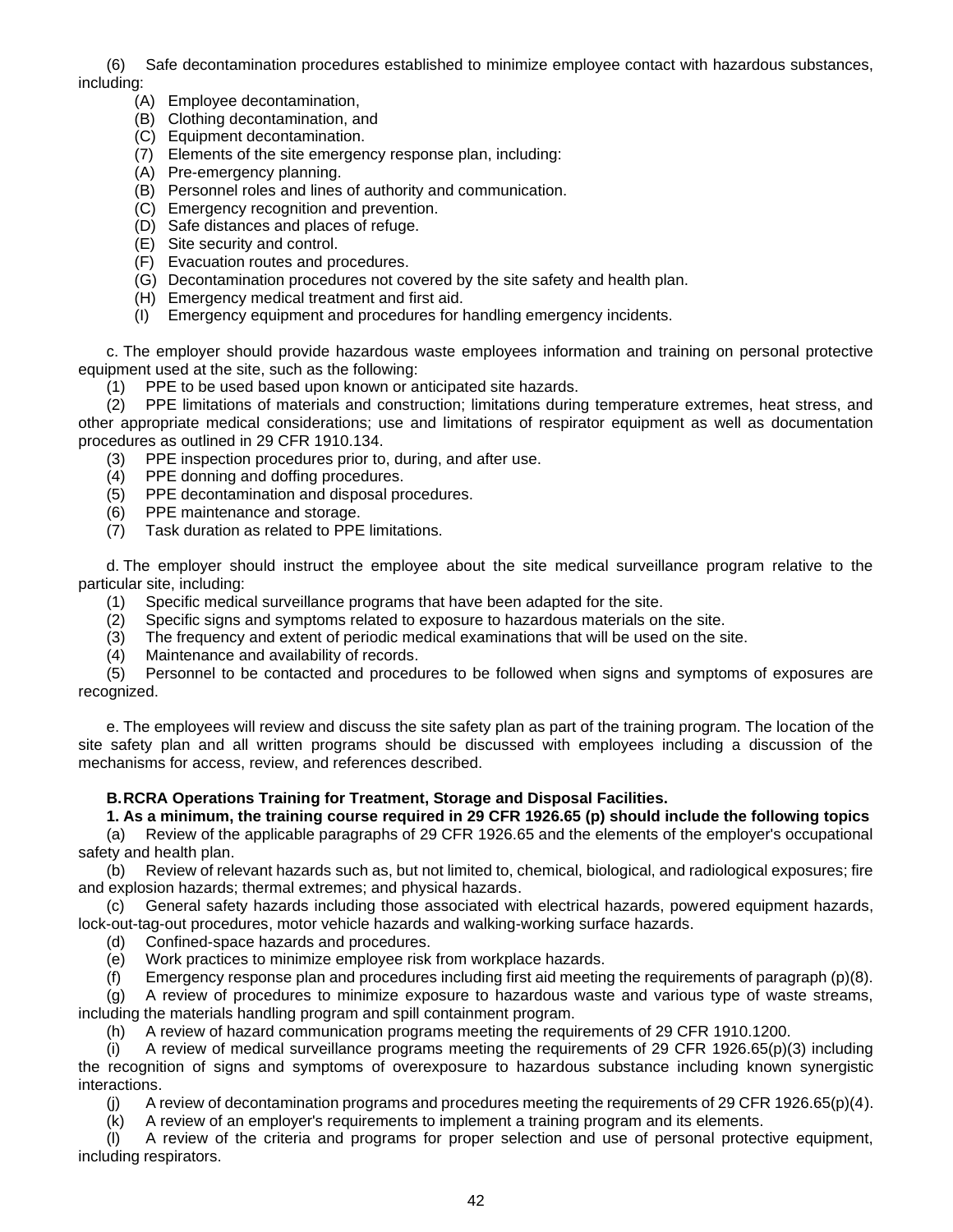(m) A review of the applicable appendices to 29 CFR 1926.65.

(n) Principles of toxicology and biological monitoring as they pertain to occupational health.

(o) Rights and responsibilities of employees and employers under applicable OSHA and EPA laws.

(p) Hands-on exercises and demonstrations of competency with equipment to illustrate the basic equipment principles that may be used during the performance of work duties, including the donning and doffing of PPE.

Sources of reference, efficient use of relevant manuals, and knowledge of hazard coding systems to include information contained in hazardous waste manifests.

(r) At least 8 hours of hands-on training.

(s) Training in the job skills required for an employee's job function and responsibility before they are permitted to participate in or supervise field activities.

2. The individual employer should provide hazardous waste employees with information and training prior to an employee's initial assignment into a work area. The training and information should cover the following topics:

(a) The Emergency response plan and procedures including first aid.

(b) A review of the employer's hazardous waste handling procedures including the materials handling program and elements of the spill containment program, location of spill response kits or equipment, and the names of those trained to respond to releases.

(c) The hazardous communication program meeting the requirements of 29 CFR 1910.1200.

(d) A review of the employer's medical surveillance program including the recognition of signs and symptoms of exposure to relevant hazardous substance including known synergistic interactions.

(e) A review of the employer's decontamination program and procedures.

(f) A review of the employer's training program and the parties responsible for that program.

(g) A review of the employer's personal protective equipment program including the proper selection and use of PPE based upon specific site hazards.

(h) All relevant site-specific procedures addressing potential safety and health hazards. This may include, as appropriate, biological and radiological exposures, fire and explosion hazards, thermal hazards, and physical hazards such as electrical hazards, powered equipment hazards, lock-out-tag-out hazards, motor vehicle hazards, and walking-working surface hazards.

(i) Safe use engineering controls and equipment on site.

(j) Names of personnel and alternates responsible for safety and health.

#### **C.Emergency response training.**

.

Federal OSHA standards in 29 CFR 1926.65(q) are directed toward private sector emergency responders. Therefore, the guidelines provided in this portion of the appendix are directed toward that employee population. However, they also impact indirectly through State OSHA or USEPA regulations some public sector emergency responders. Therefore, the guidelines provided in this portion of the appendix may be applied to both employee populations.

States with OSHA state plans must cover their employees with regulations at least as effective as the Federal OSHA standards. Public employees in states without approved state OSHA programs covering hazardous waste operations and emergency response are covered by the U.S. EPA under 40 CFR 311, a regulation virtually identical to Sec. 1926.65.

Since this is a non-mandatory appendix and therefore not an enforceable standard, OSHA recommends that those employers, employees or volunteers in public sector emergency response organizations outside Federal OSHA jurisdiction consider the following criteria in developing their own training programs. A unified approach to training at the community level between emergency response organizations covered by Federal OSHA and those not covered directly by Federal OSHA can help ensure an effective community response to the release or potential release of hazardous substances in the community.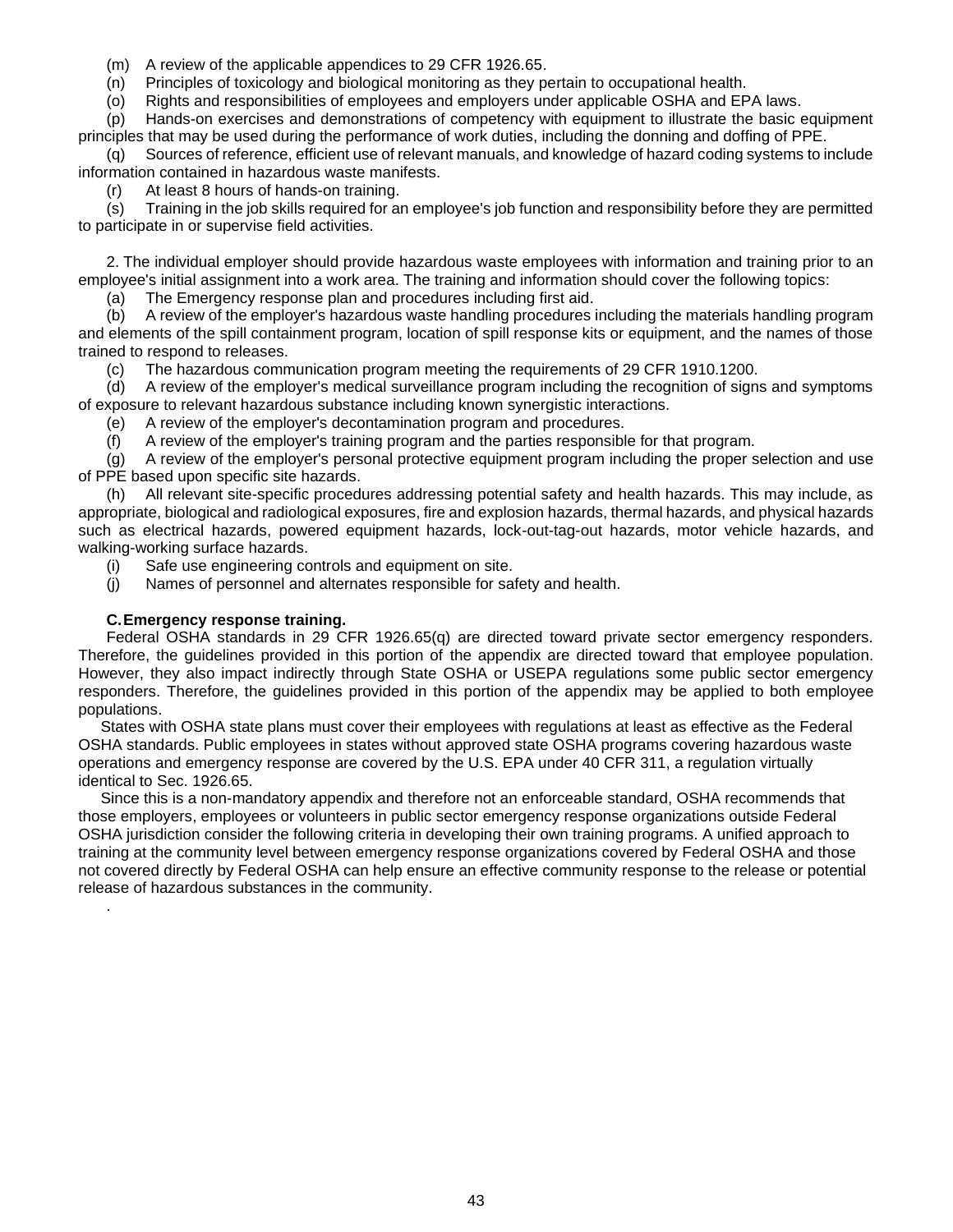#### **a. General considerations.**

Emergency response organizations are required to consider the topics listed in Sec. 1926.65(q)(6). Emergency response organizations may use some or all of the following topics to supplement those mandatory topics when developing their response training programs. Many of the topics would require an interaction between the response provider and the individuals responsible for the site where the response would be expected.

- (1) Hazard recognition, including:
	- (A) Nature of hazardous substances present,
	- (B) Practical applications of hazard recognition, including presentations on biology, chemistry, and physics.
- (2) Principles of toxicology, biological monitoring, and risk assessment.
- (3) Safe work practices and general site safety.
- (4) Engineering controls and hazardous waste operations.
- (5) Site safety plans and standard operating procedures.
- (6) Decontamination procedures and practices.
- (7) Emergency procedures, first aid, and self-rescue.
- (8) Safe use of field equipment.
- (9) Storage, handling, use and transportation of hazardous substances.
- (10) Use, care, and limitations of personal protective equipment.
- (11) Safe sampling techniques.

(12) Rights and responsibilities of employees under OSHA and other related laws concerning right-to-know, safety and health, compensations and liability.

- (13) Medical monitoring requirements.
- (14) Community relations.

### **b. Suggested criteria for specific courses.**

- (1) First responder awareness level.
	- (A) Review of and demonstration of competency in performing the applicable skills of 29 CFR 1926.65(q).

(B) Hands-on experience with the U.S. Department of Transportation's Emergency Response Guidebook (ERG) and familiarization with OSHA standard 29 CFR 1926.60.

(C) Review of the principles and practices for analyzing an incident to determine both the hazardous substances present and the basic hazard and response information for each hazardous substance present.

(D) Review of procedures for implementing actions consistent with the local emergency response plan, the organization's standard operating procedures, and the current edition of DOT's ERG including emergency notification procedures and follow-up communications.

(E) Review of the expected hazards including fire and explosions hazards, confined space hazards, electrical hazards, powered equipment hazards, motor vehicle hazards, and walking-working surface hazards.

(F) Awareness and knowledge of the competencies for the First Responder at the Awareness Level covered in the National Fire Protection Association's Standard No. 472, Professional Competence of Responders to Hazardous Materials Incidents.

#### **(2) First responder operations level.**

(A) Review of and demonstration of competency in performing the applicable skills of 29 CFR 1926.65(q).

(B) Hands-on experience with the U.S. Department of Transportation's Emergency Response Guidebook (ERG), manufacturer safety data sheets, CHEMTREC/CANUTEC, shipper or manufacturer contacts and other relevant sources of information addressing hazardous substance releases. Familiarization with OSHA standard 29 CFR 1926.60.

(C) Review of the principles and practices for analyzing an incident to determine the hazardous substances present, the likely behavior of the hazardous substance and its container, the types of hazardous substance transportation containers and vehicles, the types and selection of the appropriate defensive strategy for containing the release.

(D) Review of procedures for implementing continuing response actions consistent with the local emergency response plan, the organization's standard operating procedures, and the current edition of DOT's ERG including extended emergency notification procedures and follow-up communications.

(E) Review of the principles and practice for proper selection and use of personal protective equipment.

(F) Review of the principles and practice of personnel and equipment decontamination.

(G) Review of the expected hazards including fire and explosions hazards, confined space hazards, electrical hazards, powered equipment hazards, motor vehicle hazards, and walking-working surface hazards.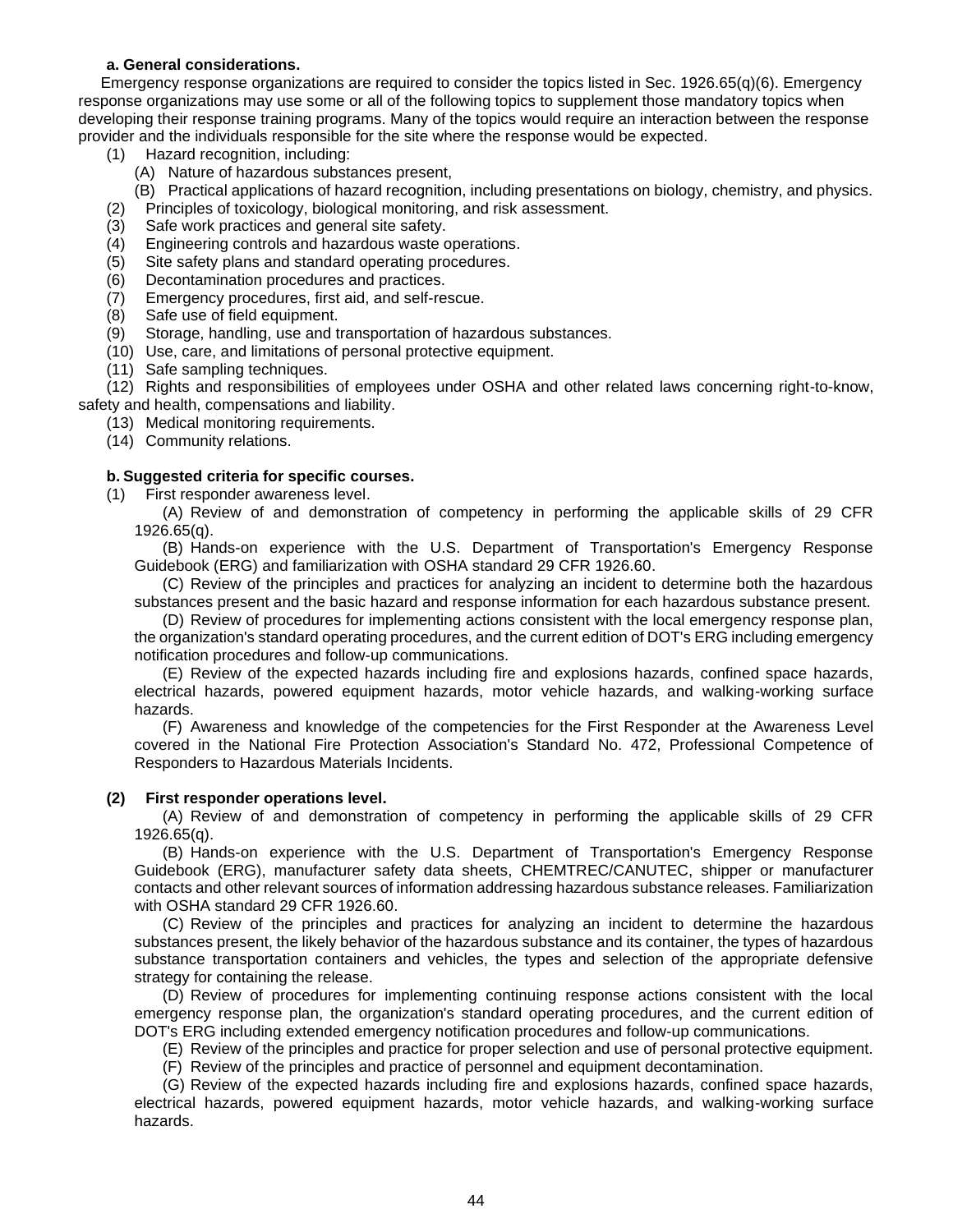(H) Awareness and knowledge of the competencies for the First Responder at the Operations Level covered in the National Fire Protection Association's Standard No. 472, Professional Competence of Responders to Hazardous Materials Incidents.

#### **(3) Hazardous materials technician.**

(A) Review of and demonstration of competency in performing the applicable skills of 29 CFR 1926.65(q).

(B) Hands-on experience with written and electronic information relative to response decision making including but not limited to the U.S. Department of Transportation's Emergency Response Guidebook (ERG), manufacturer safety data sheets, CHEMTREC/CANUTEC, shipper or manufacturer contacts, computer data bases and response models, and other relevant sources of information addressing hazardous substance releases. Familiarization with 29 CFR 1926.60.

(C) Review of the principles and practices for analyzing an incident to determine the hazardous substances present, their physical and chemical properties, the likely behavior of the hazardous substance and its container, the types of hazardous substance transportation containers and vehicles involved in the release, the appropriate strategy for approaching release sites and containing the release.

(D) Review of procedures for implementing continuing response actions consistent with the local emergency response plan, the organization's standard operating procedures, and the current edition of DOT's ERG including extended emergency notification procedures and follow-up communications.

(E) Review of the principles and practice for proper selection and use of personal protective equipment.

(F) Review of the principles and practices of establishing exposure zones, proper decontamination and medical surveillance stations and procedures.

(G) Review of the expected hazards including fire and explosions hazards, confined space hazards, electrical hazards, powered equipment hazards, motor vehicle hazards, and walking-working surface hazards.

(H) Awareness and knowledge of the competencies for the Hazardous Materials Technician covered in the National Fire Protection Association's Standard No. 472, Professional Competence of Responders to Hazardous Materials Incidents.

#### **(4) Hazardous materials specialist.**

(A) Review of and demonstration of competency in performing the applicable skills of 29 CFR 1926.65(q).

(B) Hands-on experience with retrieval and use of written and electronic information relative to response decision making including but not limited to the U.S. Department of Transportation's Emergency Response Guidebook (ERG), manufacturer safety data sheets, CHEMTREC/CANUTEC, shipper or manufacturer contacts, computer data bases and response models, and other relevant sources of information addressing hazardous substance releases. Familiarization with 29 CFR 1926.60.

(C) Review of the principles and practices for analyzing an incident to determine the hazardous substances present, their physical and chemical properties, and the likely behavior of the hazardous substance and its container, vessel, or vehicle.

(D) Review of the principles and practices for identification of the types of hazardous substance transportation containers, vessels and vehicles involved in the release; selecting and using the various types of equipment available for plugging or patching transportation containers, vessels or vehicles; organizing and directing the use of multiple teams of hazardous material technicians and selecting the appropriate strategy for approaching release sites and containing or stopping the release.

(E) Review of procedures for implementing continuing response actions consistent with the local emergency response plan, the organization's standard operating procedures, including knowledge of the available public and private response resources, establishment of an incident command post, direction of hazardous material technician teams, and extended emergency notification procedures and follow-up communications.

(F) Review of the principles and practice for proper selection and use of personal protective equipment.

(G) Review of the principles and practices of establishing exposure zones and proper decontamination, monitoring and medical surveillance stations and procedures.

(H) Review of the expected hazards including fire and explosions hazards, confined space hazards, electrical hazards, powered equipment hazards, motor vehicle hazards, and walking-working surface hazards.

(I) Awareness and knowledge of the competencies for the Off-site Specialist Employee covered in the National Fire Protection Association's Standard No. 472, Professional Competence of Responders to Hazardous Materials Incidents.